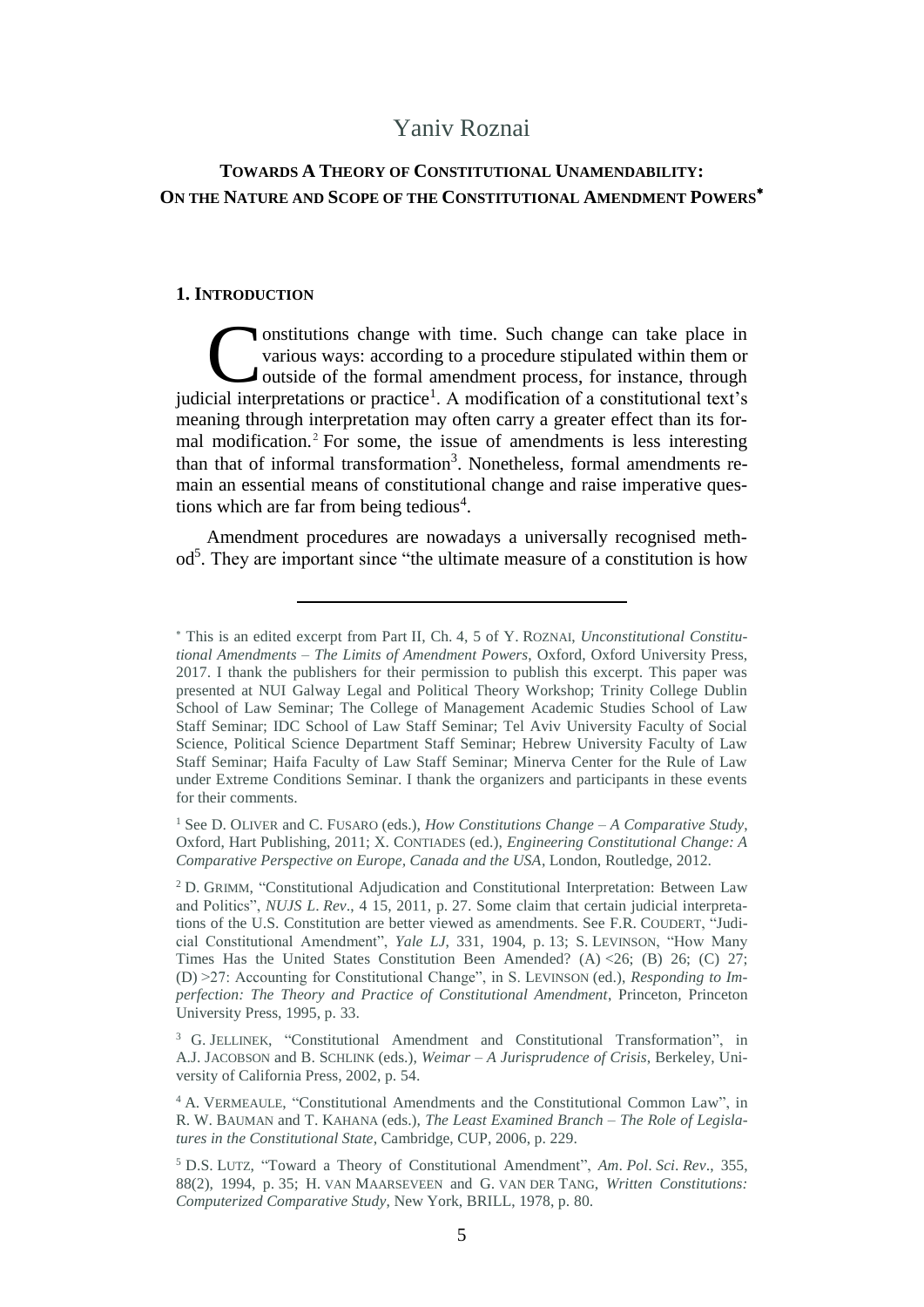it balances entrenchment and change<sup>6</sup>". Indeed, since the modern era of constitutionalism, the amendment formula is considered important as the "healing principle" that allows the constitution to stand the test of time<sup>7</sup>; it is "the keystone of the Arch<sup>8</sup>". However, the "rule of change<sup>9</sup>" is not merely a technical mechanism of balancing stability and flexibility. It directly implicates the nature of the constitutional system, as it is "the space in which law, politics, history and philosophy meet $10$ ".

Whereas the definition of the nature of the amendment power is among the most abstract questions of public  $law^{11}$ , the question of its scope raises important practical questions. Are there any constitutional principles so fundamental that they carry a *supra-constitutional* status in the sense that they cannot be amended<sup>12</sup>? Does a radical constitutional change brought about through an amendment become a revolutionary  $act^{13}$ ? There is an increasing trend of unamendability in global constitutionalism. *Unamendability* describes the (explicit or implicit) resistance of constitutional subjects to their amendment<sup>14</sup>. Whereas between 1789 and 1944, only 17% of world constitutions included unamendable provisions, between 1945 and 1988, 27% of world constitutions enacted in those years included such provisions, and out of the constitutions which were enacted between 1989 and 2013 already 53% included unamendable provisions<sup>15</sup>. Unamendability is not merely declarative. In various jurisdictions, such as India, the Czech Republic, Turkey and Brazil, amendments which violate those unamendable subjects may be considered unconstitutional and invalidated by courts <sup>16</sup> . The idea that

<sup>6</sup> E. CHEMERINSKY, "Amending the Constitution", *Mich*. *L*. *Rev*., 1561, 1998, p. 96.

<sup>7</sup> G.S. WOOD, *The Creation of the American Republic 1776-1787*, Chapel Hill, University of North Carolina Press, 1969, p. 613.

<sup>8</sup> R.R. MARTIG, "Amending the Constitution – Article Five: The Keystone of the Arch", *Mich*. *L*. *Rev*. 1253, 1284, 1937, p. 35.

<sup>9</sup> H.L.A. HART, *The Concept of Law*, Oxford, Clarendon Press, 1961, p. 93-94.

<sup>10</sup> M. ANDENAS, "Introduction", in M. ANDENAS (ed.), *The Creation and Amendment of Constitutional Norms*, London, BIICL, 2000, p. XII-XIII. See also S. MARKMAN, "The Amendment Process of Article V: A Microcosm of The Constitution", *Harv*. *JL*. & *Pub*. *Pol'y* 113, 115, 1989, p. 12.

<sup>11</sup> C. KLEIN, "Is There a Need for an Amending Power Theory?", *Isr*. *L*. *Rev*. 203, 1978, p. 13.

<sup>&</sup>lt;sup>12</sup> Supraconstitutional are principles or rules that might be placed "above" the constitutional power. See Y. ROZNAI, "The Theory and Practice of 'Supra-Constitutional' Limits on Constitutional Amendments", *ICLQ* 557, 62(3), 2013.

<sup>13</sup> A. PROKAS CHATTERJEE, "Constitutional Changes: Problems and Prospects", *Social Scientist* 58, 5(4), 1976, p. 70.

<sup>14</sup> R. ALBERT, "Counterconstitutionalism", *Dalhousie LJ* 1, 31, 2008, p. 37-44.

<sup>15</sup> Y. ROZNAI, *Unconstitutional Constitutional Amendments – The Limits of Amendment Powers*, Oxford, OUP, 2017, p. 20-21. See also Y. ROZNAI, "Unamendability and The Genetic Code of The Constitution", *Eur*. *Rev*. *Pub*. *L*., 27(2), 2015, p. 775; Y. ROZNAI, "Unconstitutional Constitutional Amendments – The Migration and Success of a Constitutional Idea", *Am*. *J*. *Comp*. *L*., 61(3), 2013, p. 657, (Y. ROZNAI, "Migration").

<sup>&</sup>lt;sup>16</sup> See e.g. Y. ROZNAI, "Legisprudence Limitations on Constitutional Amendments? Reflections on the Czech Constitutional Court's Declaration of Unconstitutional Constitutional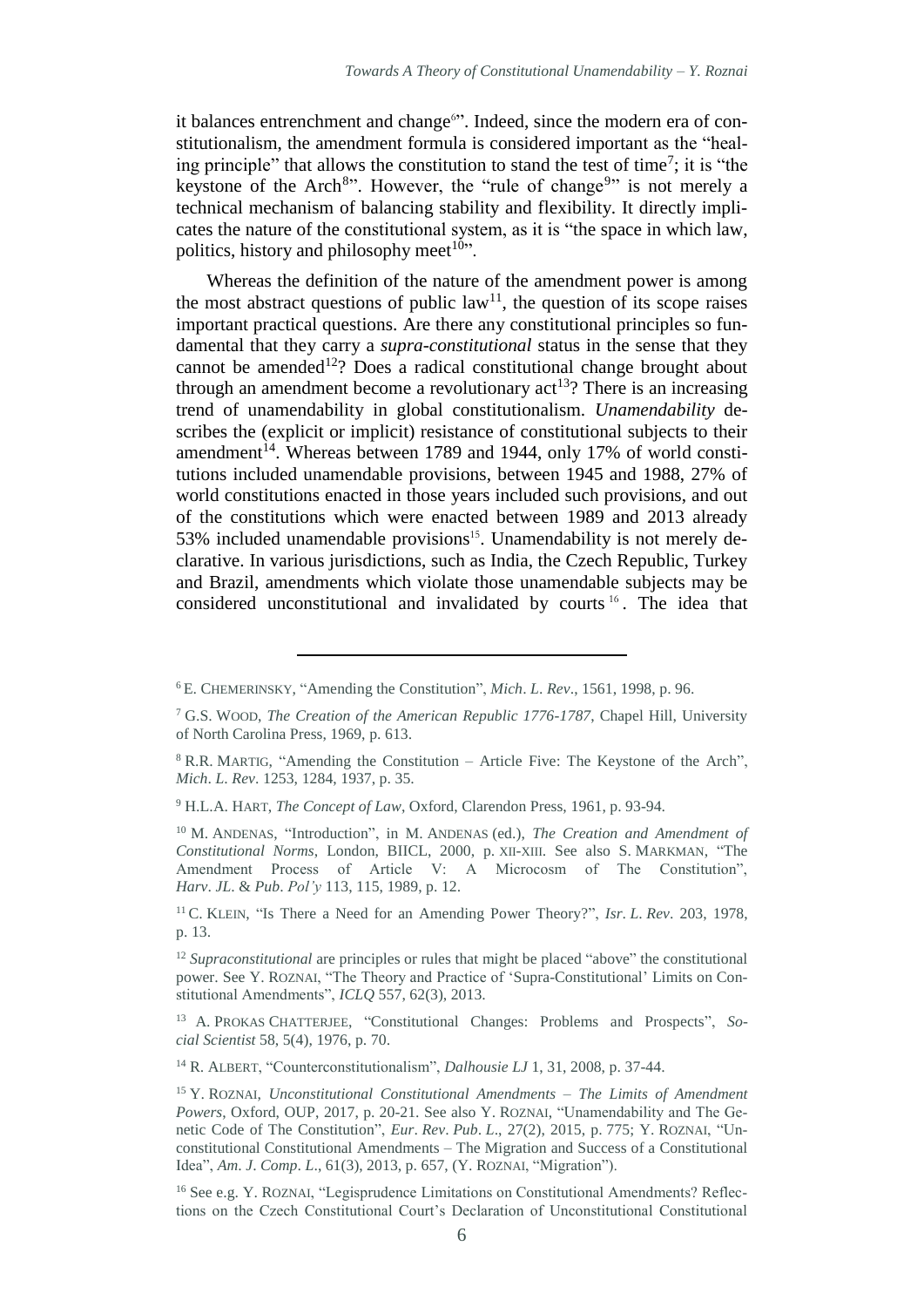amendments that were enacted according to the procedure could be declared unconstitutional on the grounds that their content is at variance with the existing constitution is perplexing. After all, is it not the purpose of amendments to change the constitution<sup>17</sup>?

Indeed, at first glance, the very idea of an "unconstitutional constitutional amendment" seems puzzling. The power to amend the constitution is a supreme power within the legal system, and as such, it can reach every rule or principle of the legal system<sup>18</sup>. If this power is indeed supreme, how can it be limited? If it is limited, how can it be supreme? This is the legal equivalent of the "paradox of omnipotence": can an omnipotent entity bind itself? Both positive and negative answers lead to the conclusion that it is not omnipotent<sup>19</sup>. Moreover, if the amendment power is a kind of *constituent power*, then it remains unclear why a prior manifestation of that power prevails over a later exercise of a similar power. Quite the reverse: according to the *lex posterior derogat priori* principle, a later norm should prevail over a conflicting earlier norm of the same normative status $2^0$ . Finally, the constitution, which expresses the people's sovereign power, binds and guides parliament's ordinary law-making power $^{21}$ . The common meaning of "unconstitutionality" is that an ordinary law, inferior to and bound by the constitution, violates it<sup>22</sup>. How can "unconstitutionality" refer to an act carrying the same normative status as the constitution itself? Therefore, the idea of an unconstitutional constitutional amendment seems paradoxical<sup>23</sup>. This article argues that clarifying the nature and scope of the constitutional amendment power is the first step for undoing this apparent paradox.

 $\overline{a}$ 

Act", *ICL*, 8(1), 2014, p. 29; Y. ROZNAI and S. YOLCU, "An Unconstitutional Constitutional Amendment – The Turkish Perspective: A Comment on the Turkish Constitutional Court's Headscarf Decision", *Icon*, 10(1), 2012, p. 175; Y. ROZNAI, "The Migration of the Indian Basic Structure Doctrine", in M. LOKENDRA (ed.), *Judicial Activism in India – A Festschrift in Honour of Justice V*.*R*. *Krishna Iyer,* Universal Law Publishing Co., 2012, p. 240; M. FREITAS MOHALLEM, "Immutable Clauses and Judicial Review in India, Brazil and South Africa: Expanding Constitutional Courts' Authority", *Int'l J*. *Hum Rts*., 15(5), 2011, p. 765.

<sup>&</sup>lt;sup>17</sup> U.K. PREUSS, "The Implications of 'Eternity Clauses': The German Experience", *Isr*. *L*. *Rev*., 44(3), 2011, p. 429-431.

<sup>18</sup> P. SUBER, "Amendment", in C. B. GRAY (ed.), *Philosophy of Law: An Encyclopedia I*, New York, Garland Pub., 1999, p. 31.

<sup>19</sup> J.L. MACKIE, "Evil and Omnipotence", *Mind*, 64, 1955, p. 200-210; Note, "The Faith To Change: Reconciling The Oath To Uphold With The Power To Amend", *Harv*. *L*. *Rev*., 109 1995-1996, p. 1747-1751.

<sup>20</sup> M. TUSHNET, "Constitution-Making: An Introduction", *Tex*. *L Rev*., 91 (2012-2013), 1983, 2005; H. KELSEN, *Pure Theory of Law* [Max Knight tr.], Berkeley, University of California Press, 1967, p. 206.

<sup>21</sup> J. RAWLS, *Political Liberalism*, New York, Columbia University Press, 1993, p. 231-233.

<sup>&</sup>lt;sup>22</sup> A.V. DICEY, *Introduction to the Law of the Constitution*, Indianapolis,  $(8<sup>th</sup> edn.)$ , Liberty Classics, 1982, p. 371-372.

<sup>23</sup> G.J. JACOBSOHN, *Constitutional Identity*, Cambridge, Harvard University Press, 2010, p. 34; G. DIETZE, "Unconstitutional Constitutional Norms? Constitutional Development in Postwar Germany", *Virginia L*. *Rev*., 21, 1956, p. 42.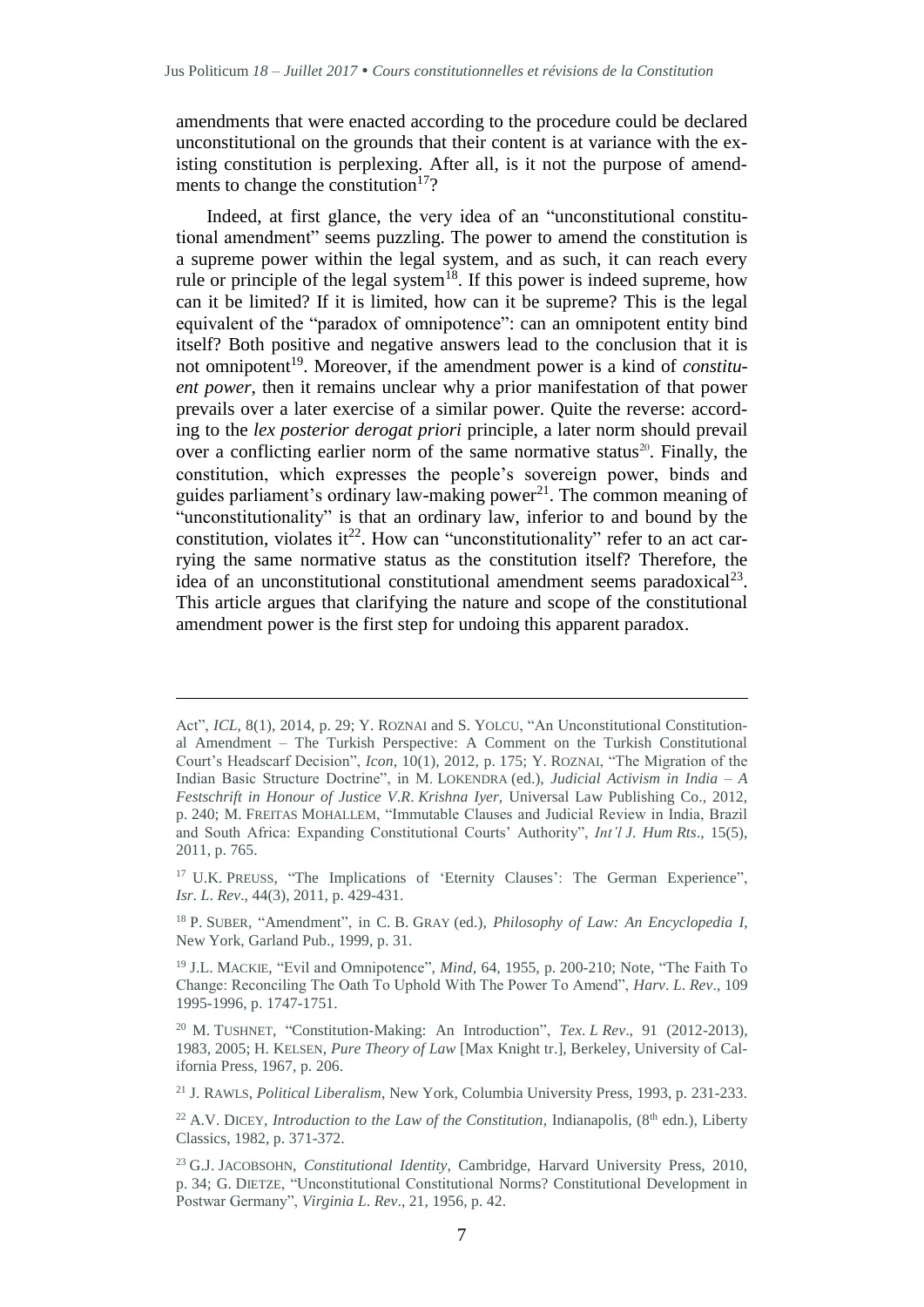The question of unconstitutional constitutional amendments has recently attracted increased attention<sup>24</sup>. Yet it suffers from the lack of a comprehensive and coherent theoretical framework. The framework which contextualises the theoretical approach of this article is constitutional theory which aims to explain the character of existing constitutional arrangements and practices<sup>25</sup>. This article thus develops a general theoretical framework that addresses unamendability and explains the doctrine of unconstitutional constitutional amendments. It does not focus on any specific jurisdiction and confronts the research questions from a more general perspective since its enquiries transcend any specific boundaries insofar as they present phenomena common to all contemporary constitutional democracies.

This article progresses as follows: section 2 addresses the thorny problem of the nature of the amendment power: is it an exercise of *constituent power* or *constituted power*? Reviving the old French doctrine distinguishing between *original constituent power* and *derived constituent power*, it argues that the amendment power is *sui generis*: it is neither a pure *constituted power*, nor an expression of *original constituent power*. It is an exceptional authority, yet a limited one. I term it a *secondary constituent power* and apply a theory of delegation in order to illuminate its unique nature. While section 2 explains *why* the amendment power is limited, section 3 explains *how* it is limited. Following the delegation theory presented in section 2, it is argued that the *primary constituent power* may explicitly limit the inferior *secondary constituent power.* Moreover, any organ established within the constitutional scheme to amend the constitution, however unlimited it may be in terms of explicit language, nonetheless cannot modify the basic pillars underpinning its constitutional authority so as to change the constitution's identity. A constitution, according to this section, has to be read in a *foundational structuralist* way – as a structure that is built upon foundations. Section 4 concludes.

#### **2. THE NATURE OF AMENDMENT POWERS**

The theoretical path for comprehending any limitation on the amendment power must commence by explaining the nature of that power. The manner in which we grasp the nature of the amendment power affects our thinking about its scope<sup>26</sup>. The section begins by illuminating the theoretical

 $24$  See e.g. P. JEN YAP, "The conundrum of unconstitutional constitutional amendments", *Global Constitutionalism*, 4(1), 2015, p. 114; G. HALMAI, "Unconstitutional Constitutional Amendments: Constitutional Courts as Guardians of the Constitution?", *Constellations*, 19(2), 2012 p. 182; O. PFERSMANN, "Unconstitutional Constitutional Amendments: A Normativist Approach", *ZöR*, 67, 2012, p. 81; A. BARAK, "Unconstitutional Constitutional Amendments", *Isr*. *L*. *Rev*., 44(3), 2011, p. 321; R. ALBERT, "Nonconstitutional Amendments", *Can*. *J*. *L*. *& Jur*., 22(1), 2009, p. 5; G.J. JACOBSOHN, "An Unconstitutional Constitution? A Comparative Perspective", *Icon*., 4(3), 2006, p. 460.

 $25$  For such a theory see M. LOUGHLIN, "Constitutional Theory: A 25th Anniversary Essay", *OJLS*, 25(2), 2005, p. 183-186.

<sup>&</sup>lt;sup>26</sup> In that respect, a theory of amendment power is connected to a larger theory of constitutionalism. See D. LINDER, "What in the Constitution Cannot be Amended?", *Ariz*. *L*. *Rev*., 23, 1981 p. 717-718.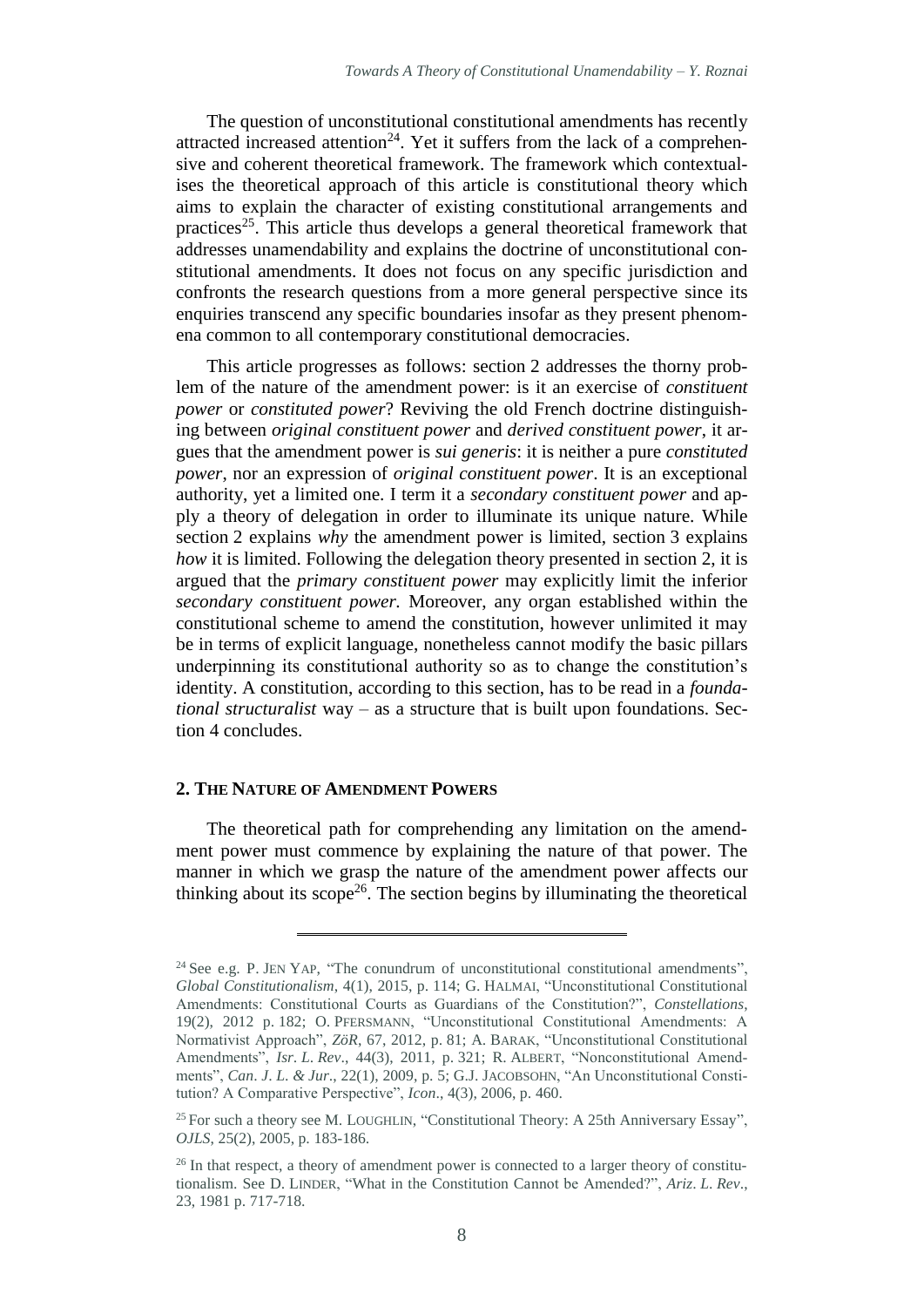distinction between *constituent power* and *constituted power*. It then explores possible understandings of the amendment power, both as a *constituent* and a *constituted power*. It proposes that the amendment power has to be regarded as *sui generis*, a unique power situated in a grey area between the two powers. It is distinguished from *constituent power* in that it ought to be comprehended in terms of delegation, but it is also a distinctive form of a *constituted power*. Understanding the exceptional nature of the amendment power as a secondary power serves as the theoretical starting point for understanding its limited scope.

# *A. Constituent and Constituted Powers*

In the modern era, a nation's constitution is regarded as receiving its normative status bottom-up; from the political will of "the people" to act as a constitutional authority, and through which "the people" manifest itself as a political and legal unity<sup>27</sup>. This notion is now explicitly stated in various  $constitutions<sup>28</sup>$ .

The procreative principle of modern constitutional arrangements is *constituent power*, understood as the power to establish the constitutional order of a nation<sup>29</sup>. Whereas the idea of the people's constituent power begins in early modern legal thought<sup>30</sup>, the concept of constituent power finds its first articulations in English revolutionary debates of mid-seventeenth century<sup>31</sup>, and has been more fully articulated during the French and North-America eighteenth century revolutions<sup>32</sup>. In order to understand the concept, one has to return to Abbé Emmanuel Joseph Sieyès, who distinguished in his 'What is the Third Estate?' between *constituent power* (*pouvoir constituant*) and *constituted power* (*pouvoir constitué*): "in each of its parts a constitution is

<sup>27</sup> U.K. PREUSS, "The Exercise of Constituent Power in Central and Eastern Europe", in M. LOUGHLIN and N. WALKER (eds.), *The Paradox of Constitutionalism: Constituent Power and Constitutional Form*, Oxford, OUP, 2007, p. 211-222; L.J. WINTGENS, "Sovereignty and Representation", *Ratio Juris*, 14(3), 2001, p. 272-274.

<sup>&</sup>lt;sup>28</sup> A survey of 1978 revealed that 53.6%, of states' constitutions referred explicitly to the sovereignty of the people. See H. VAN MAARSEVEEN and G. VAN DER TANG, *Written Constitutions: Computerized Comparative Study*, *op*. *cit*., p. 93. On how constitutions portray the people's sovereignty see D. J. GALLIGAN, "The Sovereignty Deficit of Modern Constitutions", *OJLS*, 33, 2013, p. 1.

<sup>29</sup> M. LOUGHLIN, *The Idea of Public Law*, New York, OUP, 2004, p. 100.

<sup>30</sup> D. LEE, *Popular Sovereignty in Early Modern Constitutional Thought*, Oxford, OUP, 2016, p. 142-143.

<sup>31</sup> M. LOUGHLIN, "Constituent Power Subverted: From English Constitutional Argument to British Constitutional Practice", in M. LOUGHLIN and N. WALKER (eds.), *The Paradox of Constitutionalism*, *op*. *cit*., p. 28.

<sup>&</sup>lt;sup>32</sup> C. KLEIN, "A propos Constituent Power: Some General Views in a Modern Context", in A. JYRÄNKI (ed.), *National Constitutions in the Era of Integration*, London, Kluwer International, 1999, p. 31; H. DIPPEL, "The Changing Idea of Popular Sovereignty in Early American Constitutionalism: Breaking Away from European Patterns", *J*. *Early Republic*, 16(1), 1996, p. 21-26; C. KLEIN, *Théorie et pratique du pouvoir constituant*, Paris, PUF, 1996, p. 31; R. ROSWELL PALMER, *The Age of the Democratic Revolution: The Challenge*, Princeton, Princeton University Press, 1959, p. 215-216.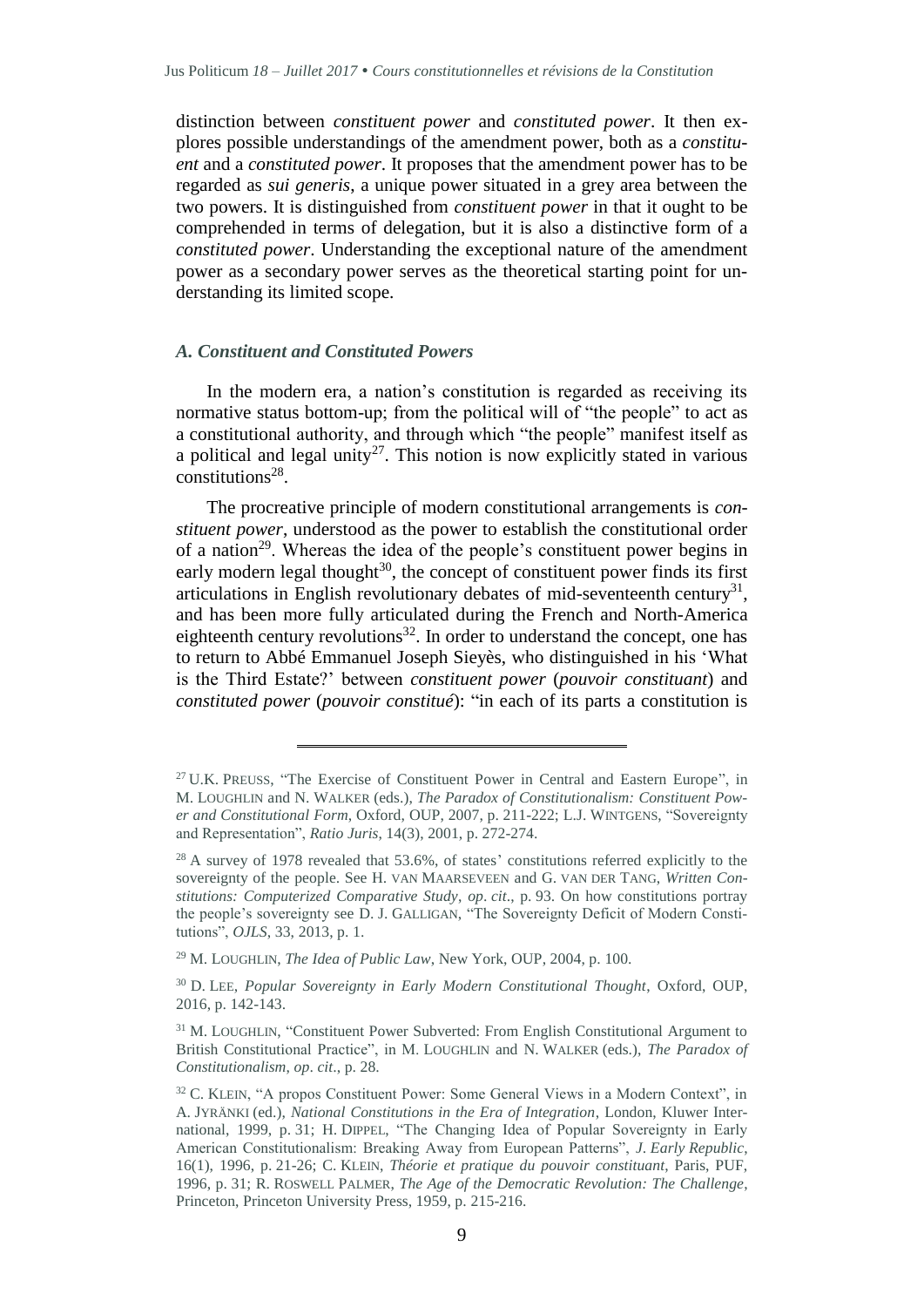not the work of a constituted power but a constituent power<sup>33</sup><sup>33</sup>. The latter is the extraordinary power to form a constitution – the immediate expression of the nation and thus its representative. It is independent of any constitutional forms and restrictions. The former is the power created by the constitution, an ordinary, limited power, which functions according to the forms and mode that the nation grants it in positive law<sup>34</sup>. Hence, contrary to *constituted powers*, *constituent power* is free and independent from any formal bonds of positive law created by the constitution. "The nation", Sieyès wrote, "exists prior to everything; It is the origin of everything. Its will is always legal. It is the law itself<sup>35</sup><sup>35</sup>. The constitution, as a positive law, emanates "solely from the nation's will<sup>36</sup>". For Sieyès, the nation is free from constitutional limits as the sovereign people are exterior to their institutions; the *constituent power* was unlimited for "it would be ridiculous to suppose that the nation itself could be constricted by the procedures or the constitution to which it had subjected its mandatories $37$ .

The conceptual relationship between *constituent* and *constituted powers* is that of subordination. *Constituted powers* are legal powers (competence) derived from the constitution (and are limited by it). They owe their existence to the *constituent power* and depend on it; thus, *constituent power* is superior to them. In contrast to *constituted power*, *constituent power* is unlimited – at least in the sense that it is not bound by previous constitutional rules and procedures<sup>38</sup>. On that account, the distinction between *constituent* and *constituted* powers is imperative for any investigation regarding possible limitations on the amendment power, since if this power is conceptualised as a *constituted power*, it is subordinated to the constitution, whereas if it is conceptualised as *constituent power*, then it should be regarded as unlimited and unbound by prior constitutional rules<sup>39</sup>. However, as demonstrated in the next section, this classification seems extremely thorny when one has to assess the amendment power.

<sup>33</sup> E.-J. SIEYÈS, *Political Writings*, Indianapolis, Hackett Publishing Company, 2003, p. 136.

<sup>34</sup> *Ibid*., p. 134-137.

<sup>&</sup>lt;sup>35</sup> *Ibid.*, of course, the distinction between constituent and constituted power can be traced back to Bodin's distinction between sovereignty and the government. See M. LOUGHLIN, *Foundations of Public Law*, Oxford, OUP, 2010, p. 58, p. 70-72; M. LOUGHLIN, "The Concept of Constituent Power" *Eur*. *J*. *Pol*. *Theory*, 13(2), 2014, p. 218.

<sup>36</sup> E. J. SIEYÈS, *Political Writings*, *op*. *cit*., p. 136.

<sup>37</sup> *Ibid*., p. 136-137. See also L. JAUME, "Constituent Power in France: The Revolution and its Consequences", in M. LOUGHLIN and N. WALKER (eds.), *The Paradox of Constitutionalism*, *op*. *cit*., p. 67-68.

<sup>38</sup> L. CORRIAS, "The Legal Theory of the Juridical Coup: Constituent Power Now", *German LJ*., 12(8), 2011, p. 1558-1559; M. LOUGHLIN and N. WALKER, "Introduction", in *The Paradox of Constitutionalism*, *op*. *cit*., p. 1-2.

<sup>39</sup> See e.g. R.S. KAY, "Constituent Authority", *Am*. *J*. *Comp*. *L*., 59, 2011, p. 715-719.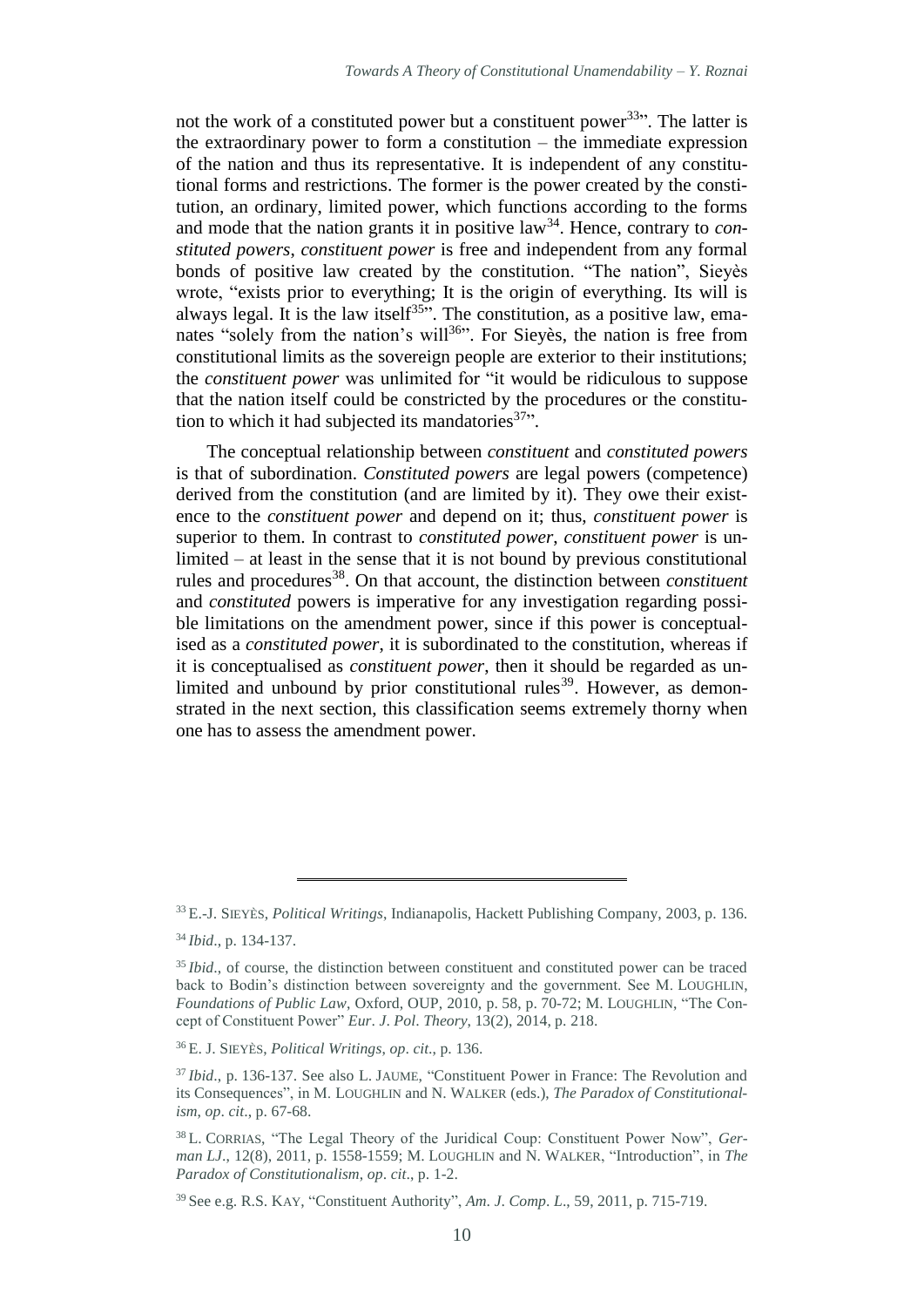### *B. The Amendment Power as* **Sui Generis**

The *constituent power* establishes the constitution, which in turn regulates the ordinary *constituted powers*, such as the executive, legislative, and judiciary. Once the *constituent power* has fulfilled its extraordinary constituting task, it "retire[s] into the clouds", and from that moment public authority is exercised under the constitution<sup>40</sup>. Thus, by establishing a constitution, the *constituent power* is "digging its own grave<sup>41</sup>". At the backdrop of this story, the amendment power is an extraordinary authority<sup>42</sup>. It is "peculiar and not fully understandable in terms of the hierarchical model of the legal pyramid<sup>43</sup><sup>33</sup>. The reason for that is because, as Stephen Holmes and Cass R. Sunstein observe, it "does not fit comfortably into either category. It inhabits a twilight zone between authorizing and authorized powers. […] The amending power is simultaneously framing and framed, licensing and licensed, original and derived, superior and inferior to the constitution<sup>44"</sup>.

On the one hand, if "the people" control the government (qua *constituted powers*) through the constitution, then arguably, constitutional amending power is "the highest power in the nation's political life<sup>45</sup>". Viewed in that respect, the amendment process is a mechanism for constitution-makers to 'share part of their authority' with future generations<sup>46</sup>. Ostensibly, if it is permissible for "the people" to re-shape their constitution, amending a constitution, like constitution-making, is part of the people's ultimate *constituent power*. This is the prevailing approach of American constitutionalism<sup>47</sup>. "Americans", as Gordon Wood wrote, "had in fact institutionalized and legitimized revolution<sup>48</sup><sup>3</sup>. Several arguments support this approach:

Supremacy argument: *constituted powers* are bound by the constitution. By means of amendments, "the people" may alter *constituted powers*. Therefore, this power differs from and superior over ordinary *constituted* 

<sup>40</sup> J. BRADLEY THAYER, *The Origin and Scope of The American Doctrine of Constitutional Law*, Boston, Little Brown, 1893, p. 5.

<sup>41</sup> U.K. PREUSS, "The Exercise of Constituent Power in Central and Eastern Europe", *op. cit*., p. 220.

<sup>42</sup> C. SCHMITT, *Constitutional Theory* [J. Seitzer trns.], Durham, Duke University Press, 2008, p. 150.

<sup>&</sup>lt;sup>43</sup> U.K. PREUSS, "The Implications of 'Eternity Clauses': The German Experiencee", *op. cit.*, p. 430.

<sup>44</sup> S. HOLMES and C.R. SUNSTEIN, "The Politics of Constitutional Revision in Eastern Europe" in S. LEVINSON (ed.), *Responding to Imperfection*, *op*. *cit*., p. 275.

<sup>45</sup> B. BRESLIN, *From Words to Worlds – Exploring Constitutional Functionality*, Baltimore, JHU Press, 2009, p. 106.

<sup>46</sup> L.H. TRIBE and T.K. LANDRY, "Reflection on Constitution-Making", *Am*. *UJ*. *Int'L*. *L*. *& Pol'y*, 8, 1993, p. 627-631.

<sup>47</sup> S.M. GRIFFIN, "Constituent Power and Constitutional Change in American Constitutionalism", in M. LOUGHLIN and N. WALKER (eds.), *The Paradox of Constitutionalism*, *op*. *cit*., p. 49-50, p. 66; E. SAMUEL CORWIN and M.L. RAMSEY, "The Constitutional Law of Constitutional Amendment", *Notre Dame Law*, 26, 1951 p. 185-188.

<sup>48</sup> G.S. WOOD, *The Creation of the American Republic 1776-1787*, *op*. *cit*., p. 614.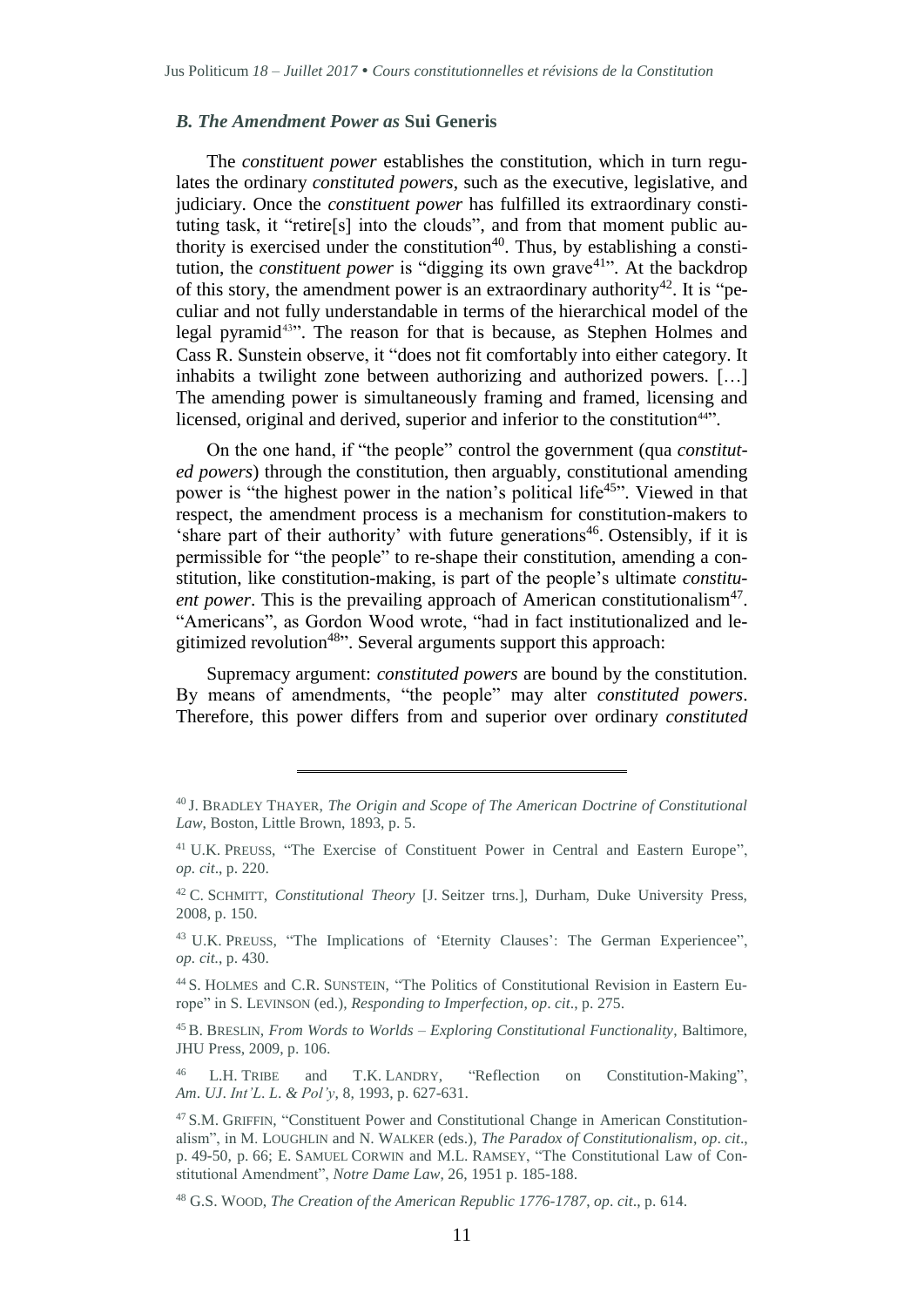*powers* and must be of a constitutive nature. Not only can it modify other constituted powers, but it may also, arguably, change its own boundaries since it possesses *Kompetenz-Kompetenz*.

Procedural argument: most constitutions provide different procedures for ordinary legislation and constitutional amendments, which emphasize the exceptional process of constitutional amendment<sup>49</sup>. This distinction strengthens the argument that the amendment procedure is not an ordinary *constituted power*; but different from and more unique than ordinary law making<sup>50</sup>.

Consequential argument: from a juridical perspective, *constituent power* is "the source of production of constitutional norms<sup>51</sup>". If *constituent power* produces constitutional laws that govern *constituted power*s, then *amending* those constitutional laws is an exercise of *constituent power*. Amending a constitutional provision creates the same legal product as writing a new provision. Therefore, amending the constitution is arguably an exercise of a power similar to that which created the constitution in the first place – *constitute power*:

On the other hand, the mere stipulation of an amendment procedure points to its instituted and thus *constituted* – rather than *constituent* – nature. True, it has a remarkable capacity to reform governmental institutions; yet it is still a legal competence defined in the constitution and regulated by  $it^{52}$ . Even if one applies here the concept *Kompetenz-Kompetenz,* the *constituent power* declares the *constituted power* competent to define its competences, but only within the limits set in the constitution<sup>53</sup>. If all powers derive from the constitution, then the amending power must be a *constituted power* just like the legislative, judicial, or executive powers<sup>54</sup>. As a legally defined power originating in the constitution, it cannot *ipso facto* be a genuine *constituent power*.

As a result, the amending power is multi-faced. It carries dual features of both *constituent* and *constituted powers*, hence the question of its nature is a knotty on. Asem Khalil writes that the amendment power is "constituent power in nature and a constituted power in function<sup>55</sup><sup>35</sup>. In contrast, Grégoire

<sup>49</sup> R. ALBERT, "The Structure of Constitutional Amendment Rules", *Wake Forest L*. *Rev*., 49, 2014, p. 913; R. ALBERT, "Amending Constitutional Amendment Rules", *Icon*, 13(3), 2015, p. 655.

<sup>50</sup> U.K. PREUSS, "The Implications of 'Eternity Clauses': The German Experience", *op. cit.*, p. 436.

<sup>51</sup> A. NEGRI, *Insurgencies: Constituent Power and the Modern State* [Maurizia Boscagli trs.], Minneapolis, University of Minnesota Press, 1999, p. 2.

<sup>52</sup> M. SUKSI, *Making a Constitution: The Outline of an Argument*, rättsvetenskapliga institutionen, 1995, p. 5, p. 10-11.

<sup>53</sup> R. BARENTS, *The Autonomy of Community Law*, Abo, Kluwer Law International, 2004, p. 91.

<sup>54</sup> U.K. PREUSS, "The Implications of 'Eternity Clauses': The German Experience", *op. cit.*, p. 430.

<sup>55</sup> A. KHALIL, *The Enactment of Constituent Power in the Arab World: The Palestinian Case*, PhD Thesis, Fribourg, University of Fribourg, Helbing & Lichtenhahn, 2006, p. 25.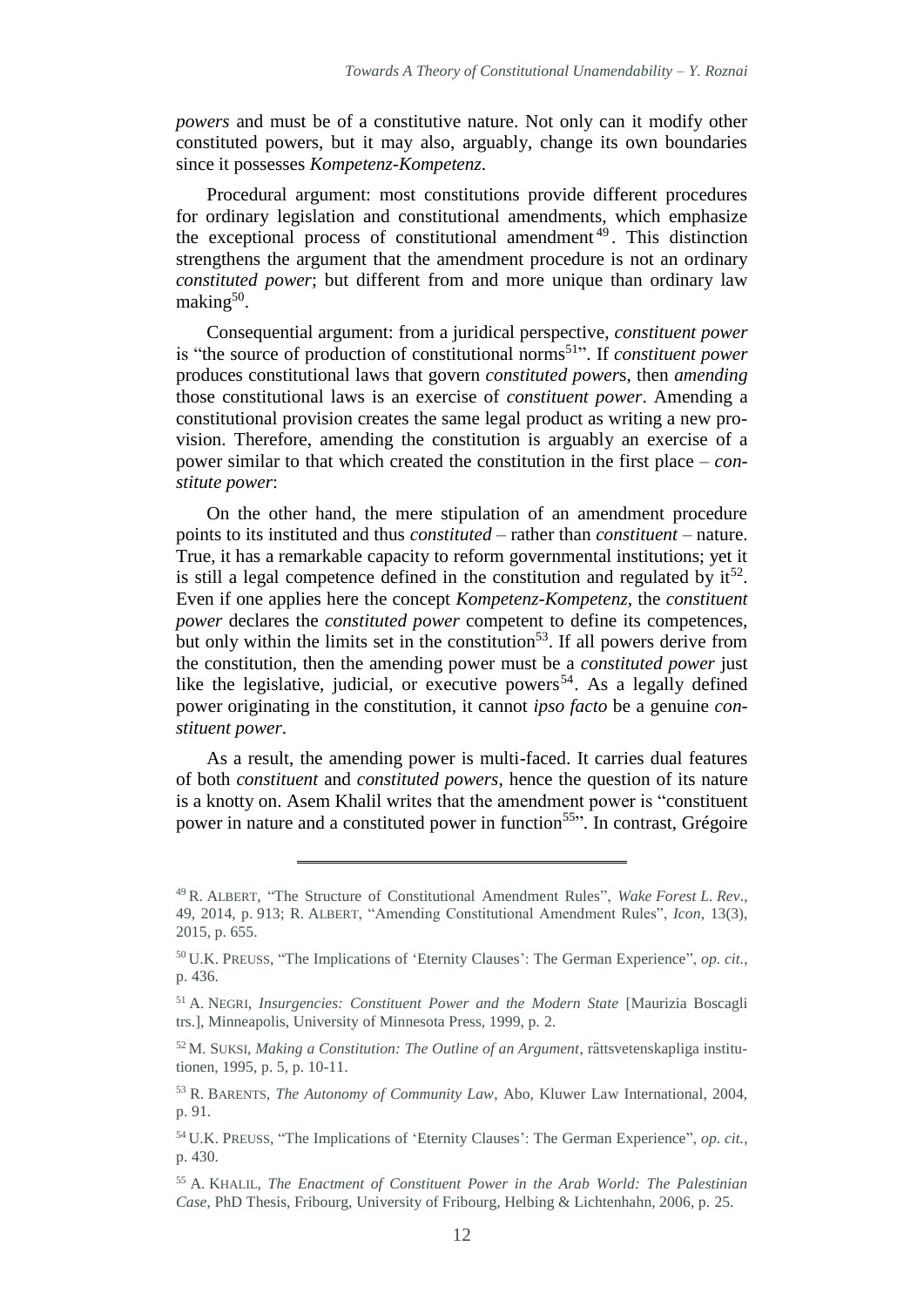Webber claims that the amendment formula is *constituted* by nature, but functions as *constituent authority*<sup>56</sup>. Since this power does not fit comfortably into any of these categories, it should neither be regarded as another form of *constituted power* nor equated with the *constituent power*; it is a *sui*  generis power<sup>57</sup>.

### <span id="page-8-0"></span>*C. The Secondary Constituent Power*

#### *(i) The Distinction between 'Original' and 'Derived' Constituent Powers*

"To know how the constitution of a given State is amended", A.V. Dicey wrote, "is almost equivalent to knowing who is the person or who are the body of persons in whom, under the laws of that State, sovereignty is vested<sup>58</sup><sup>2</sup>. Note that Dicey is not stating that sovereignty is vested in the amendment authority but uses a terminology of "not quite" – but "very nearly" – sovereignty. This resembles Max Radin's two notions of "sovereignty". Radin distinguished between real sovereignty, which can materialise only in revolutions, and "minor or lesser sovereigns", created by the real sovereign. The amendment power, created by the "original sovereign", is a lesser sovereign, "almost sovereign", situated between the real sovereign and lesser sovereign, such as governmental functions<sup>59</sup>. The basic presupposition underpinning Radin's argument, and the one this article advances, is that the amendment power is a special power, weaker than the *constituent power* but greater than the ordinary *constituted* powers. This proposition revives and relies upon the French doctrine that distinguishes between *original constituent power (pouvoir constituant originaire*) and *derived* (or *derivative*) *constituent power* (*pouvoir constituant derivé*). The first is a power that is exercised in revolutionary circumstances, outside the laws established by the constitution, and the latter is the legal power exercised according to rules established by the constitution.

This distinction between *original* and *derived constituent powers* was developed during the debates of the French National Assembly on the 1791 Constitution, albeit with different terminology<sup>60</sup>. At the assembly, debates took place on how the Constitution ought to be amended in light of the fragility of the constitutional project. The adopted process was that the Constitution would be unamendable for ten years, after which amendments could

<sup>56</sup> G.C.N. WEBBER, *The Negotiable Constitution – On the Limitation of Rights*, Cambridge, CUP, 2009, p. 49.

<sup>57</sup> For a similar claim see L.B. ORFIELD, *Amending the Federal Constitution*, Ann Arbor, The University of Michigan Press, 1942, p. 118-119; D. CONRAD, "Constituent power, Amendment and Basic Structure of the Constitution: A Critical Reconsideration", *Delhi L*. *Rev*., 6-7, 1977-1978, p. 14-15.

<sup>58</sup> A. V. DICEY, "Constitutional Revision", *L*. *Q*. *Rev*., 11, 1895, p. 387-388.

<sup>59</sup> M. RADIN, *The Intermittent Sovereign*, *Yale LJ*, 39, 1929-1930, p. 514, p. 525-526.

<sup>60</sup> A. LE PILLOUER, « Pouvoir constituant originaire et pouvoir constituant dérivé : à propos de l'émergence d'une distinction conceptuelle », *Revue d'histoire des Facultés de Droit et de la Science Juridique*, 25-26, 2005-2006, p. 123.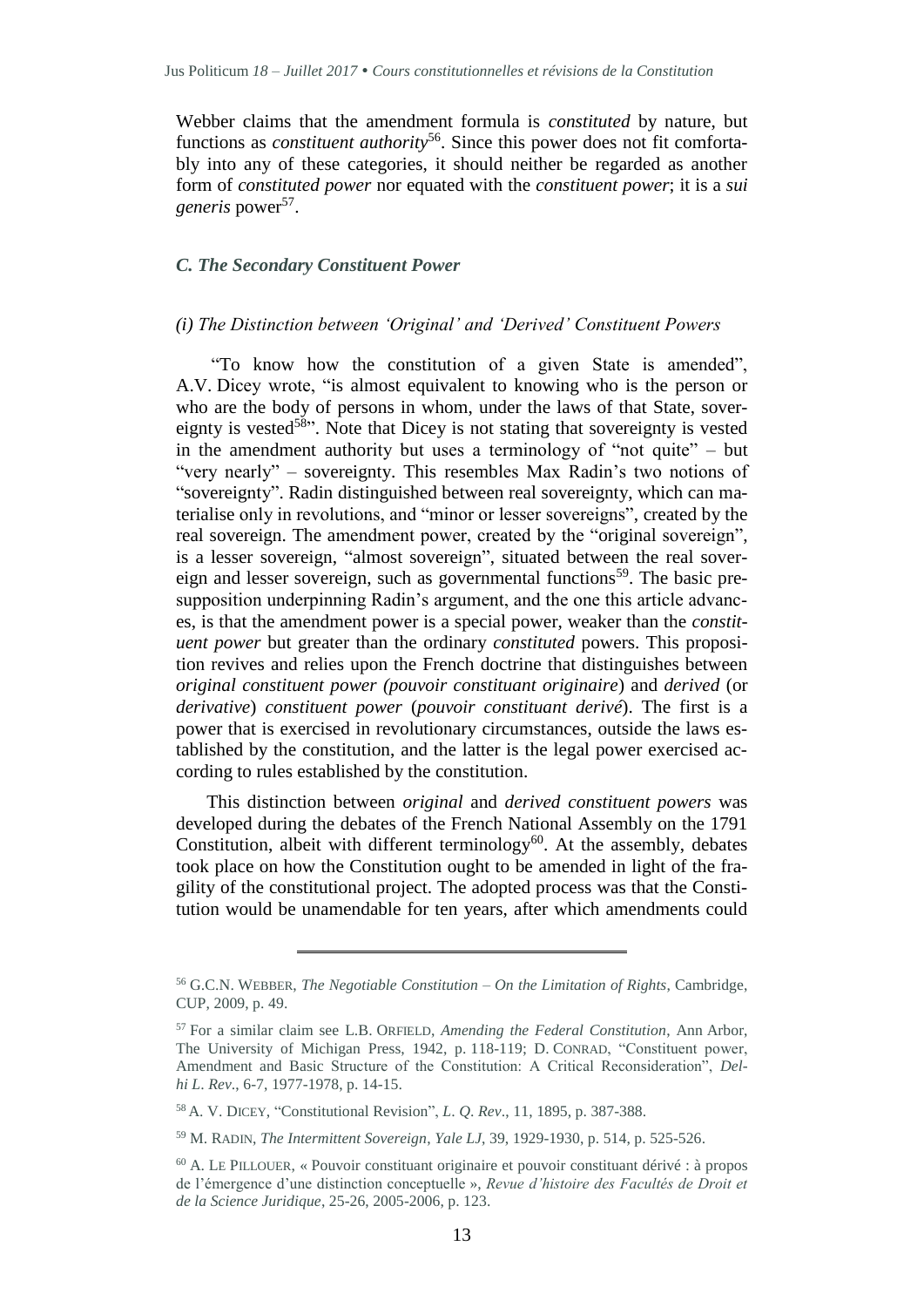take place through an Assembly of Revision, and after approval of three successive legislatures<sup> $61$ </sup>. During the debates of the National Assembly, some argued that the Assembly could not limit or even procedurally frame the *constituent power*, while others sought to minimise the likelihood of future constitutional changes. Frochot proposed that there be a differentiation between partial and total change to the Constitution, believing that each involves a fundamentally different power. Thus, he proposed a certain procedure for partial change and another (more complex) for a total change<sup>62</sup>. While his proposal was rejected, the distinction he made allowed others to justify the ability to limit and frame potential *constituent power* without forfeiting the idea of an unlimited *constituent power*. Barnave explained that the total change of the Constitution could not be predicted or controlled by the Constitution, because it is an unlimited power belonging inherently to the nation. However, the possibility of amending the Constitution is of a somewhat different nature, which may be limited and circumscribed. Barnave's discourse reveals the distinction between *original* and *derived constituent power*.

This idea was evident in Title VII, Art. 1 of the 1791 Constitution, which, while acknowledging the nation's "imprescriptible right to change its constitution", limits the amendment power procedurally "by the means provided in the constitution itself", and substantially by allowing amendments only to "the articles of which experience shall have made the inconveniences felt". Additionally, Title VII, Art. 7, required members of the Assembly of Revision to take an oath, "to confine themselves to pass upon the matters which shall have been submitted to them [...] [and] to maintain [...] with all their power the constitution of the kingdom […]" Thus, the amendment power was conditioned by preserving the constitution<sup>63</sup>.

Explaining this special, yet legally defined, power, Oudot wrote that some constitutions have organized aside the constituted power, a *regular constituent power*; they have settled the form by which the nation could change its political mechanism<sup>64</sup>. As Claude Klein explains, the *original constituent power* is the power to establish a new legal order (*ordre juridique nouveau*). It is an absolute power, which may set procedural and substantive limits for the exercise of amendments. The *derived constituent* 

<sup>&</sup>lt;sup>61</sup> French Constitution of 1791, Tit. VII. In his "Necessity of an Omnipotent Legislature" Bentham severely criticised this near unamendability. See M. SCHWARTZBERG, "Jeremy Bentham on Fallibility and Infallibility", *J. History of Ideas*, 68(4), 2007, p. 563, p. 576- 579.

 $62$  A. LE PILLOUER, « Pouvoir constituant originaire et pouvoir constituant dérivé : à propos de l'émergence d'une distinction conceptuelle », *op. cit.*, p. 123. For full details of Frochot's proposal see E. THOMPSON, *Popular Sovereignty and the French Constituent Assembly 1789-91*, Manchester, Manchester University Press, 1952, p. 112, p. 158-161.

<sup>63</sup> A. LE PILLOUER, « De la révision à l'abrogation de la constitution : les termes du débat », *Jus Politicum*, 3, 2009, p. 6-8.

<sup>64</sup> J. OUDOT, *Conscience et science du devoir : introduction à une explication nouvelle du Code Napoléon*, t. 2, Paris, A. Durand, 1856, p. 397-399.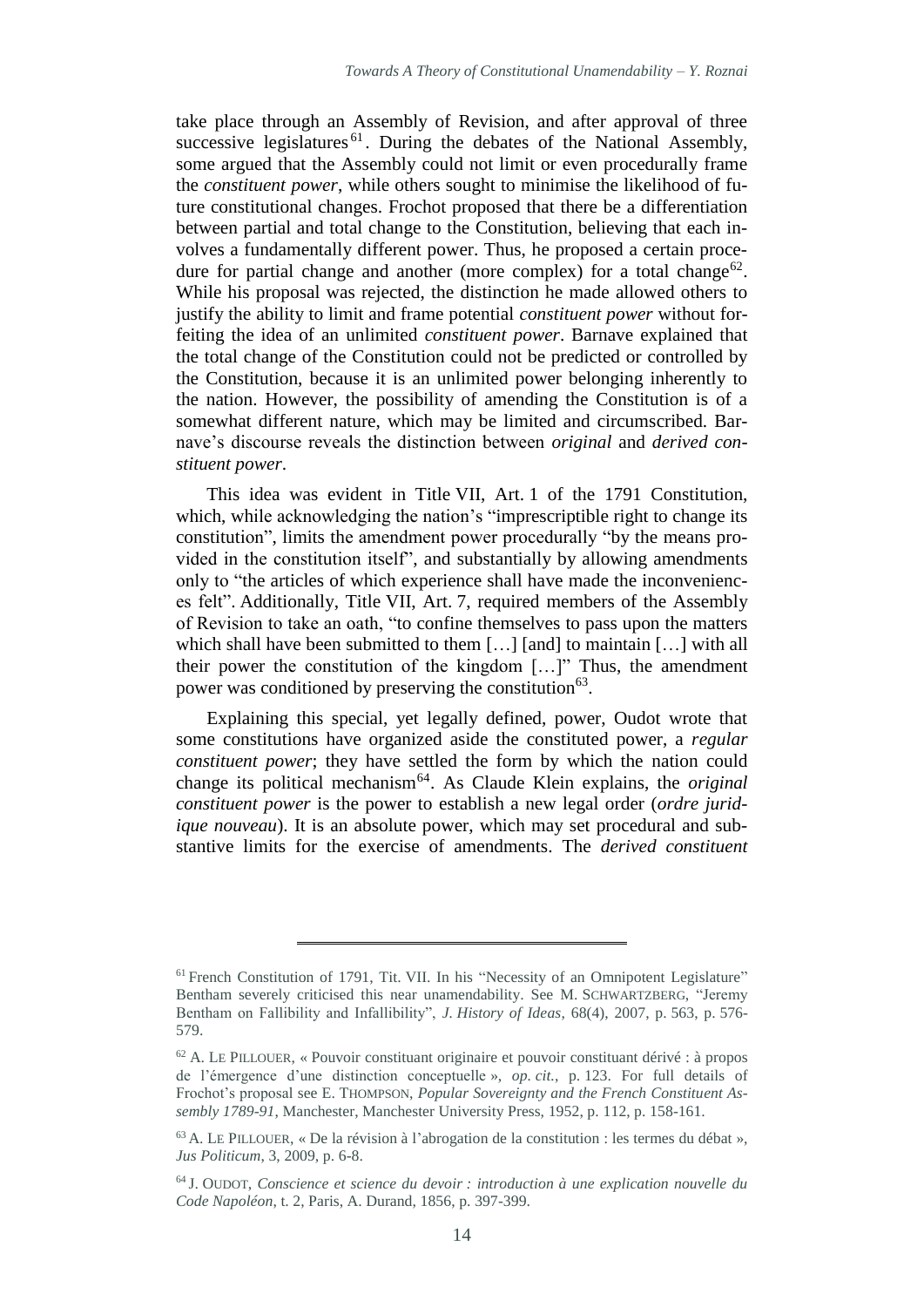*power* acts within the constitutional framework and is therefore limited under the terms of its original mandate<sup>65</sup>.

### *(ii) The Formal and Substantive Theories*

Kemal Gözler recognised two schools of thought, formal and substantive, as the basis for the distinction between the *original* and *derived constituent powers*<sup>66</sup>. According to the formal theory, *original* and *derived constituent powers* are distinguished by the form of their exercise. *Constituent power* is exercised outside the forms, procedures, and limits established by the constitution. On the other hand, a juridical concept of *constituent power* is exercised in according to rules established by the constitution<sup>67</sup>. The formal theory can be summarised as follows: *original constituent power* is exercised in a legal vacuum, whether in the establishment of the first constitution of a new state or in the repeal of the existing constitutional order, for instance in circumstances of regime change $68$ . In this theory, the nature of the *original constituent power* is extra-legal, a pure fact. This is traditional positivist approach as expressed by Hans Kelsen, who does not tackle the question of the *constituent power*, but rather claims that the question of the basic norm or obedience to the historically first constitution is assumed or presupposed as a hypothesis in juristic thinking<sup>69</sup>. Likewise, for political scientists such as Carl Friedrich, *constituent power* is not a *de jure* power but a *de facto* power which cannot be brought under "four corners of the Constitution<sup>70</sup><sup>3</sup>. In contrast, *derived constituent power* is a constraint power that acts according to the formal procedures as established in the constitu-

<sup>65</sup> C. KLEIN, "After the Mizrahi Bank Case – The Constituent Power as Seen by the Supreme Court", *Mishpatim*, 28, 1997, p. 341-356; C. KLEIN, "The Constituent Power in the State of Israel", *Mishpatim*, 2, 1970-1971, p. 51-52. See also M. SUKSI, *Bringing in the People: a Comparison of Constitutional Forms and Practices of the Referendum*, Boston, Martinus Nijhoff Publishers, 1993, p. 25-26.

<sup>66</sup> K. GÖZLER, *Le Pouvoir de Révision Constitutionnelle*, Thèse, Bordeaux IV, Université Montesquieu, 1995, p. 12-32; K. GÖZLER, *Pouvoir constituant*, Bursa, Éditions Ekin Kitabevi, 1999, p. 10-28. For a similar distinction see R. GUASTINI, "On the Theory of Legal Source", *Ratio Juris*, 20(2), 2007, p. 302, p. 307-308.

<sup>67</sup> R. CARRÉ DE MALBERG, *Contribution à la théorie générale de l'État*, Paris, Sirey,1922, réimpression par CNRS 1962, p. 489-500; G. BURDEAU, *Essai d'une théorie de la révision des lois constitutionnelles en droit français*, Thèse, Faculté de droit de Paris, 1930, p. 78- 83; R. BONNARD, « Les actes constitutionnels de 1940 », *Revue du Droit Public*, 46, 1942, p. 48-59; G. HÉRAUD, *L'ordre Juridique et Le Pouvoir Originaire*, Paris, Sirey, 1946, p. 2- 4 ; G. VEDEL, *Droit Constitutionnel*, Paris, Sirey, 1949, réimpression Sirey 1989, p. 115- 116.

<sup>68</sup> P. CARROZZA, "Constitutionalism's Post-Modern Opening", in M. LOUGHLIN and N. WALKER (eds.), *The Paradox of Constitutionalism*, *op*. *cit*., p. 168, p. 174.

<sup>69</sup> H. KELSEN, *What is Justice*, Berkeley, University of California Press, 1957; p. 261-263; H KELSEN, "The Function of a Constitution", in R. TUR and W. L. TWINING (eds.), *Essays on Kelsen*, Oxford, Clarendon Press, 1986, p. 110; J. RAZ, "Kelsen's Theory of the Basic Norm", in S. L. PAULSON and B. LITSCHEWSKI PAULSON (eds.), *Normativity and Norms: Critical Perspectives on Kelsenian Themes*, Oxford, OUP, 1998, p. 47.

<sup>70</sup> C.J. FRIEDRICH, *Constitutional Government and Politics – Nature and Development*, New York, Harper & Brothers Publishers, 1937, p. 117.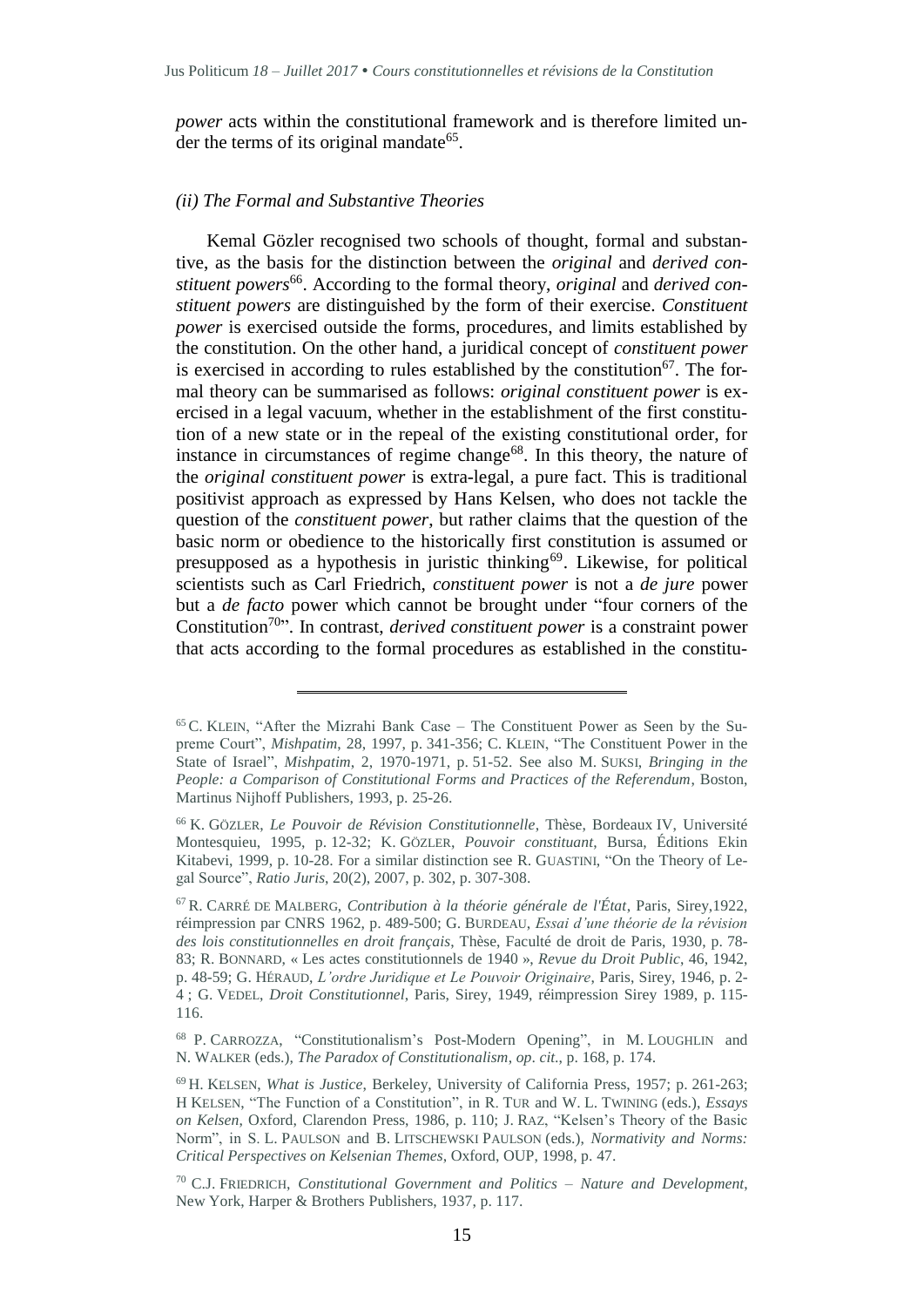tion. Gözler makes an important clarification: for him, *original constituent power* does not have to be exercised for revising the entire constitution; it may be exercised even for amending a single provision (outside of the constitutional amendment process). Similarly, the exercise of the *derived constituent power* may cover the entire constitution<sup>71</sup>.

For the substantive theory, the main criterion distinguishing between *original* and *derived constituent powers* is the different scope of their ability to influence the substance of the constitution<sup>72</sup>. This theory is best represented by Carl Schmitt who distinguished between 'the constitution' (*Verfassung*) and "constitutional laws" (*Verfassungsgesetz*). The constitution represents the polity's constitutional identity, which cannot be amended, and constitutional laws regulate inferior issues. The amendment process is designed for the textual change of constitutional provisions, but not of fundamental political decisions that form the substance of the constitution. Thus, for Schmitt, an amendment cannot annihilate or eliminate the constitution. It cannot abolish the right to vote or a constitution's federalist elements, or to transform the president into a monarch. These matters are for the *constituent power* of the people to decide, not the organs authorized to amend the constitution. Thus, an amendment that transforms a state that rests on the power of the people into a monarchy, or *vice versa*, would be unconstitutional<sup>73</sup>.

### *(iii) Integration: A Theory of Delegation*

Gözler argues that these two schools of thought are fundamentally irreconcilable on the grounds that according to the formal theory, as opposed to the substantive one, the *derived constituent power* is limited *only* by the formal conditions under which it operates<sup>74</sup>. Contrary to Gözler, I argue that the two theories should be regarded as *mutually reinforcing*, rather than exclusive. In order for the formal and substantive theories to coexist, the amendment power needs to be comprehended in terms of *delegation*.

Delegation affords the legal framework, even if not always consciously articulated, to rationalize this state of affairs surrounding the nature of the amendment power. Through the amendment provision, "the people" allow a constitutional organ to exercise a *constituent authority* – the authority to constitute constitutional laws. When the amendment power amends the constitution, it uses a legal competence *delegated* to it by the *primary constituent power*. As Alf Ross explains "in the concept of delegation is implied a vague idea that the entrusting of competence is in the nature of something

<sup>71</sup> K. GÖZLER, *Le Pouvoir de Révision Constitutionnelle*, *op*. *cit*., p. 39-44. See similarly H.E. WILLIS, "The Doctrine of the Amendability of the United States Constitution", *Indiana L*. *Rev*., 7(8), 1932, p. 457-468.

<sup>72</sup> See generally O. BEAUD, *La puissance de l'État*, Paris, PUF, 1994. On Beaud's theory see K. GÖZLER, « La théorie d'Olivier Beaud », *Ankara Üniversitesi Hukuk Fakültesi Dergisi*, 46(1-4), 1997, p. 129.

<sup>73</sup> C. SCHMITT, *Constitutional Theory*, *op*. *cit*., p. 150-152.

<sup>74</sup> K. GÖZLER, *Le Pouvoir de Révision Constitutionnelle*, *op*. *cit*., p. 35-44; K. GÖZLER, *Pouvoir constituant*, *op*. *cit*., p. 28-30.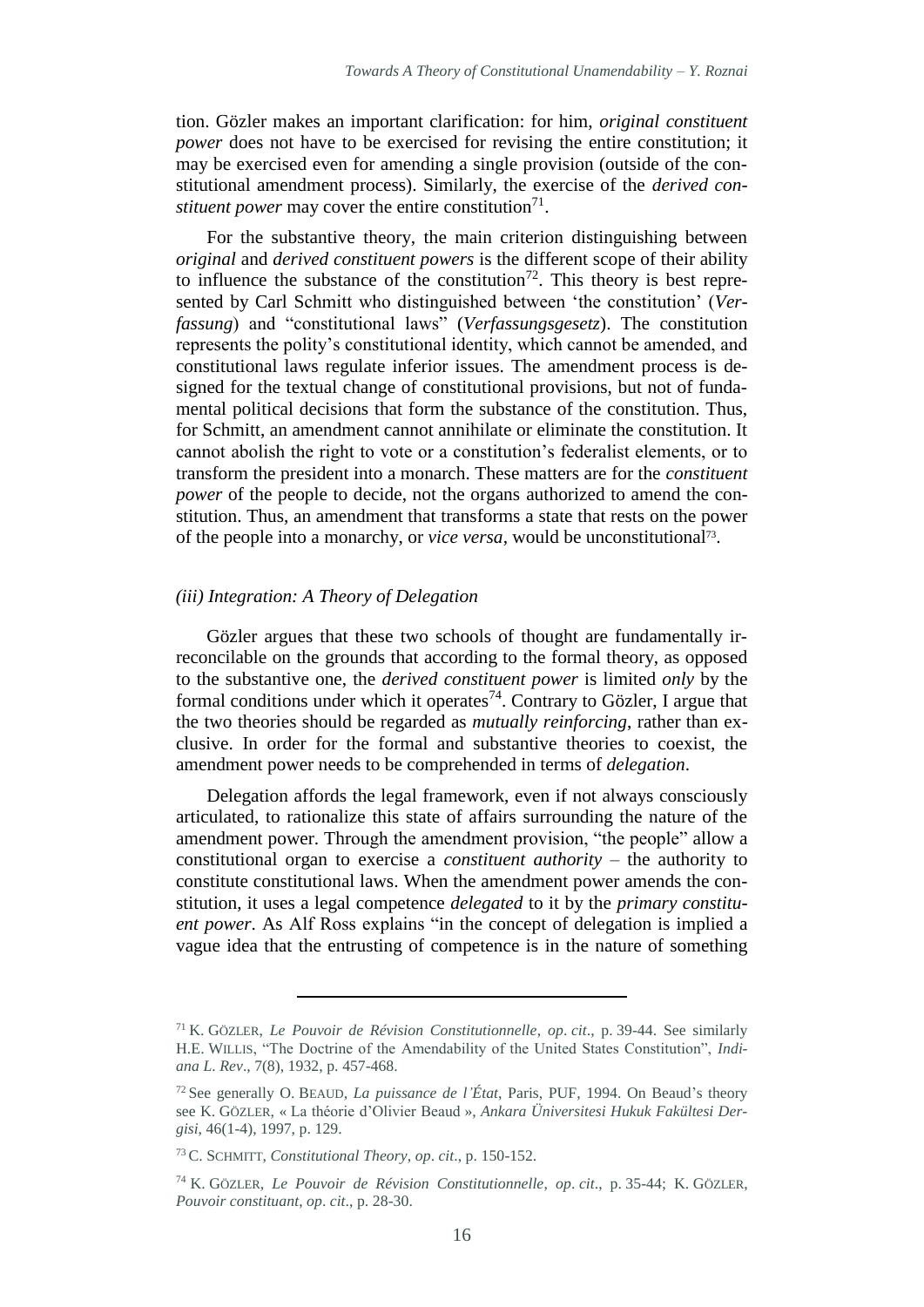exceptional in that it permits the delegatus to 'appear in the role of legislator<sup>75</sup><sup>\*\*</sup>. *The amendment power is a delegated authority*, where the delegatus exercises a function of a *constituent authority*. But why does this infer limitability? Surely, one may claim that this is a "clear case of a *non-sequitur*" since it does not follow from the distinction between *original* and *derived constituent power* that the amendment power is limited, "for it is conceptually possible for the derivative constituent power to observe the procedural requirements and, at the same time, derogate the Constitution or replace it with a new one<sup>76</sup><sup>2</sup>. Nevertheless, modern studies of delegation now adopt the model of the "principal-agent" in order to define acts of delegation. The one who delegates authority (the *original constituent power*) is the principal, while the one whom the authority is delegated to (the amendment authority) represents the agent<sup>77</sup>. The amendment power is a delegated power exercised by special constitutional agents. When the amendment power amends the constitution, it thus acts *per procurationem* of the people, as their agent<sup>78</sup>. Having a principal-agent relationship, the delegated amendment power is subordinated to the principal power from which it draws its legal competency. Hence, contrary to the *original constituent power*, the delegation of the amendment power inherently entails certain limitations, as the legal framework of delegation is by itself characterised by constraints<sup>79</sup>.

Since the amendment power is delegated, it ought to be regarded as a trust conferred upon the amendment authority: "All delegated power is trust, and all assumed power is usurpation. Time does not alter the nature and quality of either", Thomas Paine reminds us<sup>80</sup>. True, the amendment authority has the "supreme" amendment power, but it is only a *fiduciary pow*er to act for *certain ends*<sup>81</sup>. If the amendment power is delegated, it acts as

<sup>75</sup> A. ROSS, "Delegation of Power. Meaning and Validity of the Maxim *delegata potestas non potest delegari*", *Am*. *J*. *Com*. *L*., 7(1), 1958, p. 1, p. 14.

<sup>76</sup> C. BERNAL, "Unconstitutional Constitutional Amendments in the case Study of Colombia: An analysis of the Justification and Meaning of the Constitutional Replacement Doctrine", *Icon*, 11, 2013, p. 339-343.

<sup>77</sup> A. LUPIA, "Delegation of Power: Agency Theory", in N.J. SMELSER and P. B. BALTES (eds.), 5 *International Encyclopedia of the Social and Behavioral Sciences*, Amsterdam, Elsevier, 2001, p. 3375-3377.

<sup>78</sup> C.E. GONZÁLEZ, "Popular Sovereign Versus Government Institution Generated Constitutional Norms: When Does a Constitutional Amendment Not Amend the Constitution?", *Wash*. *U*. *L*. *Q*., 80, 2002, p. 194-219.

<sup>79</sup> K. BANERJEE and B. KHAITAN, "Resolving the 'Paradox of Constituent Power and Constitutional Form' From A Schmittian Account of Sovereignty: Its Relevance to The Understanding of 'Constituent Power' and 'Amending Power'", *NUJS L*. *Rev*., 1, 2008, p. 555- 556.

<sup>80</sup> T. PAINE, *Rights of Man, Common Sense, and Other Political Writings: Common Sense and Other Political Writings*, Oxford, OUP, 2008, p. 238.

<sup>81</sup> See S. FREEMAN, ["Constitutional Democracy and the Legitimacy of Judicial Review"](http://www.jstor.org.gate2.library.lse.ac.uk/stable/3504771), *L*. *& [Phil](http://www.jstor.org.gate2.library.lse.ac.uk/action/showPublication?journalCode=lawphilosophy)*., 9(4), 1990-1991, p. 327, p. 348-349. See generally E. FOX-DECENT, *Sovereignty's Promise – The State as Fiduciary*, Oxford, OUP, 2011; J. PURDY and K. FIELDING, "Sovereigns, Trustees, Guardians: Private-Law Concepts and the Legitimate State Power", *Law & Contemp*. *Probs*., 70, 2007, p. 185-186.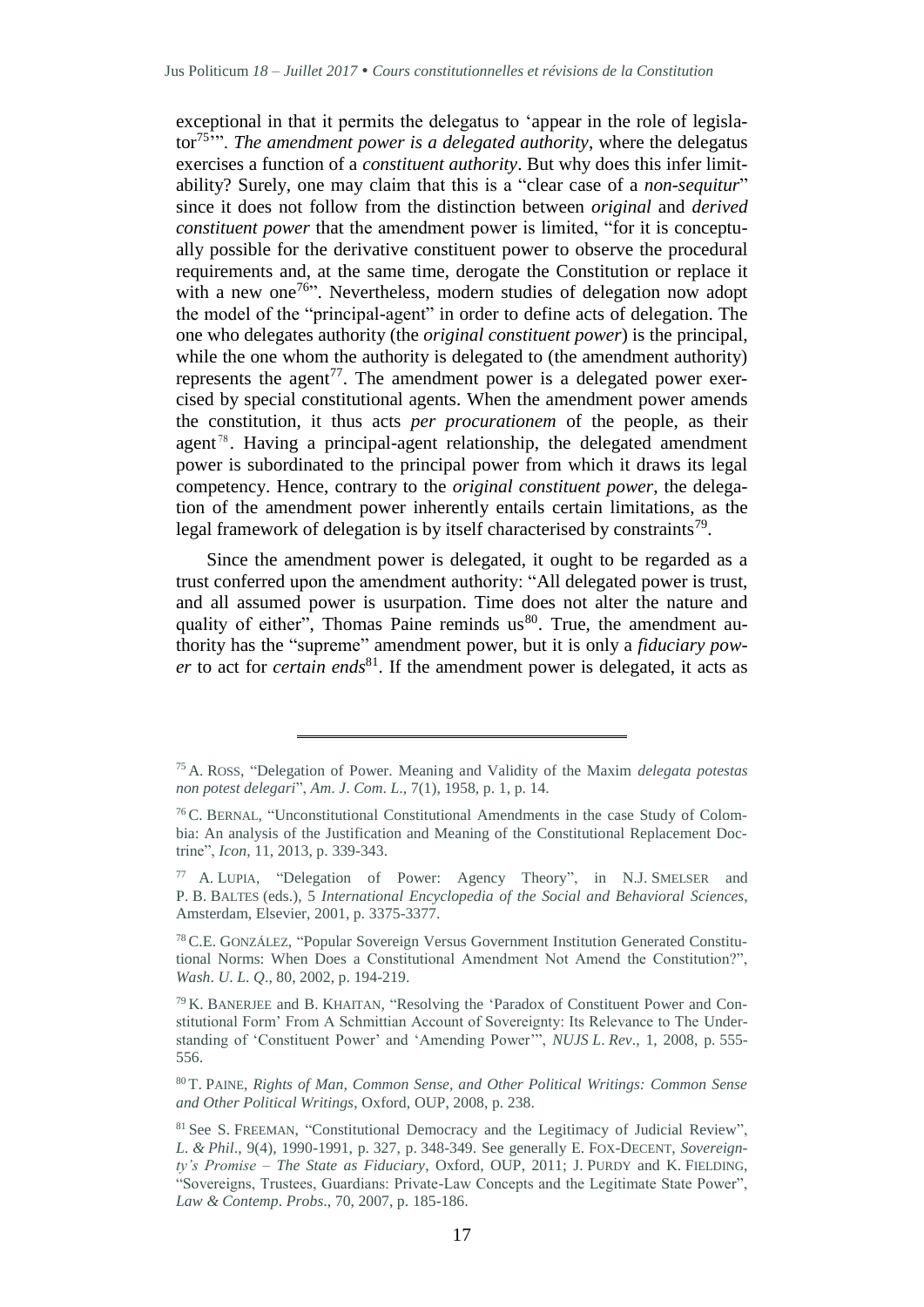trustee. Trustee of whom? Of "the people" in their *original constituent power*.

Delegation and trust are conceptual keys to the nature (and consequently the scope) of amendment powers. The trustee (the amendment authority) has a legal right of possession of the trust corpus (the amendment power), conditional on his fiduciary obligation to comply with the terms of the trust (procedural or any explicit or implicit substantive requirements) and pursue the ends it established to advance ("amend the constitution"). Due to its nature, the trustee is always conditional and thus the fiduciary amendment power necessarily entails limits. As Akhil Amar has argued, within Art. V of the U.S. Constitution, the people delegated the amendment power to ordinary government, and limitations on the amendment power, as stipulated in Art. V, exist only when it is exercised by delegated powers following from the people<sup>82</sup>. Likewise, William Harris correctly claims that when the sovereign constitution-maker acts as sovereign, "the notion of limits on constitutional change is inapposite"; however, "when the machinery of government is acting as the agent of the people in its sovereign capacity, the notion of limits not only makes sense; it is necessary $83$ .

However, one may claim that even though the amendment power is delegated, it is still limitless since it represents the unlimited sovereign. The representation of an unlimited *constituent power* must logically result in a similar unlimited amendment power. Such an argument should be rejected. There is always a hierarchical relationship between the grantor and the receiver as "the agent is never equal of the principal<sup>84</sup>". This is precisely the distinction between *original* and *derived constituent powers*.

How does the theory of delegation manage to integrate the formal and substantive theories? *First*, delegation theory is not restricted to the substance of amendments. The amendment power must obey the procedure as prescribed in the constitution. Similarly, it is required to observe those explicit (not necessarily procedural, but also substantive) limits set upon it, as formally stipulated in the constitution<sup>85</sup>. Explicit limits on constitutional amendments express the idea that exercise of the amendment power – established by the constitution and deriving from it – must abide by the rules and prohibitions formally stipulated in the constitution. *Second*, delegation theory is not restricted to form, but also concerns substance. The delegated amendment power, as a rational understanding of that delegation, must be

 $82$  A.R. AMAR, "Philadelphia Revisited: Amending the Constitution Outside Article V", *U*. *Chi*. *L*. *Rev*., 55, 1988, p. 1054-1058; A. REED AMAR, "The Consent of the Governed: Constitutional Amendment Outside Article V", *Colum*. *L*. *Rev*., 94 1994, p. 458-500; A.R. AMAR, "Popular Sovereignty and Constitutional Amendment", S. LEVINSON (ed.), *Responding to Imperfection*, *op*. *cit*., p. 90-101.

<sup>83</sup> W.F. HARRIS II, *The Interpretable Constitution*, Baltimore, JHUP, 1993, p. 193.

<sup>84</sup> C.V. KESHAVAMURTHY, *Amending Power Under The Indian Constitution – Basic Structure Limitations*, New Delhi, Deep & Deep, 1982, p. 13, p. 50; J.A. LENOWITZ, *Why Ratification? Questioning the Unexamined Constitution-making Procedure*, New York, PhD Thesis, Columbia University, 2013, p. 87.

<sup>85</sup> M. TROPER, "Constitutional Law", in G. A. BERMANN and É. PICARD (eds.), *Introduction to French law*, Alphen aan den Rijn, Klewer Law International, 2008, p. 1, p. 11.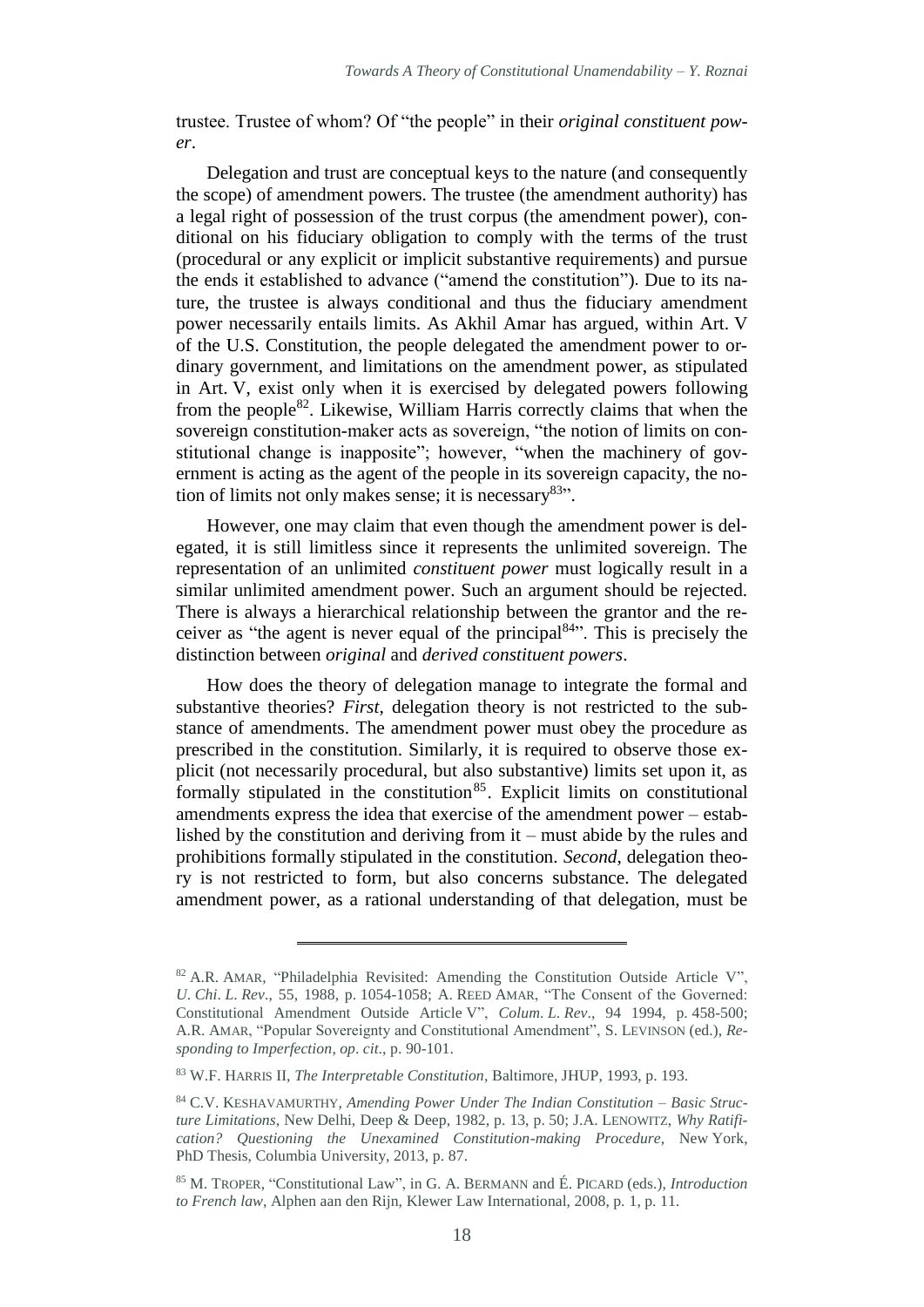substantively limited, whether these limits are explicitly stated in the constitution or not. Therefore, rather than being exclusive, the formal and substantive theories distinguishing between the constituent power and amendment power mutually reinforce one another.

# *(iv) Terminological Clarification: Primary and Secondary Constituent Powers*

Due to the complexity of the concept of the amendment power and its relations with the *constituent power*, various versions have developed in the literature to describe these concepts. In the American literature, it was often common to distinguish between *framing power* and *amending power*<sup>86</sup> *.* The German often term the amending power *verfassungsändernden Gesetz*geber, the secondary constitutional lawgiver or amending legislature<sup>87</sup>. In French constitutional discourse, the amending power is described by terms such as *pouvoir constituant dérivé*, *pouvoir constituant institué*, *pouvoir de révision constitutionnelle*, or *pouvoir constituant constitué*<sup>88</sup> *.* Some of these terms are oxymoronic or "farfetched $89$ ". In order to elude any confusion, some plainly reject the use of the term *constituent* to describe the amendment power<sup>90</sup>. I agree that the oft-used terms are imprecise. Both the constitution-making and constitution-amending powers are *constitutive* in the sense that it these are powers to constitute constitutional rules. Nonetheless the two are not identical. As for the constitution-making power, I reject the use of the term *original constituent power*. A constitution always bears a 'relational account', and never acts in a pure vacuum<sup>91</sup>. Every constituent process must be based upon a certain prior "constitution-making moment $92$ ". Additionally, constitution-making takes many different forms. Some constitutions were formed in revolutionary circumstances, breaking the previous constitutional order. Others were constituted through international efforts or

<sup>86</sup> C. KLEIN and A. SAJÓ, "Constitution-Making: Process and Substance", in M. ROSENFELD and A. SAJÓ (eds.), *The Oxford Handbook of Comparative Constitutional Law*, Oxford, OUP, 2012, p. 419, p. 422, n. 14.

<sup>87</sup> J-H. REESTMAN, "The Franco-German Constitutional Divide – Reflection on National and Constitutional Identity", *Eur*. *Const*. *L*. *Rev*., 5(3), 2009, p. 374-385.

<sup>88</sup> K. GÖZLER, *Le Pouvoir de Révision Constitutionnelle*, *op*. *cit*., p. 7-8.

<sup>89</sup> S. HOLMES and C.R. SUNSTEIN, "The Politics of Constitutional Revision in Eastern Europe", *op. cit.*, p. 276.

<sup>90</sup> R.R. IYER, "Some Constitutional Dilemmas", *Economic and Political Weekly*, 41(21), 2006, p. 2064-2065.

<sup>&</sup>lt;sup>91</sup> See e.g. L. BARSHACK, "Constituent Power as Body: Outline of a Constitutional Theology", *Uni*. *Toronto LJ*, 56, 2006, p. 185-199; K.L. SCHEPPELE, "A Constitution Between Past and Future", *William and Mary L*. *Rev*., 49(4), 2008, p. 1377-1379; H. LINDAHL, "Constituent Power and Reflexive Identity: Toward an Ontology of Collective Selfhood", in M. LOUGHLIN and N. WALKER (eds.), *The Paradox of Constitutionalism*, *op*. *cit*., p. 9- 21; M. TUSHNET, "Constitution-Making: An Introduction", *op. cit.*, 1990; R. ROSWELL PALMER, *The Age of the Democratic Revolution: The Challenge*, *op*. *cit*., p. 215-216.

<sup>92</sup> C. KLEIN and A. SAJÓ, "Constitution-Making: Process and Substance", *op. cit.*, p. 422.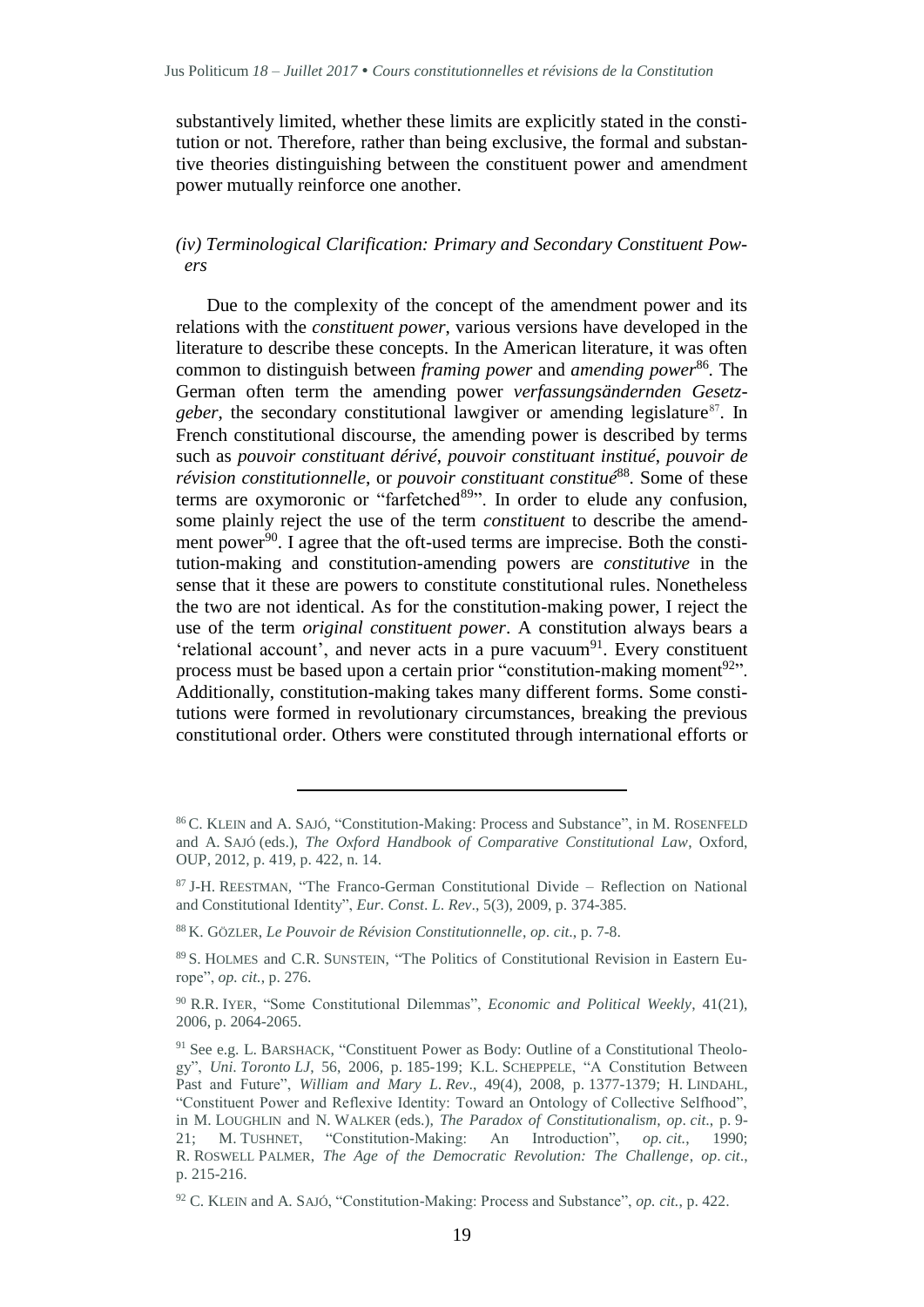imposed by foreign and external forces, such as the cases of Japan and Germany after 1945 or post-2003 Iraq<sup>93</sup>. Often, the constitution-making process is exercised in continuity with existing laws or in accordance with pre-determined rules (Post-1989 Eastern Europe and South Africa<sup>94</sup>). Finally, the exercise of *constituent power* itself requires a certain representational form<sup>95</sup> . Since constituent power is never purely *original*, I use the term *primary constituent power* instead. It is *primary* not only because it is the *initial* action, but also because it is *principal* in its relations with the amendment power. Congruently, instead of *derived constituent power*, I use the term *secondary constituent power* to describe the amendment power. It is secondary not merely because it necessarily comes (chronologically) after the constitution-making process, but because it is subordinated to the *primary constituent power* and inferior to it. This terminology manifests more properly these powers' unique nature and sharpens the delicate distinction between them.

#### *D. Conclusion*

To sum up the argument thus far, the amendment power is a constitutional power delegated to a certain constitutional organ. Since it is a delegated power, it acts as a trustee of "the people" in their capacity as a *primary constituent power*. As a trustee, it possesses only fiduciary power; hence, it must *ipso facto* be intrinsically limited by nature. Put differently, *a vertical separation of powers* exists between the *primary* and *secondary constituent powers*. As in the horizontal separation of powers, this separation results in a power-block.The holder of the amendment power may be restricted from amending certain constitutional subjects. Identifying the amendment power as a delegated authority is the first step in understanding its limited scope. I now move on to explain *how* – according to this theoretical presupposition – the amendment power is limited.

<sup>93</sup> See e.g. A. ARATO, *Constitution-Making under Occupation: The Politics of Imposed Revolution in Iraq*, New York, Columbia University Press, 2009; A. ARATO, "Post-Sovereign Constitution-Making and Its Pathology in Iraq", *NYLS Rev*., 51, 2006; P. DANN and Z. AL-ALI, "The Internationalized Pouvoir Constituant -Constitution-Making Under External Influence in Iraq, Sudan and East Timor", *Max Planck UNYB*, 10, 2006; Z. OKLOPCIC, "Constitutional (Re)Vision: Sovereign Peoples, New Constituent Powers, and the Formation of Constitutional Orders in the Balkans", *Constellations*, 19(1), 2012.

<sup>94</sup> K.E. SOLTAN, "Constitution Making at the Edges of Constitutional Order", *Wm & Mary L*. *Rev*., 49, 2007-2008, p. 1414-1416; A. ARATO, Conventions, "Constituent Assemblies, and Round Tables: Models, Principles and Elements of Democratic Constitution-Making", *Global Constitutionalism*, 1(1) 2012, p. 173-174; H. BOTHA, "Instituting Public Freedom or Extinguishing Constituent Power? Reflections on South Africa's Constitution-Making Experiment, *S*. *Afr*. *J*. *Hum*. *Rts*., 26, 2010, p. 66; A. LOLLINI and F. PALERMO, "Comparative Law and the 'Proceduralization' of Constitutionbuilding Processes", in J. RAUE and P. SUTTER (eds.), *Facets and Practices of State- Building*, Boston, Martinus Nijhoff Publishers, 2009.

<sup>95</sup> M. LOUGHLIN, *The Idea of Public Law*, *op*. *cit*., p. 113.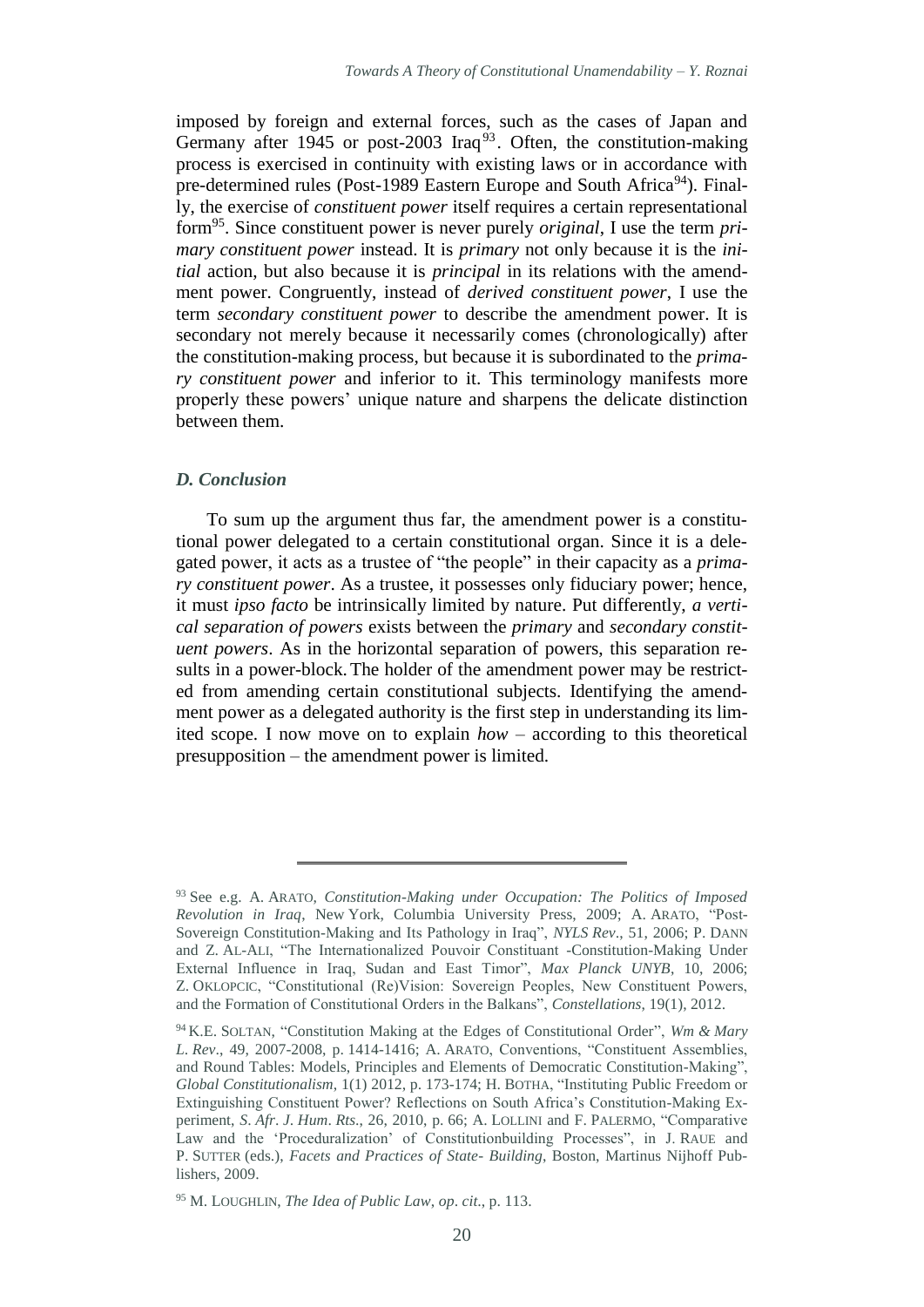### **3. THE SCOPE OF AMENDMENT POWERS**

Based upon the previous section, this section provides the theoretical ground that elucidates various explicit and implicit limitations on the amendment power.

### *A. Explicit Unamendability*

#### *(i) The Validity of Unamendable Provisions*

The idea of constitutional entrenchment is debated extensively in the literature<sup>96</sup>. However, unamendability takes constitutional entrenchment to its extreme, hence it is often described as "absolute<sup>97</sup>". Ferdinand Regelsberger argued that "there is no law which cannot be changed. A legislator […] cannot control the unchangeability of a legal norm<sup>98</sup>". For this reason, the validity of unamendable provisions is often disputed, and critics describe them "a bit of useless verbiage" or "an empty phrase $99$ ". Notwithstanding such criticism, Kelsen's view was that there is no reason to suppose that a norm cannot stipulate that it cannot be repealed. For Kelsen, a norm could be declared as unamendable, yet such a declaration cannot prevent the loss of its validity by a loss of efficacy<sup>100</sup>. Moreover, since a provision prohibiting any amendments is not invalid by its very nature, in the case of unamendable provisions, it is not legally possible to amend the protected provisions<sup>101</sup>. Indeed, nowadays unamendable provisions are commonly considered val $id^{102}$ .

The theory hereby presented supports the validity of unamendable provisions, but relies on questions concerning the sources of constitutional

<sup>96</sup> See e.g. E. KATZ, "On Amending Constitutions: The Legality and Legitimacy of Constitutional Entrenchment", *Colum*. *JL & Soc*. *Probs*., 29, 1995-1996; E.A. YOUNI, "The Constitutive and Entrenchment Functions of Constitutions: A Research Agenda", *U*. *Pa*. *J*. *Const*. *L*., 10, 2007-2008; R.P. PLATO, "Selective Entrenchment against State Constitutional Change: Subject Matter Restrictions and the Threat of Differential Amenability", *NYU L*. *Rev*., 82, 2007.

<sup>97</sup> R. ALBERT, "Constitutional Handcuffs", *Arizona State LJ*, 42(3), 2010, p. 678, fn 42.

<sup>98</sup> F. REGELSBERGER, *Pandekten: Systematisches Handbuch der Deutschen Rechtswissenschaft*, I Abt Bd 1, 7 Teil s. 109 (1893) quoted in H. KELSEN, "Derogation", in R.A. NEWMAN (ed.), *Essays in Jurisprudence in Honor of Roscoe Pound*, Indianapolis, American Society for Legal History, 1962, p. 339-343.

<sup>99</sup> J.W. BURGESS, *Political Science and Comparative Constitutional Law*, Boston, Ginn, 1893, p. 172; J. BARTHELEMY, *The Government of France*, New York, Brentano, 1924, p. 23; R. VALEUR, *French Government and Politics*, New York, Nelson and Sons, 1938, p. 281.

<sup>100</sup> in H. KELSEN, "Derogation", *op. cit.*, p. 344.

<sup>101</sup> H. KELSEN, *General Theory of Law and State*, The Lawbook Exchange, Ltd., 2007, p. 259.

<sup>102</sup> C. KLEIN, "A propos Constituent Power: Some General Views in a Modern Context", *op. cit.*, p. 37.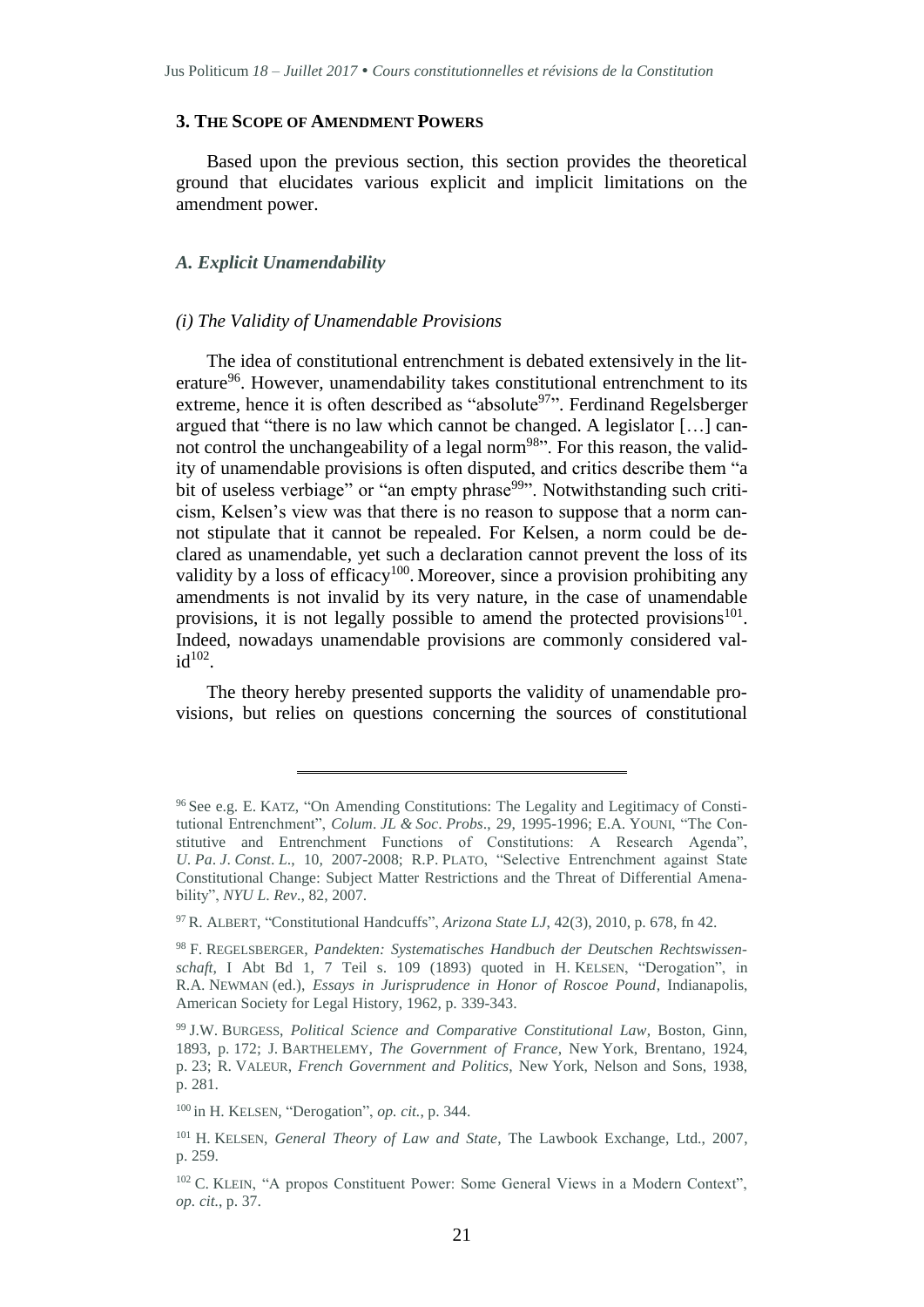norms. The *secondary constituent power* which is a delegated power may be restricted by the *primary constituent power* from amending certain principles, institutions, or provisions. The motives for such restrictions and the aims those are designed to accomplish vary<sup>103</sup>. What is clear is that the amendment power, which is established by the constitution and subordinate to it, is exercised solely through the process established within the constitution. It is bound by any explicit limitations that appear in the constitution, if those are set by the *primary constituent power*.

Viewed from the perspective of the formal theory, explicit unamendability reflects the idea that any exercise of the amendment power must abide by the rules and prohibitions stipulated in the constitution, including substantive limits<sup>104</sup>. In that respect, unamendable provisions "can be seen as a procedural constraint which can be surmounted by an entirely new constituent act<sup>105</sup>". From the perspective of the substantive theory, unamendable principles are an example of the fact that the amendment power may be limited with regard to the content of certain amendments, and can amend the constitution "only under the presupposition that the identity and continuity of the constitution as an entirety is preserved", to use Schmitt's words<sup>106</sup>. However, the substantive theory can only explain those unamendable provisions that aim to prevent fundamental changes in an effort to ensure the constitution's integrity and the continuity of its constitutive principles. But unamendable provisions may simply derive from constitutional compromise and contingency and cover a wide range of topics, not necessarily the basic principles of the constitutional order<sup>107</sup>. These cannot be supported by the substantive theory. The theory of delegation explains all types of unamendable provisions. The *secondary constituent power*, as a delegated power, acts as a trustee of the *primary constituent power*. It must obey those "terms" and "conditions" stipulated in the "trust letter" – the constitution. The delegated amendment power is limited according to the conditions stipulated in the constitution, including various substantive limits.

What are the legal implications of a conflict between a new constitutional amendment and an unamendable provision, according to the delegation theory? Unamendable provisions create a normative hierarchy between constitutional norms. Just as the constitution prevails over an ordinary law, a constitutional provision established by the *primary constituent power* prevails over constitutional provisions established by the *secondary constituent power*. When resolving conflicts between constitutional provisions (unamendable provisions contrasted with later amendments), the paramount factor is not their chronological order of enactment *(lex posterior derogat pri-*

<sup>103</sup> Y. ROZNAI, "Unamendability and The Genetic Code of The Constitution", *op. cit.*.

<sup>104</sup> K. GÖZLER, *Judicial Review of Constitutional Amendments: A Comparative Study*, Bursa, EKIN, 2008, p. 52. Gözler's positivist approach rests on a purely textual basis. The theory advanced here is much wider as it supports implicit unamendability.

<sup>105</sup> J. RIVERS, "Translator's Introduction", in R. ALEXY, *A Theory of Constitutional Rights*, Oxford, OUP, 2002, p. XXI.

<sup>106</sup> C. SCHMITT, *Constitutional Theory*, *op*. *cit*., p. 150.

<sup>107</sup> Y. ROZNAI, "Unamendability and The Genetic Code of The Constitution", *op. cit.*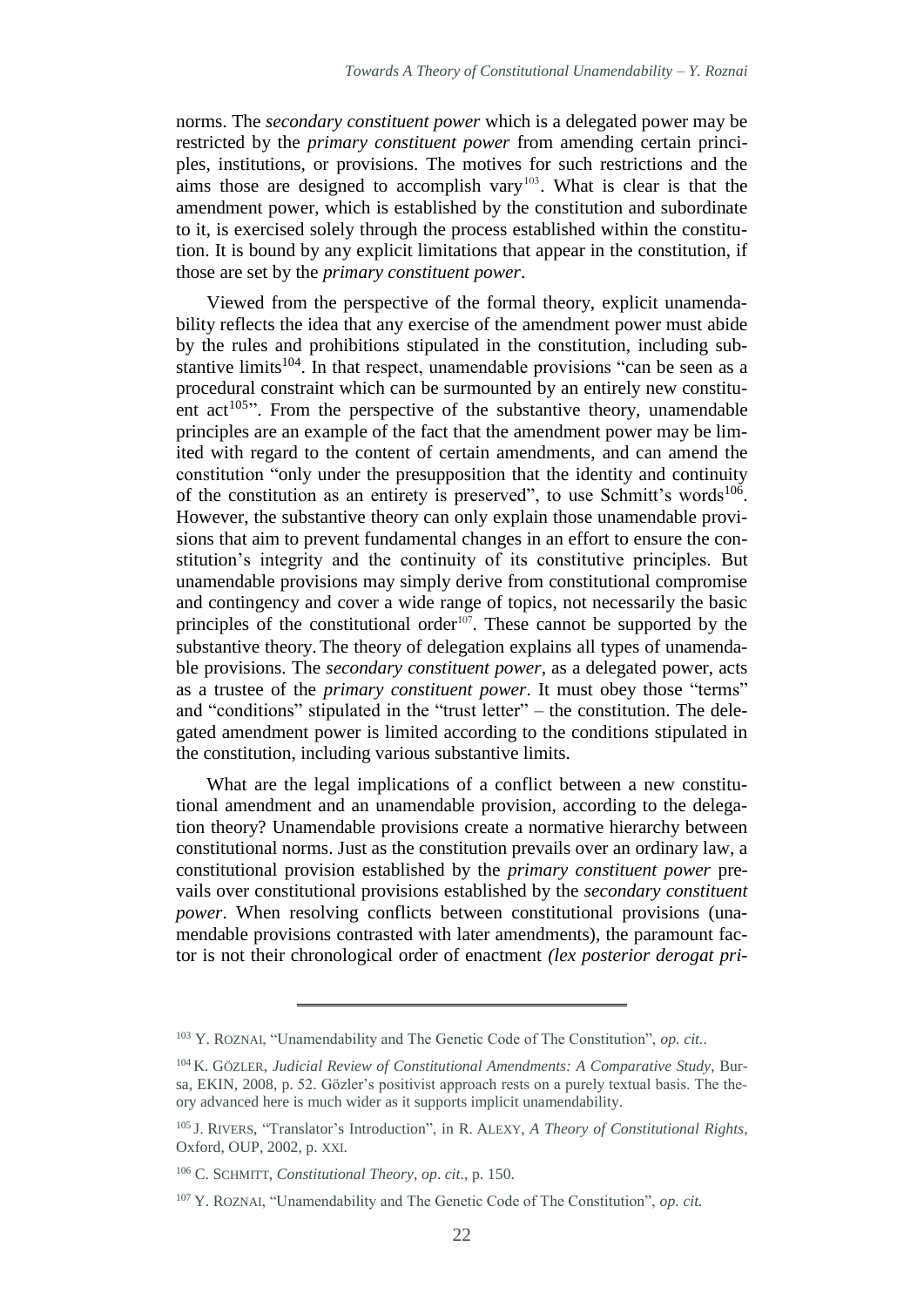*ori)*, but rather, the sources of these constitutional norms. Thus, the *constituent power* is divided conforming to a hierarchy of powers – *primary* and *secondary* – governed by the principle *lex superior derogat inferiori*; the constitutional rule issued by a higher hierarchical authority prevails over that issued by a lower hierarchical authority. Just as ordinary legislation retreats when it conflicts with constitutional norms, so do constitutional amendments retreat when they conflict with unamendable provisions<sup>108</sup>. In other words, since the *primary constituent power* is a superior authority to the *secondary* one, the normative creations of the latter should withdraw when conflicting with that of the former<sup>109</sup>. Unamendable provisions may lose their validity when they face a conflicting valid norm that was *formulated by the same authority*. Therefore, unamendable provisions cannot limit the *primary constituent power*; rather they "invite" it to be resurrected in order to change unamendable subjects $110$ .

# *(ii) An 'Unamendable Amendment?'*

A unique difficulty is arising when an amendment stipulates by its own terms that it (or other provisions) are unamendable. This is not a hypothetical scenario. The original French unamendability of the republican form of government was inserted into the 1875 Constitution through an amendment in 1884, stimulating lively scholarly debate<sup>111</sup>. In 1861, the original proposed 13th Amendment to the U.S. Constitution, known as the "Corwin Amendment", 'eternally' prohibited Congress from abolishing slavery $112$ . In Bangladesh, the constitution was amended in 2011 to insert an eternal

<sup>108</sup> C.E. GONZÁLEZ, "Popular Sovereign Versus Government Institution Generated Constitutional Norms: When Does A Constitutional Amendment Not Amend the Constitution?", *op. cit.*, p. 131-153.

<sup>109</sup> This is not merely the question of which constitutional norm takes *priority* in a conflict between two constitutional norms, but the issue can affect the *validity* of the conflicting inferior constitutional norm. See D. FELDMAN, "'Which in Your Case You Have Not Got': Constitutionalism at Home and Abroad", *Current Legal Problems*, 64(1), 2011, p. 137-139.

<sup>110</sup> See e.g. S. WEINTAL, "The Challenge of Reconciling Constitutional Eternity Clauses with Popular Sovereignty; Toward Three-Track Democracy in Israel as a Universal Holistic Constitutional System and Theory", *Isr*. *L*. *Rev*., 44, 2011.

<sup>&</sup>lt;sup>111</sup> A. ESMEIN, Éléments de droit constitutionnel français et compare, t. II, (8<sup>th</sup> edn.), Paris, Société Anonyme du Recueil Sirey, 1928, p. 545-549; L. DUGUIT, *Traité de droit constitutionnel Tome IV* ( $2<sup>nd</sup>$  edn.), Paris, E. de Boccard, 1924, p. 538-541; J. WILFORD GARNER, *Political Science and Government*, New York, American Book Company, 1935, p. 537; W. BENNETT MUNRO, *The Governments of Europe*, (3<sup>rd</sup> edn.), New York, The Macmillan company, 1938, p. 393; Note, "Amending the Constitution of France", *Const*. *Rev*., 10, 1926, p. 228.

<sup>&</sup>lt;sup>112</sup> Cong. Globe,  $36<sup>th</sup>$  Cong.,  $2<sup>d</sup>$  Sess. 1263 (1861). See A. C. BRYANT, "Stopping Time: The Pro-Slavery and 'Irrevocable' Thirteenth Amendment", *Harv*. *J*. *L*. *& Pub*. *Pol'y*, 26, 2003, p. 501; M. BRANDON, "The 'Original' Thirteenth Amendment and the Limits to Formal Constitutional Change", in S. LEVINSON (ed.), *Responding to Imperfection*, *op*. *cit*., p. 215.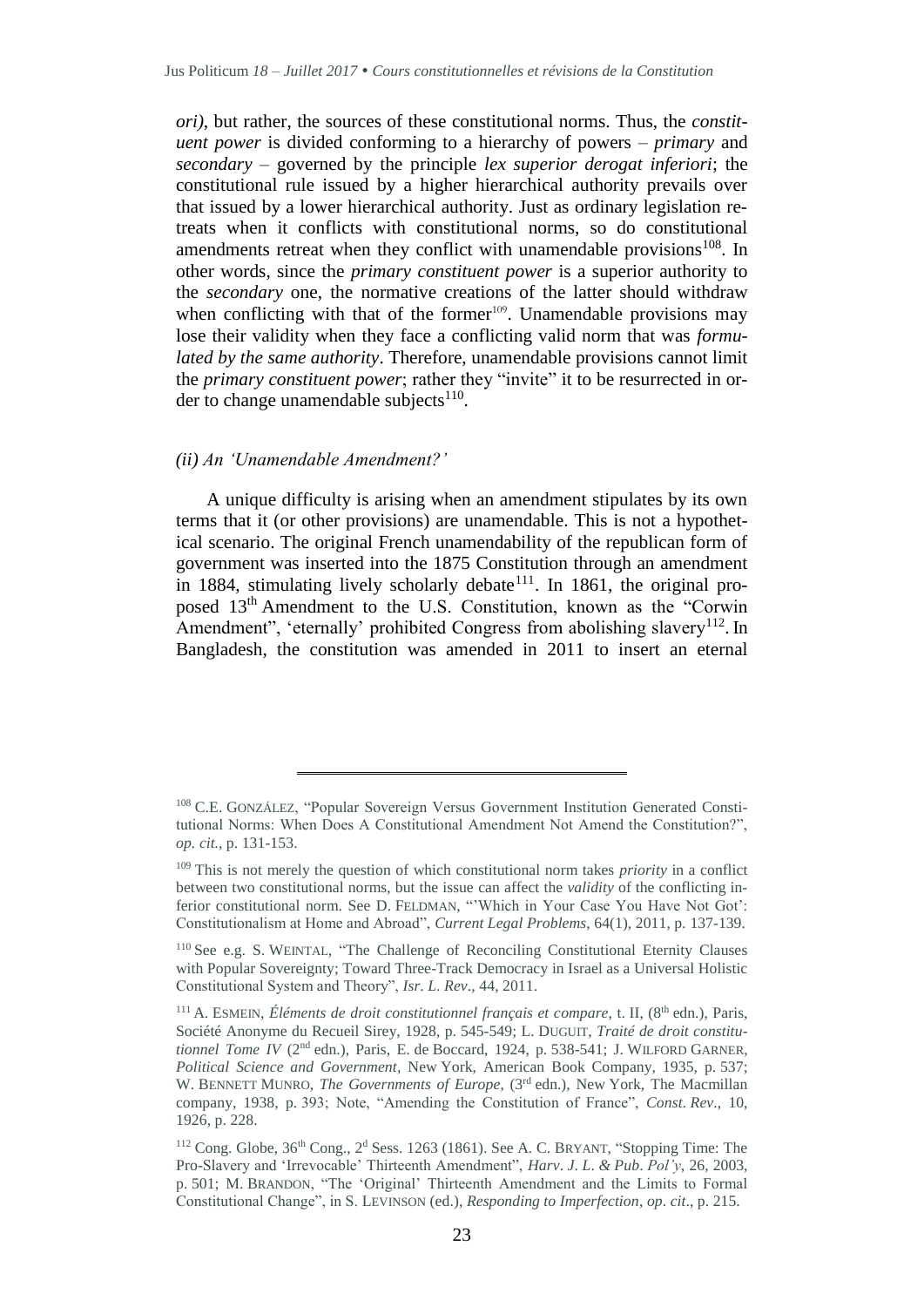clause, article 7B, that declared that "basic provisions of the Constitution" are amendable<sup>113</sup>.

The distinction between *primary* and *secondary constituent power* provides a relatively unassuming solution to this conundrum. As only the *primary constituent power* can limit the *secondary constituent power*, unamendable amendments lose their validity when they face a conflicting norm *formulated by the same authority*. Accordingly, provisions created by the amendment power could subsequently be amended by the amendment power itself. For that reason, I disagree with the argument that as an unamendable amendment, the Corwin Amendment could not have been altered<sup>114</sup>. An "implicit limit" exists, according to which "an amendment cannot establish its own unamendability<sup>115</sup>". Limitations upon the delegated amendment power can be imposed solely by the higher authority from which it is derived – the *primary constituent power*<sup>116</sup> .

# *(iii) Amending 'Unamendable' Provisions*

Most of the world's unamendable provisions establish the unamendability of certain constitutional subjects but they are themselves not entrenched<sup>117</sup>. Can non-self-entrenched provisions be amended? As a matter of practice, the answer is positive. In 1989, the unamendable provision in the Portuguese Constitution of 1976 (Art. 288) was itself amended and the unamendable principle of collective ownership of means of production was omitted $118$ . Da Cunha notes that this amendment "has always shocked us because it undermines the standard meaning and thus causes the Constitution to lose all of its enforceability<sup>119</sup>". Importantly, the court was never asked to review the validity of this controversial amendment.

There are three approaches for solving this challenge. According to the first approach, if unamendable provisions are non-self-entrenched, una-

<sup>113</sup> R. HOQUE, "Eternal provisions in the Constitution of Bangladesh: A Constitution once and for all?", in R. ALBERT and B.E. ODER (eds.), *An Unconstitutional Constitution? Unamendability in Constitutional Democracies*, Springer forthcoming, 2017.

<sup>114</sup> A. FRIEDMAN, "Dead Hand Constitutionalism: The Danger of Eternity Clauses in New Democracies", *Mex*. *L*. *Rev*., 4, 2011, p. 77-80.

<sup>115</sup> K. GREENAWALT, "The Rule of Recognition and the Constitution", *Mich*. *L*. *Rev*., 85(4), 1987, p. 621-633.

<sup>116</sup> V.A. DA SILVA, "A Fossilised Constitution?", *Ratio Juris*, 17(4), 2004, p. 454-460. Therefore, unamendability cannot limit the primary constituent power but only the inferior secondary constituent power.

<sup>117</sup> J. ELSTER, *Ulysses Unbound. Studies in Rationality, Recommitment and Constraints*, New York, CUP, 2000, p. 102.

<sup>118</sup> V. FERRERES COMELLA, *Constitutional Courts & Democratic Values – A European Perspective*, London, Yale University Press, 2009, p. 207, fn 39; J.E.M. MACHADO, "The Portuguese Constitution of 1976 – Half-life and Decay", in *Engineering Constitutional Change*, *op*. *cit*., p. 273, p. 286-287, p. 296-297.

<sup>119</sup> P. FERREIRA DA CUNHA, "Constitutional Sociology and Politics: Theories and Memories", *Silesian J*. *Leg*. *Stud*., 5, 2013, p. 11-25.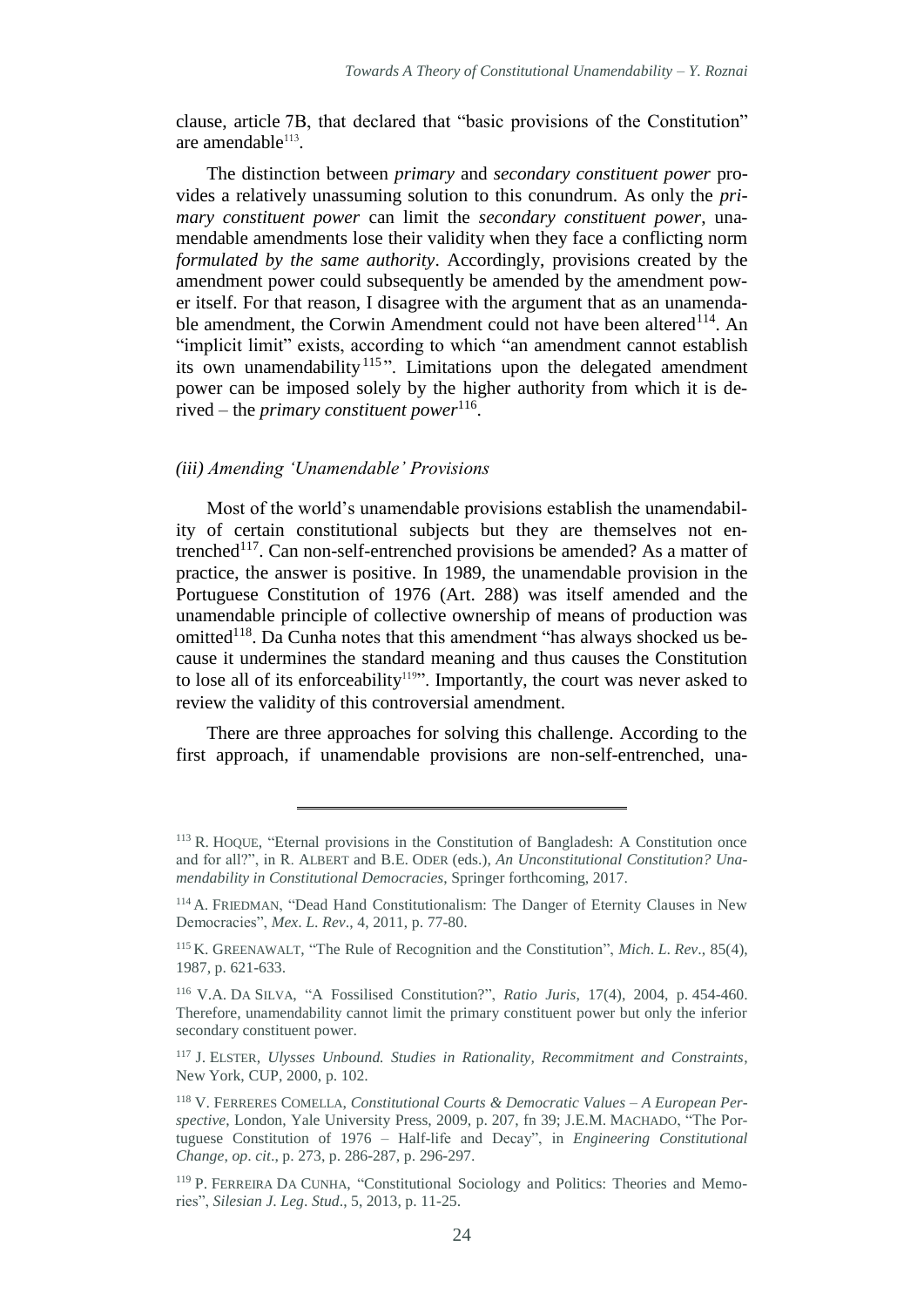mendable principles or provisions may be amended in a *double amendment procedure*. The first stage is to repeal the provision prohibiting certain amendments, an act that is not in itself prohibited. The second stage is to amend the previously unamendable principle or provision, which is no longer protected from amendments<sup>120</sup>. According to the second approach, there is no need for a two-stage process as the unamendable provision and the protected subject could both be repealed in the same act since the outcome is similar<sup>121</sup>. The third approach advanced in this article rejects such attempts to circumvent unamendability. Even non-self-entrenched provisions of unamendability should be implicitly recognised as unamendable. Whereas the double-amendment procedure may be formally tolerable, from a substantive perspective such a legal manoeuvre may be regarded as "fraud upon the constitution<sup>122</sup>". The famous maxim according to which "what cannot be done directly cannot be done indirectly. The Constitution deals with substance, not with shadows<sup>123</sup>", equally applies with regards to the amendment power. Therefore, unamendable provisions should be given a purposive interpretation according to which they are implicitly self-entrenched<sup>124</sup>.

From a practical point of view, if unamendable provisions could be amended by means of the same procedure required to amend other provisions, they would *almost* be devoid of meaning<sup>125</sup>. The declaration of unamendability remains important even if conceived as eventually amendable because its removal would still necessitate political and public deliberations regarding the protected constitutional subject, which assign the unamendable provision important role. Moreover, the unamendability adds a procedural hurdle – and thus, a better procedural protection. Lastly, the unamendability of a provision might have a "chilling effect", leading to hesitation before repealing the so-called unamendable subject<sup>126</sup>. The double-amendment procedure should therefore be rejected on both theoretical and practical grounds.

<sup>120</sup> See V.A. DA SILVA, "A Fossilised Constitution?", art.cité, p. 456-458; E. SMITH, "Old and Protected? On the 'Supra-Constitutional' Clause in the Constitution of Norway", *Isr*. *L*. *Rev*., 44(3), 2011, p. 369-375; L. H. TRIBE, *American Constitutional Law*, (3rd edn.), New York, Foundation Press, 2000, p. 111-114.

<sup>121</sup> D. LINDER, "What in the Constitution Cannot be Amended?", p. 729.

<sup>122</sup> G. LIET-VEAUX, « La 'Fraude a la Constitution': Essai d'une Analyse Juridiques des Révolutions Communitaires Récentes: Italie, Allemand, France », *Revue Du Droit Et De Science Politique En France Et À L'etranger*, 59, 1943 (describing the use of the French Third Republic's legal devices in order to form the Vichy regime as « Fraude a la Constitution »). See also R. ALBERT, "Constructive Unamendability in Canada and the United States", *SCLR*, 67, 2014, p. 209-215.

<sup>123</sup> *Cummings v. Missouri*, 71 U.S. 277, 325 (1867); D. K. SINGH, "'What Cannot Be Done Directly Cannot Be Done Indirectly': Its Meaning And Logical Status In Constitutionalism", *MLR*, 29, 1966, p. 278, p. 286-287.

<sup>124</sup> J. MAZZONE, "Unamendments", *Iowa L*. *Rev*., 90, 2004-2005, p. 1747.

<sup>125</sup> V.A. DA SILVA, "A Fossilised Constitution?", *op. cit.*, p. 470; W.T. HAN, "Chain Novels and Amendments Outside Article V: A Literary Solution To A Constitutional Conundrum", *Hamline L*. *Rev*., 33, 2010, p. 71-91.

<sup>126</sup> J. MAZZONE, "Unamendments", *op. cit.*, p. 1818.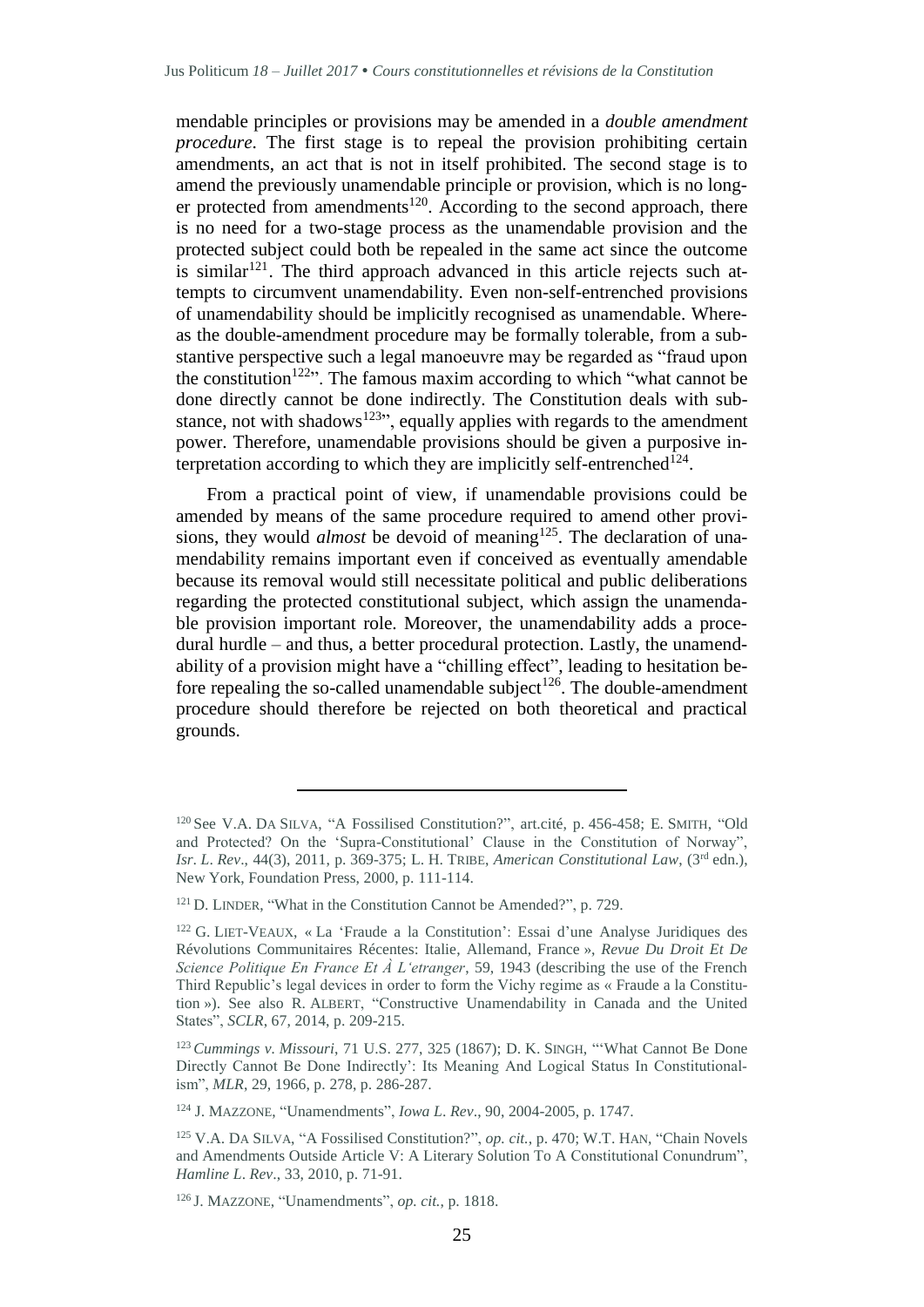Of course, from a purely practical point of view, a clever constitutionmaker would draft self-entrenched unamendable provisions. True, the unamendable provision cannot, as Vedel puts it, "be given to a jailer who will guard its intangibility<sup>127</sup>", but it could be self-entrenched which would then block the aforementioned loophole<sup>128</sup>.

### *B. Implicit Unamendability*

The previous sub-section focused solely on explicit unamendable provisions. However, in some jurisdictions, courts have ascertained a certain constitutional core which cannot be abrogated through the amendment procedure – an implicit unamendability<sup>129</sup>. In this section, I argue that this global trend rests on a solid theoretical basis.

### *(i) Foundational Structuralism*

The first implied limitation derived from the theory of delegation is the most basic: *the constitutional amendment power cannot be used in order to destroy the constitution*. Since, "the Constitution is not a suicide pact; and, consequently, its provisions should not be construed to make it one<sup>130</sup>", amendment provisions should not be construed as to embody the constitution's "death wish<sup>131</sup>". The authority entrusted with the amendment power cannot use it in order to destroy the very same instrument from which its authority streams. Thomas Cooley wrote that the U.S. Constitution's framers abstained from explicitly forbidding changes that would be incompatible with the Constitution's spirit, simply because they did not believe that those would be possible under the terms of the amendment process itself. His metaphor is remarkably clear: "The fruit grower does not forbid his servants engrafting the with-hazel or the poisonous sumac on his apple trees; the process is forbidden by a law higher and more imperative than any he could declare, and to which no additional force could possibly by given by reenactment under this orders<sup>132</sup>."

<sup>127</sup> Cited in H. KELSEN, "Derogation", *op. cit.*, fn 10.

<sup>128</sup> P.A. JOSEPH and G.R. WALKER, "A Theory of Constitutional Change", *OJLS*, 7, 1987, p. 155-159. This is often called a "double entrenchment mechanism". See R. D. LUMB, "Fundamental Law and the Processes of Constitutional Change in Australia", *Fed*. *L*. *Rev*., 9, 1978, p. 148-170.

<sup>129</sup> Y. ROZNAI, "Migration", *op. cit.*.

<sup>130</sup> M. STOKES PAULSEN, "The Constitution of Necessity", *Notre Dame L*. *Rev*., 79, 2003- 2004, p. 1257.

<sup>131</sup> See *Kesavanda Bharati v. State of Kerala*, AIR 1973 SC 1461, 1426; H.R. KHANNA, *Judicial Review or Confrontation*, Delhi, Macmillan Company of India, 1977, p. 11.

<sup>132</sup> T.M. COOLEY, "The Power to Amend the Federal Constitution", *Mich*. *L*. *J*., 109, 2, 1893, p. 118-120. For a similar argument see L.W. MAGNUSSON, "Selling Ourselves into Slavery: An Originalist Defense of Tacit Substantive Limits to the Article V Amendment Process and the Double-Entendre of Unalienable", *Uni*. *Detroit Mercy L*. *Rev*., 87, 2010.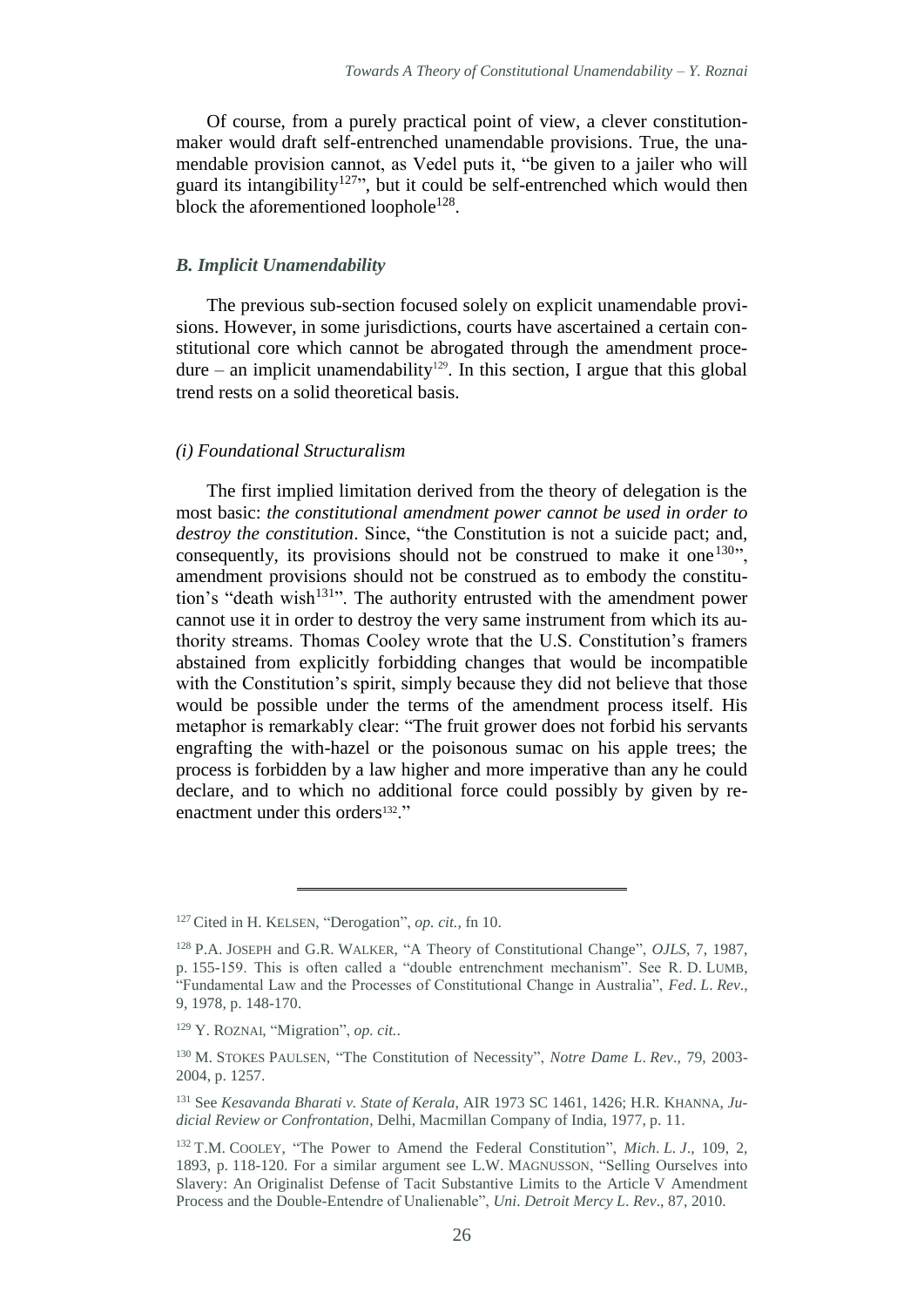The delegated amendment power is the internal method that the constitution provides for its self-preservation. It cannot be used in order to abolish the constitution, even in the absence of any explicit limitations to that effect, since by destroying the constitution, the delegated power subverts its own *raison d'être*<sup>133</sup>. Put differently, alongside the legal constitutional amendment power rests the liability not to undermine the same constitution itself. To amend the constitution as to destroy it and create a new constitution would be an action *ultra vires*; a usurpation of the amendment power that "the people" have not delegated to the amendment authority.

The second limitation derives from the first one, but it is one logical step forward: *the constitutional amendment power cannot be used in order to destroy the basic principles of the constitution*. Each constitution has certain fundamental core values or principles, which form the "the spirit of the constitution<sup>134</sup>". This is what I term the *foundational structuralist* perception of constitutions, according to which, constitutions are not merely instruments of empowerment and restrictions or "power maps" that reflect the political power distribution within the polity<sup>135</sup>. They reflect certain basic political-philosophical principles, which form the constitution's foundational substance, its essence. The constitution is structured upon these basic principles and it is no longer the same without them. That is, when the amendment power alters the basic essential principles of the constitution, it no longer *amends* the constitution but *replaces* it with a new one<sup>136</sup>. Since an amendment cannot destroy the constitution, amending its basic elements is prohibited just as eliminating the constitution is prohibited. This is the basic rationale behind the Indian basic structure doctrine and the Colombian constitutional replacement doctrine<sup>137</sup>. Thus, Schmitt was right to argue that the

<sup>133</sup> C. SCHMITT, *Constitutional Theory*, *op*. *cit*., p. 150; W. L. MARBURY, "The Limitations upon the Amending Power", *Harv*. *L*. *Rev*., 33, 1919-1920, p. 223-225; U. BAXI, "Some Reflections on the Nature of Constituent Power", in R. DHAVAN, A. JACOV (eds.), *Indian Constitution – Trends and Issues*, Bombay, N.M. Tripathi, 1978, p. 122, 143; S.R. CHILD, "Revolutionary Amendments to the Constitution", *Const*. *Rev*., 10, 1926, p. 27-28. See *contra* W.L. FRIERSON, "Amending the Constitution of the United States: A Reply to Mr. Marbury", *Harv*. *L*. *Rev*., 33, 1919-1920, p. 659 (there are no implicit restrictions on the amendment power).

<sup>134</sup> H. NEWCOMB MORSE, "May an Amendment to the Constitution be Unconstitutional?", *Dick*. *L*. *Rev*., 53, 1948-1949, p. 199. See also D.G. SKINNER, "Intrinsic Limitations on the Power of Constitutional Amendment", *Mich*. *L*. *Rev*., 18, 1919-1920, p. 221-225; G. WASHINGTON WILLIAMS, "What, If Any, Limitations Are There upon the Power to Amend the Constitution of the United States?", *Am*. *L*. *Rev*., 62, 1928, p. 529-536; G. ANSCHUTZ, "Three Guiding Principles of The Weimar Constitution", in A.J. JACOBSON and B. SCHLINK (eds.), *Weimar – A Jurisprudence of Crisis*, *op. cit.*, p. 132-146.

<sup>135</sup> I. DUCHACEK, *Power Maps: Comparative Politics of Constitutions*, Santa Barbara, ABC-Clio,1973.

<sup>136</sup> D. CONRAD, "Limitation of Amendment Procedures and the Constituent Power", *Indian YB*. *INt'L*. *Aff*., 15-16, 1970, p. 418-419. Note that foundational structuralism is not to be understood in terms of natural law, rather as the "'spirit' of legality that pervades the forms of constitutionalism to which societies commit themselves". See M. WALTERS, "Written Constitutions and Unwritten Constitutionalism", in G. HUSCROFT (ed.), *Expounding the Constitution: Essays in Constitutional Theory*, Cambridge, CUP, 2008, p. 245-261.

<sup>137</sup> S. KRISHNASWAMY, *Democracy and Constitutionalism in India: A Study of the Basic Structure Doctrine*, Oxford, OUP, 2010, p. 74; S. P. SATHE, "Limitations on Constitutional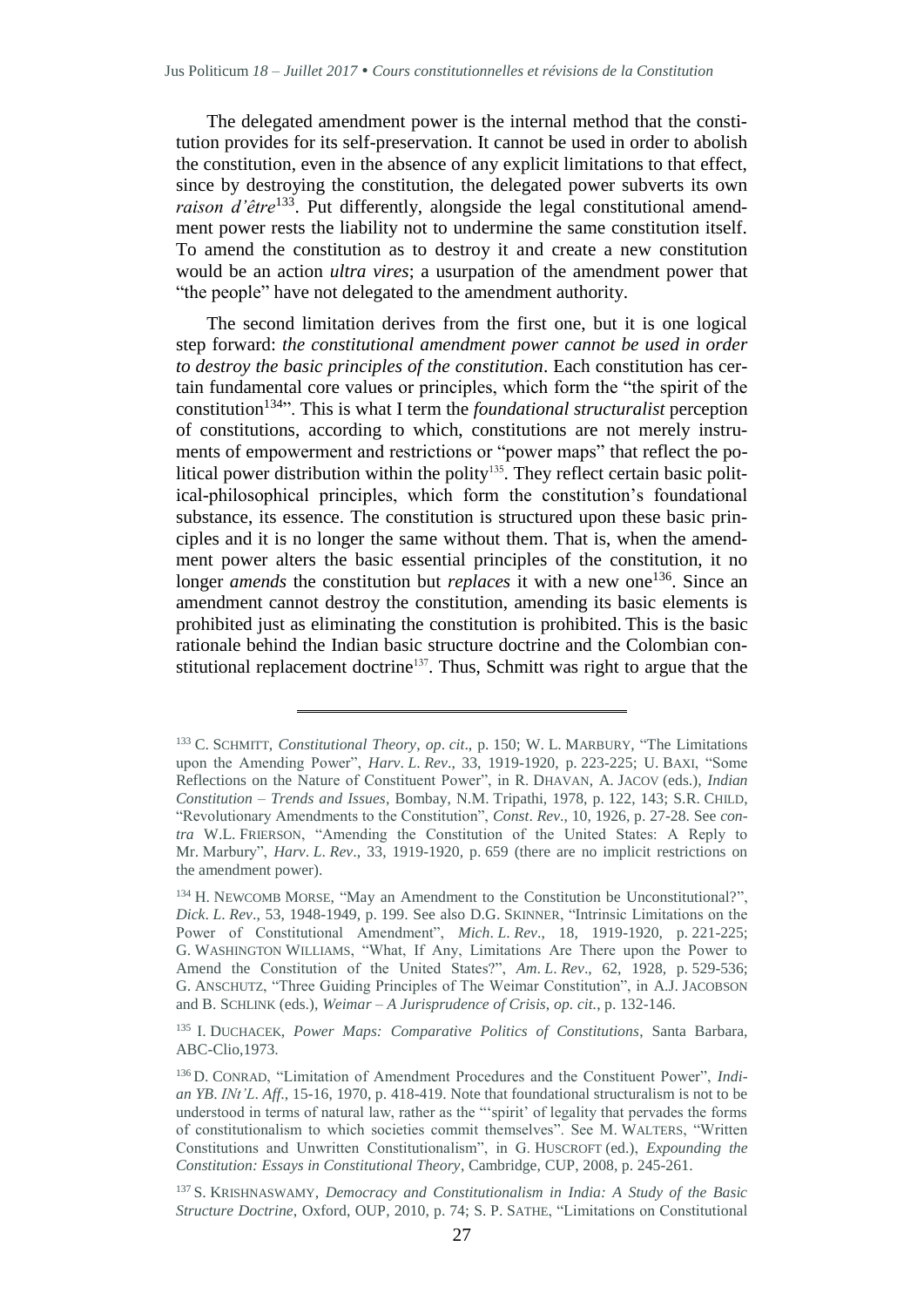amendment process is not designed for modifying the fundamental decisions forming the constitution's substance, since such modification results in a new constitution and such constitutive acts are for the people's *primary con*stituent power, not the delegated organs<sup>138</sup>.

The third limitation is that *the amending power, like any governmental institution, must act in bona fides*<sup>139</sup>. The amendment power is not the power to destroy the constitution. Constitutional destruction can also occur "by using the form of amendment to directly exercise other constitutional functions in given cases, disregarding constitutional limitations and upsetting the constitutional disposition of powers<sup>140</sup>". Even Richard Thoma, who otherwise opposed any notion of implicit unamendability, maintained that parliament could not, for example, dissolve itself in violation of normal prescribed procedures, or pass a bill of attainder<sup>141</sup>. A "government with  $\lim$ ited powers of legislation and at the same time, with unlimited powers of legislation, would be an absurdity", Holding wrote, adding that "no enactment, in substance purely legislative, should be permitted to become a part of the Constitution<sup>142</sup>". If the material of an amendment is not commonly "constitutional"– *i.e.* it is ordinarily legislative in nature – this raises suspicions that the provision is being given a constitutional status solely in order to 'shield' it from judicial review<sup>143</sup>. Implicit unamendability is a method to protect the constitution against the possibility that "the legislature of the day, hijacked by individual, group and institutional interests and temporary impulses or permanent passions may use its authority to inflict torture on the Constitution $144$ <sup>24</sup>.

*Foundational structuralism* necessitates an acknowledgment of two notions: a hierarchy of constitutional values and a constitutional identity.

<sup>140</sup> Conrad ([n 57\)](#page-8-0) 17.

 $\overline{a}$ 

Amendment: 'Basic Structure' Principle Re-examied", in R. DHAVAN, A. JACOV (eds.), *Indian Constitution – Trends and Issues*, *op*. *cit*., p. 179-187; C. BERNAL, "Unconstitutional Constitutional Amendments in the case Study of Colombia: An analysis of the Justification and Meaning of the Constitutional Replacement Doctrine", *op. cit.*, p. 339.

<sup>138</sup> C. SCHMITT, *Constitutional Theory*, *op*. *cit*., p. 152.

<sup>139</sup> T.S. RAMA RAO, "Constitutional Amendments, Judicial Review and Constitutionalism in India", in R. DHAVAN, A. JACOV (eds.), *Indian Constitution – Trends and Issues*, *op*. *cit*., p. 108-112.

<sup>141</sup> Cited in D. CONRAD, "Constituent power, Amendment and Basic Structure of the Constitution: A Critical Reconsideration", *op. cit.*, p. 17. On Thoma's theory see P. C. CALDWELL, "Richard Thoma – Introduction" in A.J. JACOBSON and B. SCHLINK (eds.), *Weimar – A Jurisprudence of Crisis*, *op. cit.*, p. 151-153; R. THOMA, "The Reich As a Democracy" in *ibid*., p. 157-163.

<sup>&</sup>lt;sup>142</sup> A.M. HOLDING, "Perils to be Apprehended from Amending the Constitution", *Am*. *L*. *Rev*., 57, 1923, p. 481, p. 489-490. See also C.J. FRIEDRICH, *The Philosophy of Law in Historical Perspective*, (2<sup>nd</sup> edn.), Chicago, University of Chicago Press, 1963, p. 221.

<sup>&</sup>lt;sup>143</sup> Constitutions usually include provisions regarding basic governmental structures and the relations between the main powers and functions of government; basic values and commitments; and human rights. See R. GAVISON, "What Belongs in a Constitution?", *Cons*. *Pol*. *Econ*., 13, 2002, p. 89.

<sup>144</sup> S. K. GUHA and M. TUNDAWALA, "Constitution: Amended it Stands?", *NUJS*. *L*. *Rev*., 1, 2008, p. 533-537.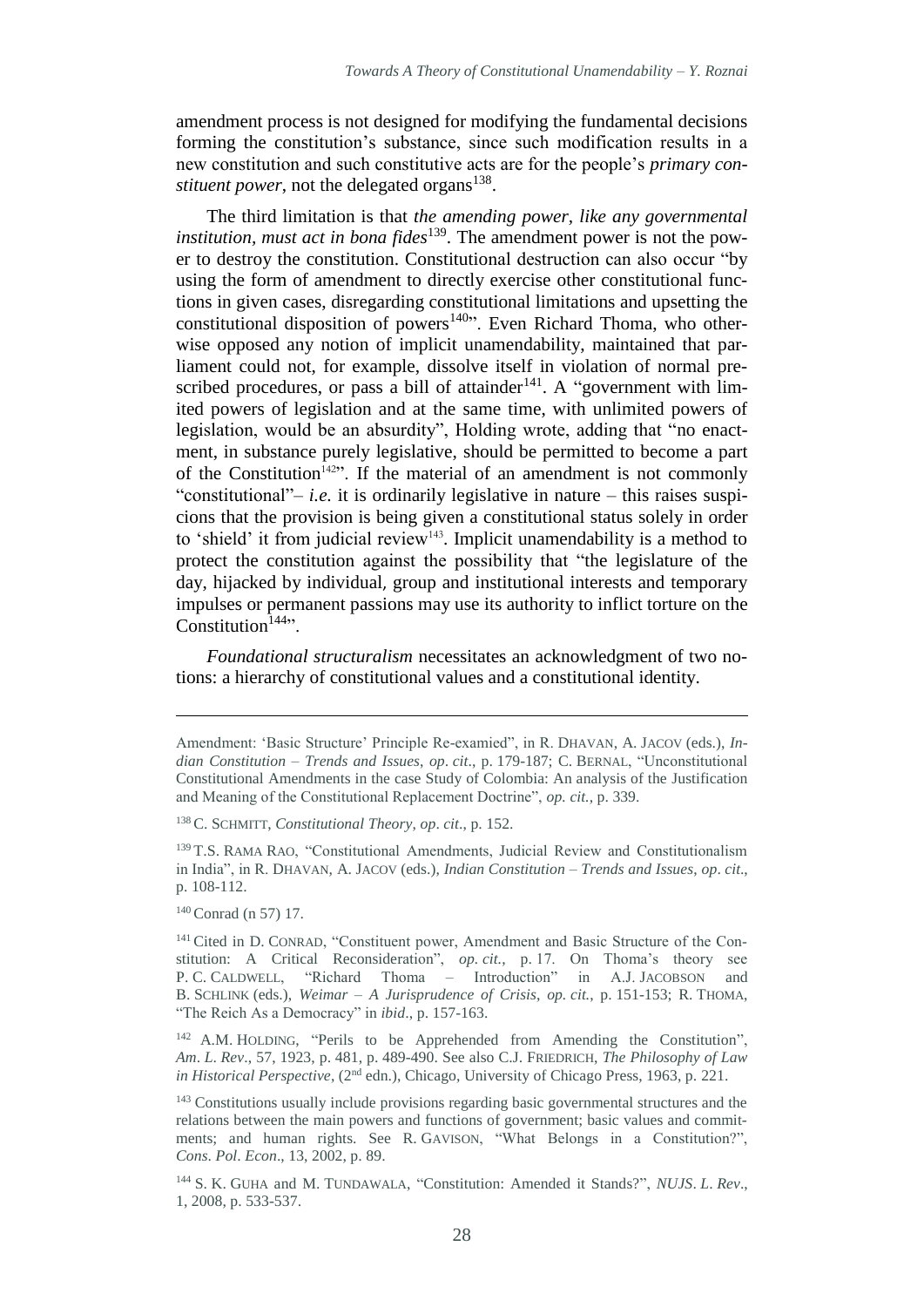### *(ii) Hierarchy of Constitutional Values*

A constitution is "a rich lode of principles<sup>145</sup>". But not all principles are equally basic<sup>146</sup>. The German jurisprudence on this idea is instructive. The German Basic Law is regarded as having an integrated structure and a hierarchical scheme of principles with human dignity at the apex. This was recognised by the German Federal Constitutional Court early in 1951 in the *Southwest* case: "A constitution has an inner unity, and the meaning of any one part is linked to that of other provisions. Taken as a unit, a constitution reflects certain overarching principles and fundamental decisions to which individual provisions of the Basic Law are subordinate<sup> $147"$ </sup>.

Drawing from German jurisprudence, Walter Murphy argued that constitutions in constitutional democracies present not simply a set of values, but rather an ordering of values. This system of values precludes the possibility of adopting an amendment that would infringe human dignity<sup>148</sup>. A similar view, according to which amendments are not intended to disassemble the constitution's structure or repeal constitutional essential was defended by John Rawls, Samuel Freeman, and Stephen Macedo<sup>149</sup>. These leading scholars seem to share with Schmitt the essential notion of substantive implicit unamendability<sup>150</sup>. Even Laurance Tribe, who calls for a reserved ju-

<sup>145</sup> B. ACKERMAN, "Constitutional Politics/Constitutional Law", 99, *Yale L*.*J*., 1989-1990, p. 525.

<sup>146</sup> S. MACEDO, *Liberal Virtue: Citizenship, Virtue, and Community in Liberal Constitutionalism*, Oxford, Clarendon Press, 1990, p. 82.

<sup>147</sup> 1 BVerfGE 14, 32 (1951); D. P. KOMMERS, *The Constitutional Jurisprudence of the Federal Republic of Germany*, London, Duke University Press, 1989, p. 54-5; D. P. KOMMERS, "German Constitutionalism: A Prolegomenon", *Emory L*.*J*., 40, 1991, p. 837-852; G. LEIBHOLZ, "The Federal Constitutional Court in Germany and the 'Southwest Case'", *Am*. *Pol*. *Sci*. *Rev*., 46(3), 1952, p. 723.

<sup>148</sup> W.F. MURPHY, "An Ordering of Constitutional Values", *S*. *Cal*. *L*. *Rev*., 53, 1979-1980, p. 703, p 756-757. See also W.F. MURPHY'S, "Slaughter-House, Civil Rights, and Limits on Constitutional Change", *Am*. *J*. *Juris*., 32, 1987, p. 1, p. 12-14; "Consent and Constitutional Change", in J. O'REILLY (ed.), *Human Rights and Constitutional Law: Essays in Honour of Brian Walsh*, Blackrock, Round Hall Press, 1992, p. 123, p. 141-146; "Merlin's Memory: The Past and Future Imperfect of the Once and Future Polity", in S. LEVINSON (ed.), *Responding to Imperfection: The Theory and Practice of Constitutional Amendment*, *op*. *cit*., p. 163; W.F. MURPHY, *Constitutional Democracy: Creating and Maintaining a Just Political Order*, Baltimore, JHU, 2007, p. 497-529. Elsewhere, Murphy claimed that the right to privacy is also so deeply embedded in the constitution that removing it would abrogate the constitution altogether. See W. MURPHY, "The Right to Privacy and Legitimate Constitutional Change", in S. SLONIM (ed.), *The Constitutional bases of Political and Social Change in the United States*, New York, Greenwood Publishing Group, 1990, p. 213

<sup>149</sup> J. RAWLS, *Political Liberalism*, *op*. *cit*., p. 238-239. See further C.A. KELBLEY, "Are There Limits to Constitutional Change? Rawls on Comprehensive Doctrines, Unconstitutional Amendment, and the Basis of Equality", *Fordham L*. *Rev*., 72, 2003-2004, p. 1503- 1506; S. FREEMAN, "Political Liberalism and the Possibility of a Just Democratic Constitution", *Chi Kent L*. *Rev*., 69, 1994, p. 619-663; S. MACEDO, *Liberal Virtue: Citizenship, Virtue, and Community in Liberal Constitutionalism*, *op*. *cit*., p. 183.

<sup>150</sup> See e.g. J. COLÓN-RÍOS, "The Legitimacy of the Juridical: Constituent Power, Democracy, and the Limits of Constitutional Reform", *Osgoode Hall L*.*J*., 48, 2010, p. 221-228.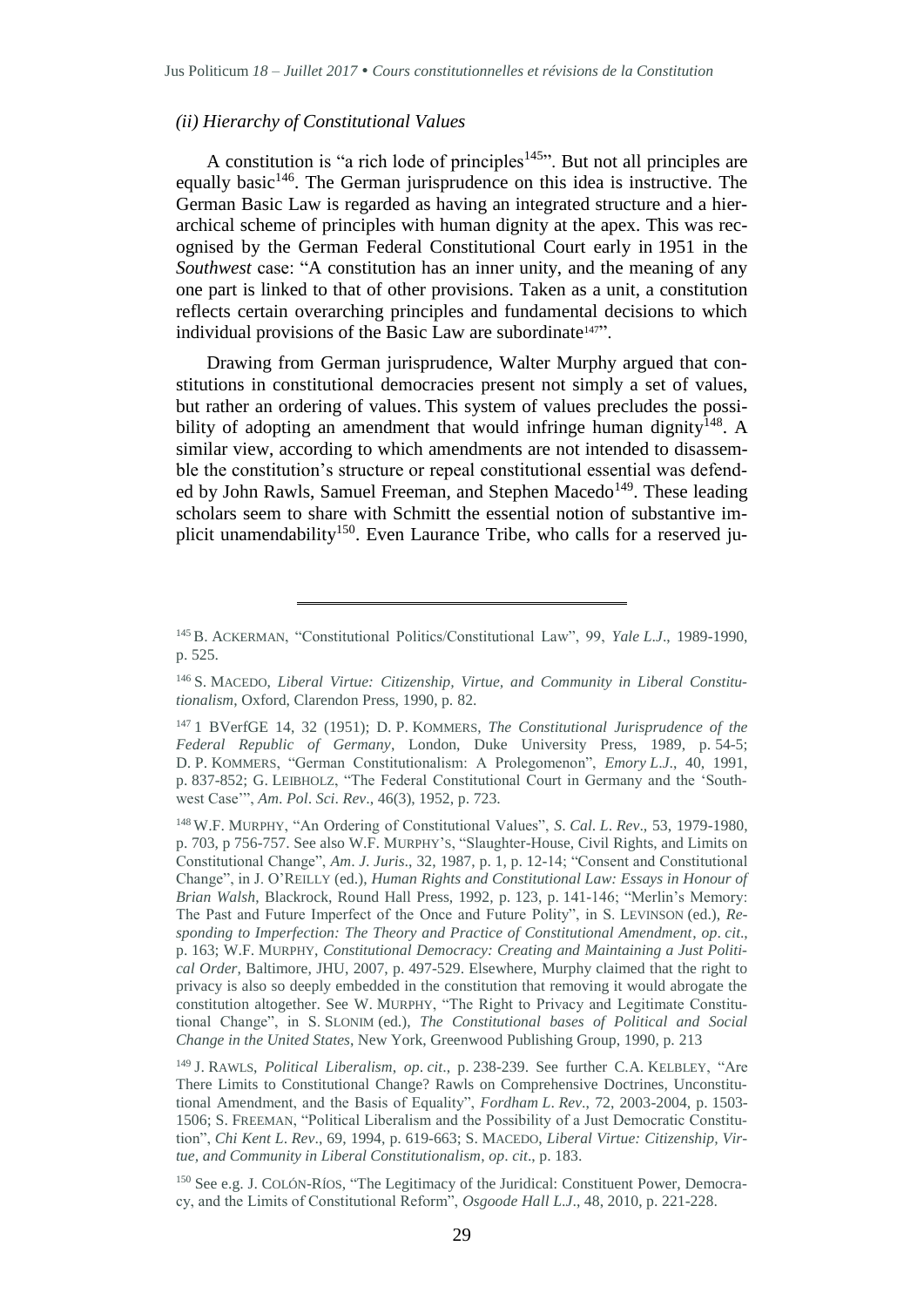diciary role with regard to constitutional amendments,  $151$  seems willing to embrace the notion that some principles are so fundamental to the constitutional order that they can be regarded as indispensable to the system's legitimacy<sup>152</sup>. Likewise, Richard Albert, who frequently opposes the idea of unamendability for democratic reasons, recently claimed that in order for the US Constitution to remain internally coherent, First Amendment's democratic rights must be regarded as informally unamendable<sup>153</sup>. This article defends a similar view based on the distinction between *primary* and *secondary constituent power*s. As aforementioned, being a delegated authority, the amendment power must be conceived as inherently limited.

The claim for recognition of a hierarchy of constitutional values is not immune from criticism. Gözler, for example, argues that even if there might be a moral difference between constitutional norms, there is no hierarchy, since they do not derive their validity from one another<sup>154</sup>. More recently, Albert criticised any attempt to create a hierarchy of constitutional norms which "threatens to deplete the text of its intrinsic value as an institution whose authority applies equally, fairly and predictably to citizens and the state<sup>155</sup>". Such criticism seems to be based on a misapprehension of the idea behind the hierarchy of constitutional values within a *foundational structuralist* analysis. A *foundational structuralist* analysis of the constitution does not necessary require the picking of a certain secluded constitutional provision, as 'an isolated island'; rather, it urges us to look at the constitution as an organic whole<sup>156</sup>. It is an exercise to find those systematic principles underlying and connecting the constitution's provisions and which make the constitution coherent<sup>157</sup>. In his early writings, which were so influential on the Indian endorsement of the basic structure doctrine, Dietrich Conrad used the metaphor of *pillars* to explain the unamendability of basic constitutional principles: "any amending body organized within the statutory scheme, however verbally unlimited its power, cannot by its very structure change the fundamental pillars supporting its constitutional authority<sup>158</sup><sup>35</sup>. This sentence was quoted verbatim by Khanna J. in the famous *Kesavananda* case in

<sup>151</sup> L.H. TRIBE, "A Constitution We Are Amending: In Defense of a Restrained Judicial Role", *Harv*. *L*. *Rev*., 97, 1983, p. 433.

<sup>152</sup> L.H. TRIBE, *The Invisible Constitution*, Oxford, OUP, 2008, p. 33-34.

<sup>153</sup> R. ALBERT, "The Unamendable Core of the United States Constitution", in A. KOLTAY (ed.), *Comparative Perspectives on the Fundamental Freedom of Expression*, Budapest, Wolters Kluwer, 2015, p. 13.

<sup>154</sup> K. GÖZLER, « Sur la Validité des Limites à la Révision Constitutionnelle Déduites de L'esprit de la Constitution », *Annales de la Faculté de droit d'İstanbul*, 31, 1997, p. 109.

<sup>155</sup> R. ALBERT, "Constitutional Handcuffs", *op. cit.*, p. 683.

<sup>156</sup> See L.H. TRIBE, "The Idea of the Constitution: A Metaphor-morphosis", *J*. *Legal Educ*., 37, 1987, p. 170-172.

<sup>157</sup> D. CONRAD, "Basic Structure of the Constitution and Constitutional Principles", in S.J. SORABJEE (ed.), *Law and Justice: An Anthology*, Delhi, Universal Law Publishing, 2003, p. 186.

<sup>158</sup> D. CONRAD, "Limitation of Amendment Procedures and the Constituent Power", *op. cit.*, p. 379.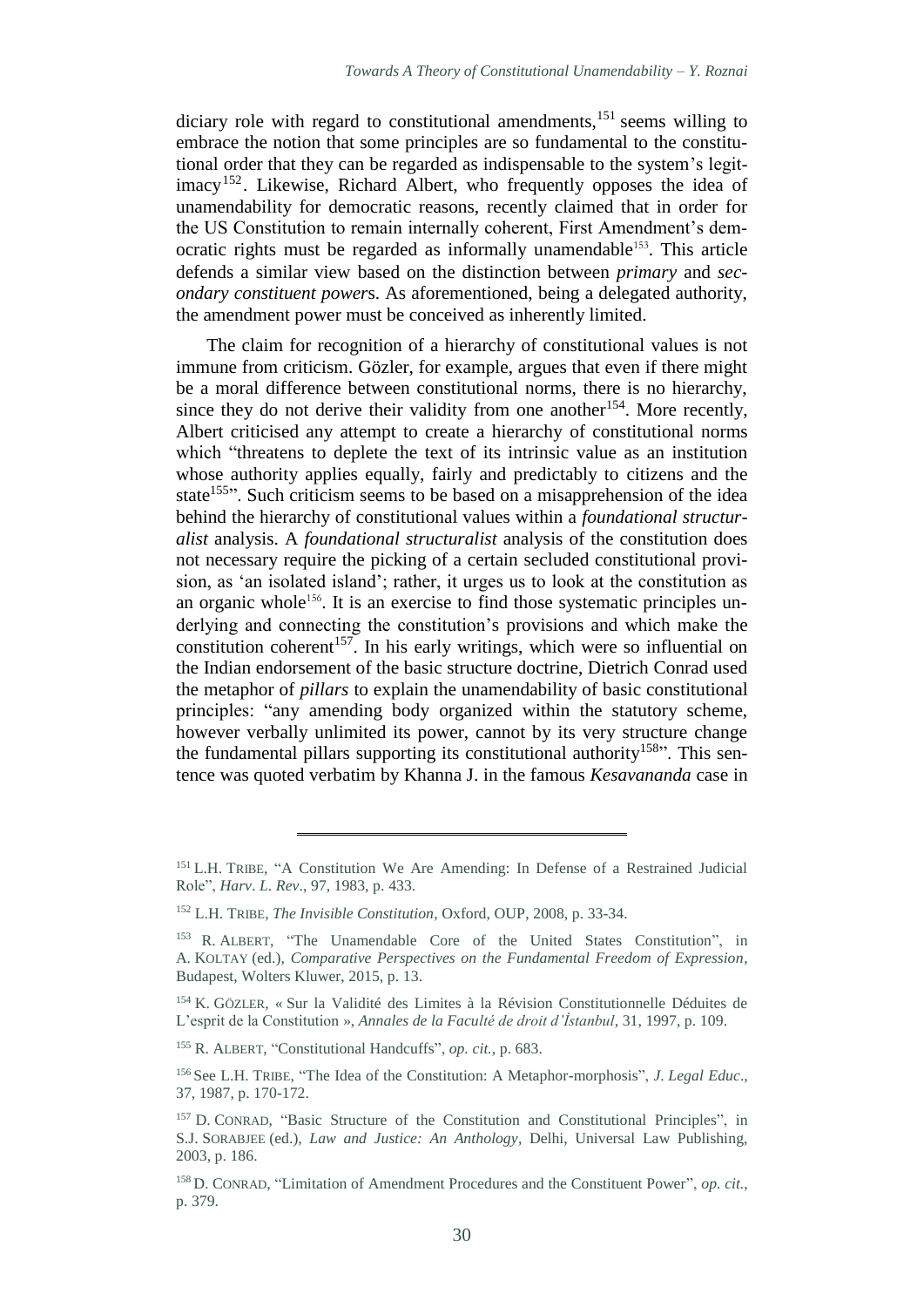which the basic structure doctrine was developed, and was persuasive in the adoption of the basic structure doctrine in Bangladesh<sup>159</sup>. Conrad later remarked that, "the graphical appeal almost by itself has the force on an argument<sup>160</sup>", highlighting the power of metaphors within legal argumentation. The metaphor of the pillars that hold the constitutional structure is powerful and corresponds with the *foundational structuralism* perspective endorsed in this article.

Even to those who do not regard the constitution as a *structure* but as an organic instrument, the argument of unamendable basic principles, which provide meaning for the greater whole, remains coherent. The metaphor of a *living constitution* is usually used to imply that the language of the constitution should evolve according to the changing environment of society<sup>161</sup>. The amendment process provides another mechanism for such evolution, as a "built-in provision for growth<sup>162</sup>". *Prima facie*, the view that a constitution must develop over time supports a broad use of the amendment power. Nevertheless, even if we conceive of the constitution as a *living tree*, which must evolve with the nation's growth and develop with its philosophical and cultural advancement, it has certain *roots* that cannot be uprooted. The metaphor of a *living tree* captures the idea of certain constraints: "trees, after all, are rooted, in ways that other living organisms are not<sup>163</sup>". These *roots* are the basic principles or structure of a given constitution, even if conceived as a living system $164$ .

Therefore, it is not an exercise of "ranging over the constitutional scheme to pick out elements that might arguably be more fundamental in the hierarchy of values", William Harris correctly claimed, adding that: "a Constitutional provision would be fundamental only in terms of some articulated political theory that makes sense of the whole Constitution<sup>165</sup>". The idea of a hierarchy of norms within *foundational structuralism* is to examine whether a constitutional principle or institution is so basic to the constitutional order that changing it – and looking at the whole constitution – would be to change the entire constitutional identity.

<sup>159</sup> *Kesavanda Bharati v. State of Kerala*, AIR 1973 SC 1861 at para 1431; *Chowdhury v. Bangladesh* 41 DLR 1989 App. Div. 165 at para 415 (Justice Shahabuddin Ahmed).

<sup>160</sup> D. CONRAD, "Limitation of Amendment Procedures and the Constituent Power", *op. cit.*, p. 190.

<sup>161</sup> A. KAVANAGH, "The Idea of a Living Constitution", *Can*. *J*.*L*. *& Jurisprudence*, 16, 2003, p. 55-56; B. ACKERMAN, "The Living Constitution", *Harv*. *L*. *Rev*., 120, 2006-2007, p. 1737-1742; W.H. REHNQUIST, "The Notion of a Living Constitution", *Tex*. *L*. *Rev*., 54, 1975-1976, p. 693.

<sup>162</sup> A. SELWYN MILLER, "Notes on the Concept of the 'Living' Constitution", *Geo Wash*. *L*. *Rev*., 31, 1962-1963, p. 881-884.

<sup>163</sup> V.C. JACKSON, "Constitutions as 'Living Trees'? Comparative Constitutional Law and Interpretive Metaphors", *Fordham L*. *Rev*., 75, 2006-2007, p. 921-943.

<sup>164</sup> C.J. FRIEDRICH, *Man and His Government*, New York, McGraw-Hill, 1963, p. 272.

<sup>165</sup> W.F. HARRIS II, *The Interpretable Constitution*, *op*. *cit*., p. 188.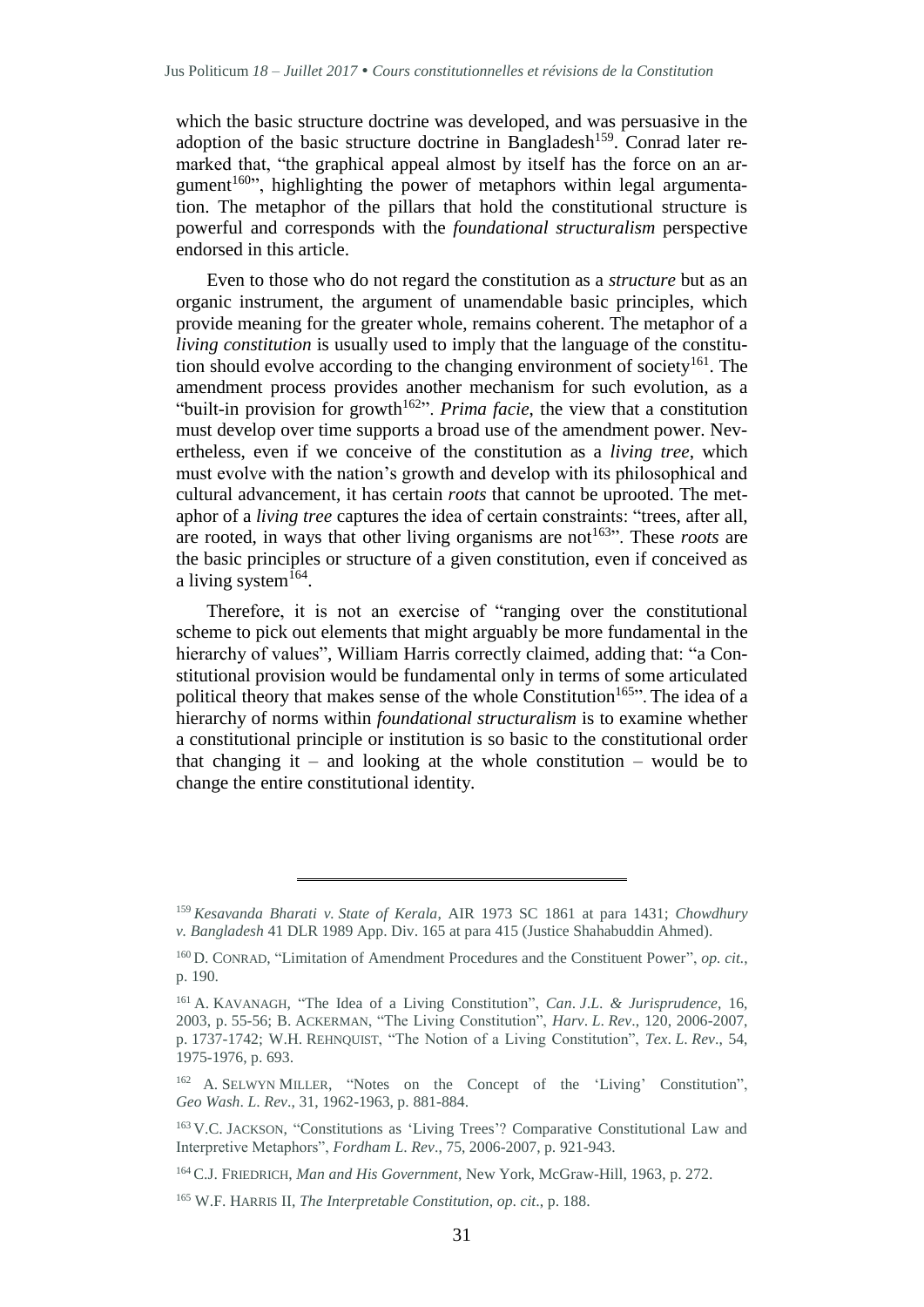#### *(iii) Constitutional Identity*

"A constitution", Peter Häberle states, "is not merely a juridical text or a normative set of rules, but also […] a mirror of cultural heritage and the foundation of its expectations<sup>166</sup><sup>166</sup>. Constitutions are designed to reflect society's identity<sup>167</sup>. A constitutional identity is defined by the intermingling of universal values with the nation's particularistic history, customs, values, and aspirations. It is never a static thing, as it emerges from the interplay of inevitably disharmonic elements. But even major changes to the constitutional identity seldom end in a wholesale constitutional transformation<sup>168</sup>. A nation usually aims to remain faithful to a "basic structure", which comprises its constitutional identity. "It is changeable", Jacobsohn writes, "but resistant to its own destruction<sup>169</sup>".

The identity, for *foundational structuralism* theory, is "the normative identity of the Constitution, supported by a coherent interpretation of its core constitutional principles or basic features<sup>170</sup>. Each constitutional system has its own basic principles and features, its "genetic code<sup>171</sup>". Changing this identity would result in the formation of a new constitution. This idea may extend back to Aristotle, who believed that a polis should be identified with its constitution, and that a change in identity of the polis cannot be considered a mere reform, but a birth of a new regime<sup>172</sup>. True, one should not confuse constitutional preservation with constitutional stagnation. Conversely constitutional changes should not be tantamount to constitutional metamorphosis. Imagine Joseph Raz analogy between a constitution and a house built two hundred years ago is convenient to explain this: "[the] house had been repaired, added to, and changed many times since. But it is still the same house and so is the constitution. […] the point of my coda is to warn against confusing change with loss of identity<sup>173</sup>[…]".

<sup>166</sup> P. HÄBERLE, "The Constitutional State and Its Reform Requirements", *Ratio Juris*, 13(1), 2000, p. 77-79. See also S.S. WOLIN, "Collective Identity and Constitutional Power", in S.S. WOLIN (ed.), *The Presence of the Past – Essays on the State and the Constitution*, *JHUP*, 1990, p. 8-9.

<sup>167</sup> S. CHAMBERS, "Democracy, Popular Sovereignty, and Constitutional Legitimacy", *Constellations*, 11, 2004, p. 153, p. 158-161; H. LERNER, *Making Constitutions in Deeply Divided Societies*, Cambridge, CUP, 2011, p. 4.

<sup>168</sup> G.J. JACOBSOHN, "Constitutional Identity", *Rev*. *Pol*., 68, 2006, p. 316; G.J. JACOBSOHN, *Constitutional Identity*, *op*. *cit*., p. 325-326.

<sup>169</sup> G.J. JACOBSOHN, "Constitutional Identity", *op. cit.*, p. 363.

<sup>170</sup> S. KRISHNASWAMY, *Democracy and Constitutionalism in India: A Study of the Basic Structure Doctrine*, *op*. *cit*., p. 118.

<sup>171</sup> P. FERREIRA DA CUNHA, "Constitutional Sociology and Politics: Theories and Memories", *op. cit.*, p. 11.

<sup>172</sup> ARISTOTLE, *The Politics of Aristotle* [Ernest Barker trans.], Oxford, OUP, 1962, p. 98- 99.

<sup>173</sup> J. RAZ, *Between Authority and Interpretation*, Oxford, OUP, 2009, p. 370. For a similar analogy see Mahendra P. SINGH, "India", in D. OLIVER and C. FUSARO (eds.), *How Constitutions Change*, *op*. *cit*., p. 169, p. 183-184; M. PAL SINGH, "Constitution as Fundamental Law: Preserving Its Identity With Change", *Jindal Global L*. *Rev*., 3, 2011, p. 21, p. 35-36.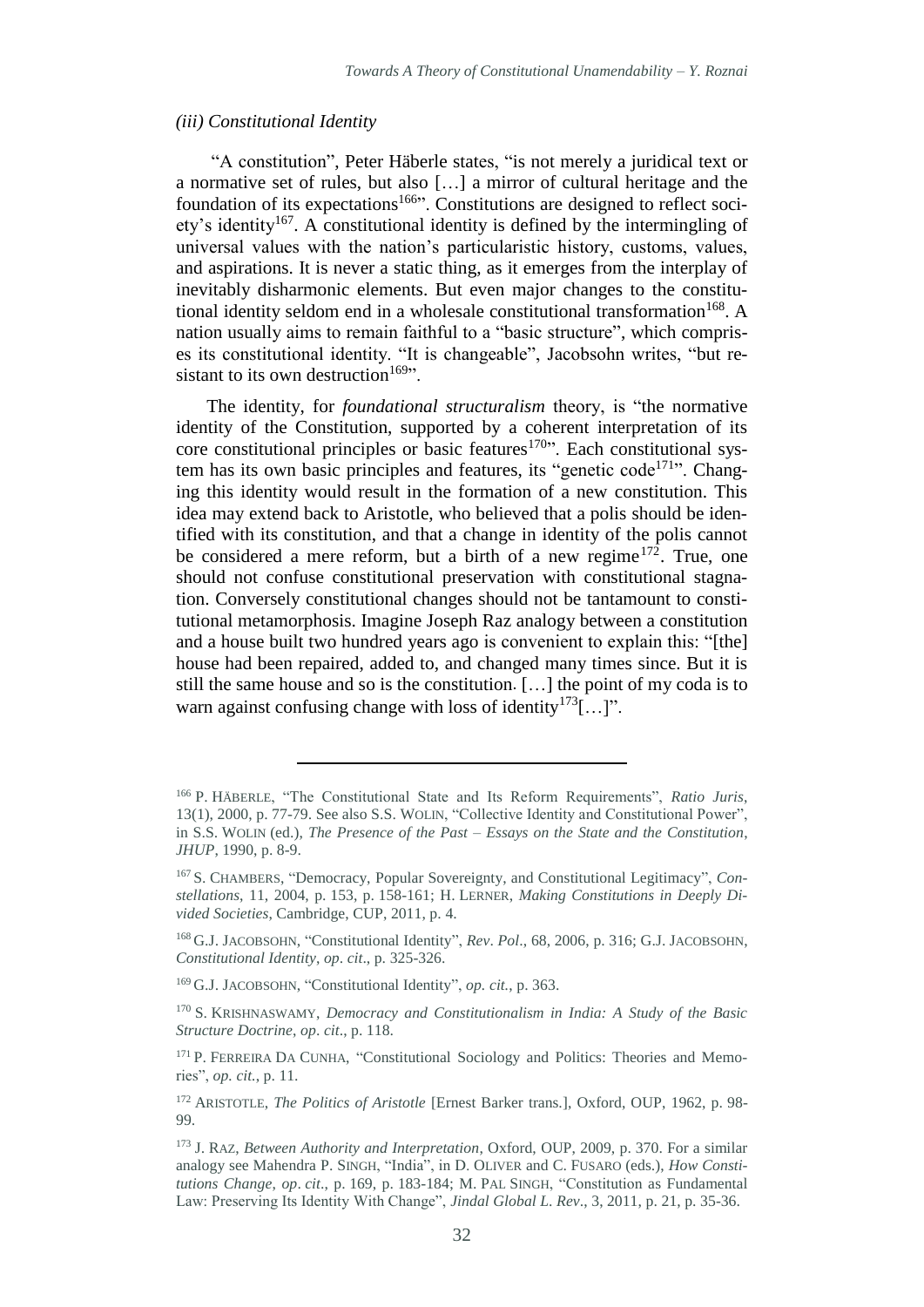Why is it not the prerogative of the amendment power to change even the basic foundations of the system? James McClellan, for example, asserted that even foolish amendments which violate the spirit of the constitution are still "the prerogative of the American people under Article V to make fools of themselves and to abolish their form of government and replace it with a new system if that is their wish<sup>174</sup>". McClellan is correct. It is the prerogative of the people to change their system of government, only not through the amendment procedure. A re-creation of the constitutional identity is an act which lies beyond the authority of those governmental institutions created by the people. It should be "the people exercising their constituent power, not the old constitution's benediction that validates the new order<sup>175</sup>". This is precisely the distinction between the *primary* and *secondary constituent powers*, to use Jacques Baguenard's metaphor; the *primary constituent power* is the power to build a new structure and the *secondary constituent power* is the power to make alterations to an existing building<sup>176</sup>. As the constitution's core cannot be altered without destroying the whole constitution, the delegated amendment power cannot use the power entrusted to it for quashing the constitution or its essential and pivotal principles so that it loses its identity. This may be viewed as a "constitutional breakdown<sup>177</sup>".

### *C. Conclusion*

The formal and substantive theories distinguishing between *primary* and *secondary constituent powers* are not mutually exclusive, but rather mutually reinforcing. Being a delegated authority, the amendment power may be explicitly limited. It must abide these limitations. However, even a "blank cheque" which leaves everything to the judgment and discretion of the constitutional amendment authority has to be for the achievement of a certain objective – amending the constitution and not destroying it, or replacing it with a new one. It is thus implicitly limited by its nature. This conclusion is an indispensable consequence of the organization of the amendment power within the framework of a limited government $178$ .

<sup>174</sup> J. MCCLELLAN, *Liberty, Order, and Justice: An Introduction to the Constitutional Principles of American Government* (3rd edn.), Indianapolis, Liberty Fund, 2000, p. 563-566.

W.F. MURPHY, "Constitutions, Constitutionalism and Democracy", in D. GREENBERG *e. a.*, *Constitutionalism & Democracy – Transitions in the Contemporary World*, Oxford, OUP, 1993, p. 3-14.

<sup>176</sup> J. BAGUENARD, « La constitution », in J-M. AUBY (ed.) *Droit public* (2nd edn.), Paris, Economica, 1989, p. 29-32, cited in K. GÖZLER, *Le Pouvoir de Révision Constitutionnelle*, *op*. *cit*., p. 42.

<sup>177</sup> S. FREEMAN, "Original Meaning, Democratic Interpretation, and the Constitution", *Phil & Pub*. *Aff*., 21, 1992, p. 3-42. See also V.R. KRISHNA IYER, *A Constitutional Miscellany*, (2nd ed.), Lucknow, Eastern Book Company, 2003, p. 1-3.

<sup>178</sup> C.V. KESHAVAMURTHY, *Amending Power Under The Indian Constitution – Basic Structure Limitations*, *op*. *cit*., p. 89.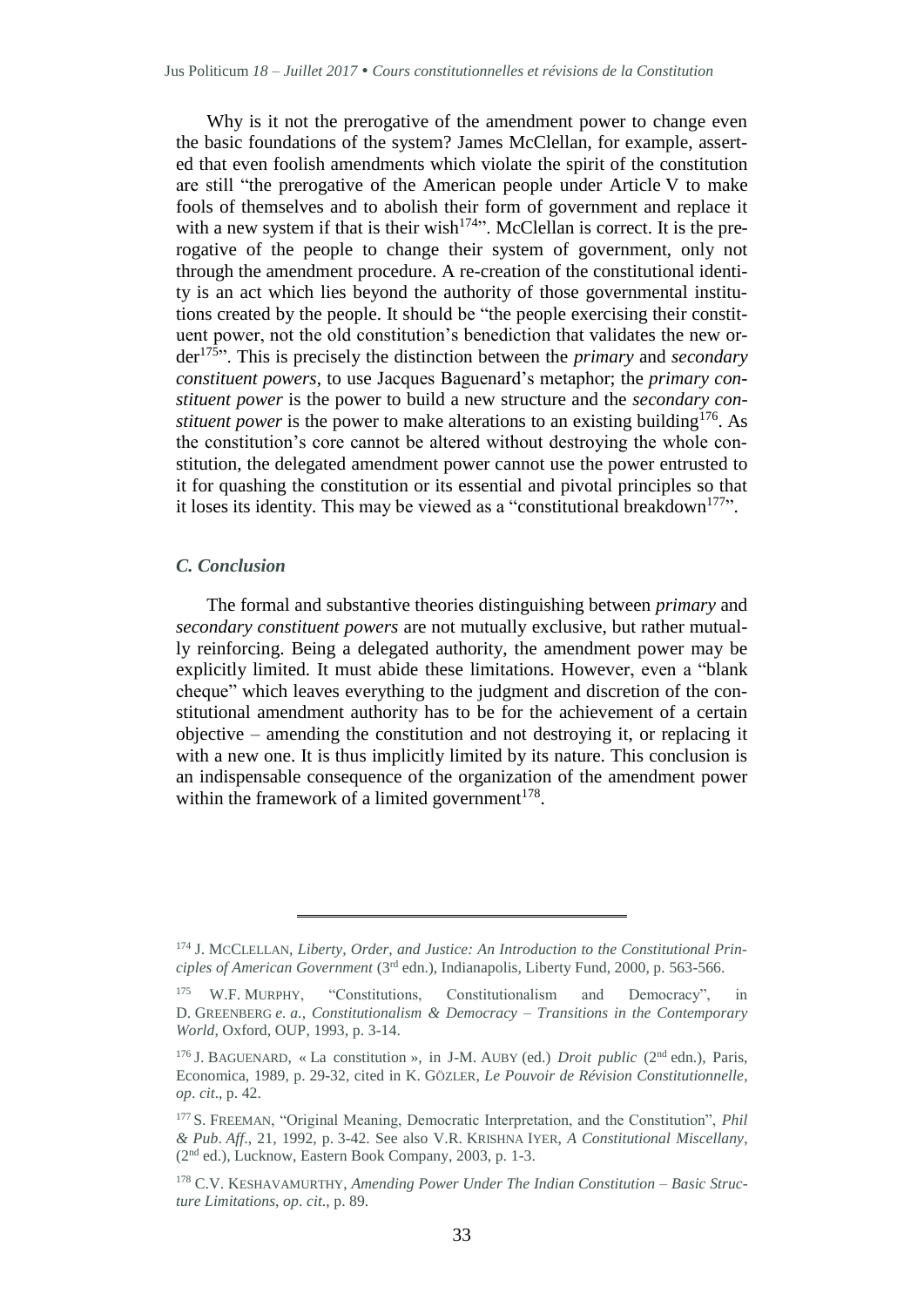#### **4. CONCLUSION**

In 1948, Kurt Gödel, the famous Austrian logician, applied for naturalisation as an American citizen. Preparing for the citizenship examination, Gödel thoroughly studied the American history and Constitution. One day, Gödel called his friend, Princeton University mathematician, Oskar Morgenstern. Years later, Morgenstern described the conversation that he had with Gödel:

> [Gödel] rather excitedly told me that in looking at the Constitution, to his distress, he had found some inner contradictions and that he could show how in a perfectly legal manner it would be possible for somebody to become a dictator and set up a Fascist regime never intended by those who drew up the Constitution<sup>179</sup>.

Morgenstern told him he should not worry since such events were unlikely to ever occur. Since Gödel was persistent, Morgenstern and another mutual friend – Albert Einstein – tried to persuade Gödel not to bring this issue up at the citizenship examination. On the examination day, Einstein and Morgenstern both accompanied Gödel to his interview at the Immigration and Naturalization Service as witnesses. After the examiner questioned both witnesses, the following exchange occurred, according to Morgenstern's own account of the hearing:

> Examiner: "Now, Mr. Gödel, where do you come from?" Gödel: "Where I come from? Austria". Examiner: "What kind of government did you have in Austria?" Gödel: "It was a republic, but the constitution was such that it finally was changed into a dictatorship". Examiner: "Oh! This is very bad. This could not happen in this country.' Gödel: "Oh, yes, I can prove it". Examiner: "Oh God, let's not go into this...<sup>180</sup>"

Einstein and Morgenstern were horrified during this exchange, but the examiner swiftly quietened Gödel on this point until Gödel finished his interview. What was the "inner contradiction" that Gödel discovered within the U.S. Constitution? This will remain a riddle as Gödel left no clues. Scholars suggest that Gödel realized that an unlimited amending power possessed the risk of a tyranny as the amendment power might be utilised to subvert the democratic institutions designated in other provisions of the Constitution, including the amendment provision itself<sup>181</sup>. Is the amendment power sufficiently broad so as to destroy the very basis of the constitution? Richard Kay notes that "the core notion […] that there is something wrong with the idea that an 'amendment' might alter the essential character of a constitution while simultaneously invoking its authority – has been embraced by many modern constitution-makers<sup>182</sup>". Indeed, a large percentage

<sup>179</sup> O. MORGENSTERN, "History of the naturalization of Kurt Gödel", *Draft Memorandum*, 13.09.1971, reprinted in "The Institute Letter", *Institute for Advanced Study*, Spring 2006, 7, http://www.ias.edu/files/pdfs/publications/letter-2006-spring.pdf.

<sup>180</sup> *Ibid*.

P. SUBER, "Amendment", *op. cit.*, Sec 16; F.E. GUERRA-PUJOL, "Gödel's Loophole", *Capital Uni*. *L*. *Rev*., 41, 2013, p. 637.

<sup>182</sup> R.S. KAY, "Constituent Authority", *op. cit.*, p. 725.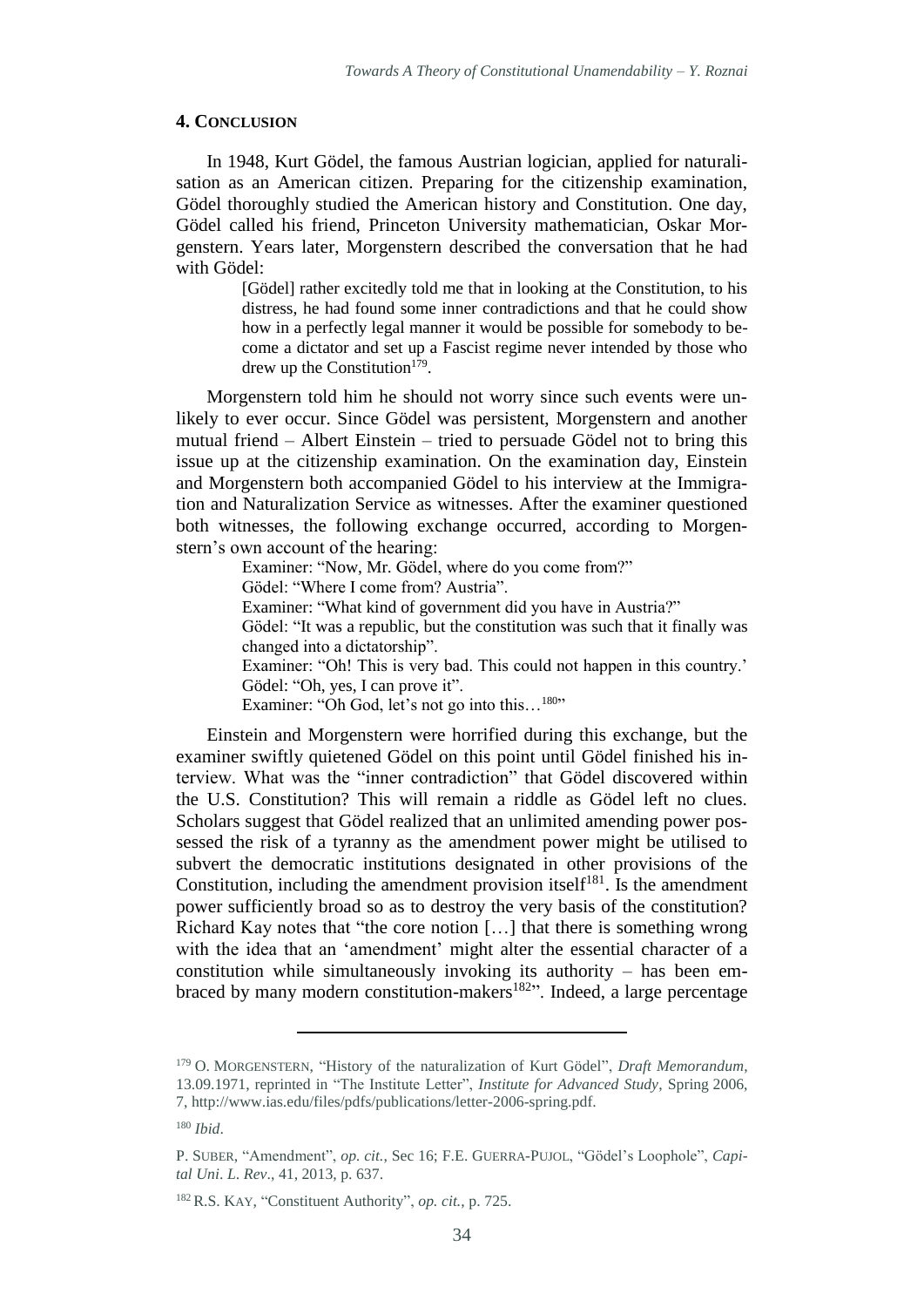of world constitutions include formal unamendable provisions and there is a matching growing tendency of courts to acknowledge a set of implicitly unamendable core.

Unamendability is a powerful mechanism which would be used carefuly<sup>183</sup>. It is often criticised as being undemocratic, perpetuating the 'dead hand' of the ancestors, enhancing judiciary's power, ineffective or even dangerous since it invites the use of extra-constitutional means<sup>184</sup>. While maintaining such challenges in mind, unamendability is compatible with the nature of amendment powers. Charles Howard McIlwain wrote that "a constituted authority is one that is defined, and there can be no definition which does not of necessity imply a limitation<sup>185</sup>". The amendment power is not an ordinary *constituted power*, but a *sui generis* one. Yet, it is still a defined constitutional and limited authority. The delegated *secondary constituent power*, which acts as a trustee of the *primary constituent power*, cannot destroy the constitution or replace it with a new one. This is the role of the people who retain the *primary constituent power*; and through its exercise they may shape and reshape the political order and its fundamental principles<sup>186</sup>. Understood in this way, the theory of unamendability can be seen as a safeguard of the people's *primary constituent power*. Accordingly, even judicial enforcement of unamendability may be regarded as a mechanism for ensuring the vertical separation of powers between the *primary* and *secondary constituent powers*, making sure that certain changes take place via the proper channel of higher-level democratic deliberations<sup>187</sup>. The theory of unamendability thus restricts the amending authorities from amending certain constitutional fundamentals. Underlying it rests the understanding that a constitution is built upon certain principles, which grant it its identity: "Every constitutional arrangement is based upon a set of core principles which cannot be changed and which can be regarded as intrinsic to its specific identity […] These superconstitutional provisions could be referred to as the

<sup>&</sup>lt;sup>183</sup> Y. ROZNAI and S. SUTEU, "Eternal Territory? The Crimean Crisis and Ukraine's Territorial Integrity as an Unamendable Principle", *German L*. *J*., 16(3), 2015, 579-580.

<sup>184</sup> See e.g. M. SCHWARTZBERG, *Democracy and Legal Change*, Cambridge, CUP, 2009. I elaborate on these challenges in Y. ROZNAI, "Necrocracy or Democracy? Assessing Objections to Constitutional Unamendability", in R. ALBERT and B. EMRAH ODER (eds.), *An Unconstitutional Constitution? Unamendability in Constitutional Democracies*, *op*. *cit*.

<sup>185</sup> C.H. MCILWAIN, *Constitutionalism and the Changing World*, Cambridge, CUP, 1939, p. 244.

<sup>186</sup> S. PRATEEK, "Today's Promise, Tomorrow's Constitution: 'Basic Structure', Constitutional Transformations and The Future of Political Progress in India", *NUJS L*. *Rev*., 1, 2008, p. 417-462.

<sup>187</sup> See V. JACKSON, "Unconstitutional Constitutional Amendments: A Window into Constitutional Theory and Transnational Constitutionalism", in G.A. WALLRABENSTEIN, P. DANN and M. BÄUERLE (eds.), *Demokratie-Perspektiven Festschrift für Brun-Otto Bryde zum 70*, Tübingen, Mohr Siebeck, 2013, p. 47. The question how "the people" may exercise its constituent power is a crucial but separate one which exceeds the limits of this article. On this see Y. YANIV, "'We the People', 'Oui, the People' and the Collective Body: Perceptions of Constituent Power", in G.J. JACOBSOHN and M. SCHOR (eds.), *Comparative Constitutional Theory*, Edward Elgar Forthcoming, 2017.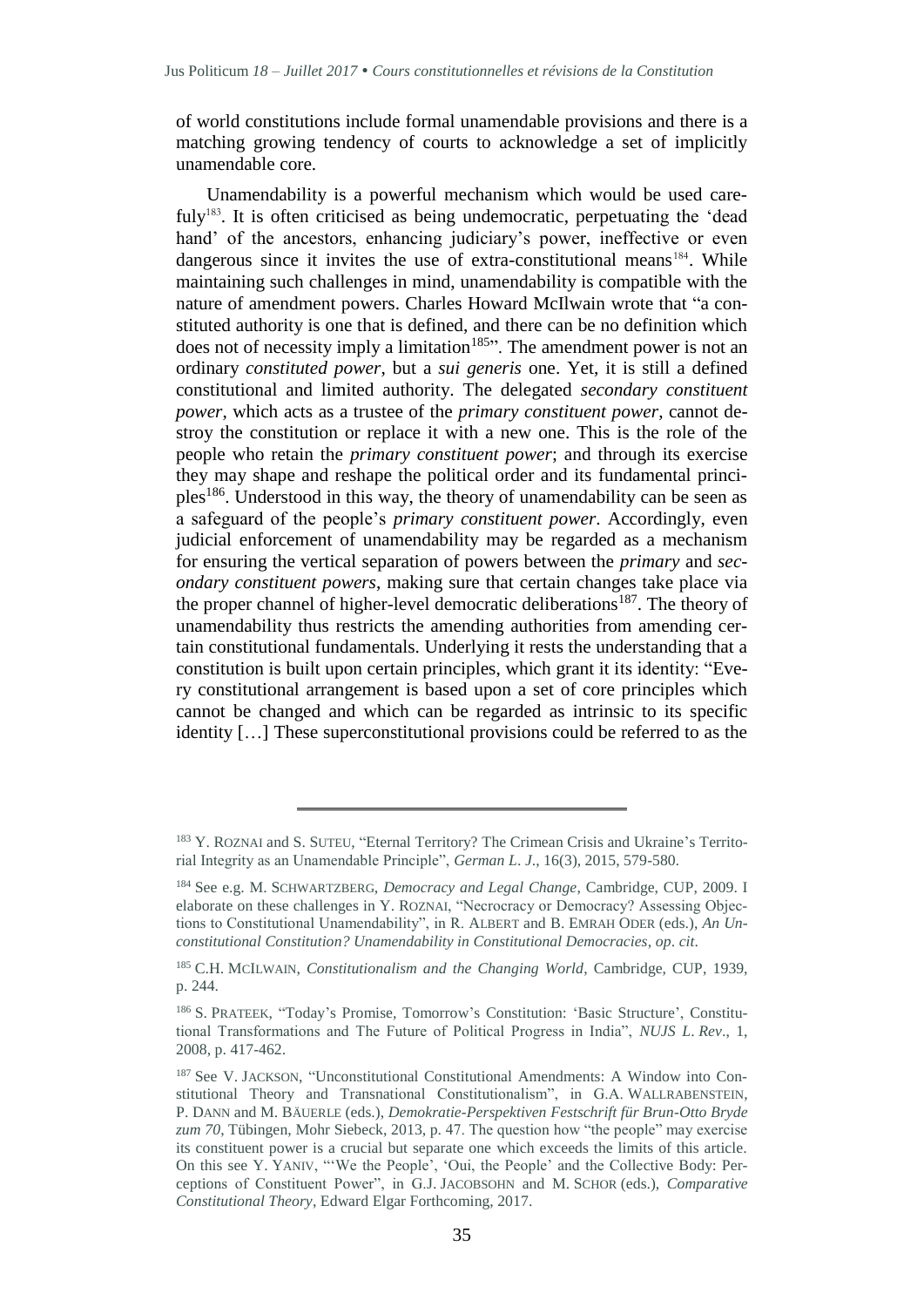genetic code of the constitutional arrangements [...]<sup>188</sup>. Accordingly, and in contrast with Kelsen's conception of revolution as a replacement of the constitution in a way that is incompatible with the amendment procedure<sup>189</sup>, a constitutional change may also be revolutionary substantively, even if adopted according to the prescribed constitutional procedures, if it conflicts with unamendable constitutional provisions, or collapses the existing order and its basic principles, and replaces them with new ones thereby changing its identity<sup>190</sup>.

True, the thin line between *primary* and *secondary constituent power* is blurred<sup>191</sup>. As Giorgio Agamben writes, within the current trend of legalisation, "constituent power is more and more frequently reduced to the power of revision foreseen in the constitution<sup>192</sup>". Indeed, constitutional practice demonstrates that amendments are often used in order to establish in effect a new constitution. This is a constitutional break concealed by continuity<sup>193</sup>. For instance, the Hungarian transformation from communism was employed by way of constitutional amendments to the 1949 Constitution<sup>194</sup>. Whereas such a transformation may well carry various benefits<sup>195</sup>, this complete reform, which brought about a new constitution, suffered "legitimacy problems and clashes of identification<sup>196</sup><sup>3</sup>. By the same token, the authoritarian regime in Chile was transformed into a democratic one in the early 1990s through a series of constitutional amendments. While this experience demonstrates how an authoritarian constitution can change to a democratic one, the use of amendments of the previous constitution in order to achieve the transformation, created an element of continuity with the previous authoritarian regime, which hindered the democratization and liberalization

<sup>188</sup> C. FUSARO and D. OLIVER, "Towards a Theory of Constitutional Change", in *How Constitutions Change - A Comparative Study*, *op*. *cit*., p. 405, 428.

<sup>189</sup> H. KELSEN, *Pure Theory of Law*, *op*. *cit*., p. 209.

<sup>190</sup> See G.J. JACOBSOHN, "Making Sense of the constitutional Revolution", *Constellations*, 19(2), 2012, p. 164; G.J. JACOBSOHN, "Theorizing the Constitutional Revolution", *J*. *L*. *& Courts*, 2014, p. 1.

<sup>&</sup>lt;sup>191</sup> C. THORNHILL, "Contemporary Constitutionalism and the Dialectic of Constituent Power", *Global Constitutionalism*, 1, 2012, p. 369-374; R. S. KAY, "Constituent Authority", *op. cit.*, p. 723.

<sup>192</sup> G. AGAMBEN, *Homo Sacer – Sovereign Power and Bare Life*, Stanford, SUP, 1998, p. 40.

<sup>193</sup> A. ARATO, "Dilemmas Arising from the Power to Create Constitutions in Eastern Europe", *Cardozo L*. *Rev*., 14, 1992-1993, p. 661-676; R. S. KAY, "Constituent Authority", *op. cit.*, p. 161.

<sup>194</sup> A. ARATO, "Parliamentary Constitution Making in Hungary", *E*. *Eur*. *Const*. *Rev*., 4, 1995, p. 45.

<sup>195</sup> See e.g. A. ARATO, *Civil society, Constitution, and Legitimacy*, Lanham, Rowman & Littlefield, 2000, p. 255–256; W. PARTLETT, "The Dangers of Popular Constitution-Making", *Brook J*. *Int'l L*., 38, 2012, p. 42-46.

<sup>196</sup> G. SZOBOSZLAI, "The Politics of Constitutional Amendment: Hungary's Lasting Transitory Constitution", in M. ANDENAS (ed.), *The Creation and Amendment of Constitutional Norms*, *op*. *cit*., p. 174-188.